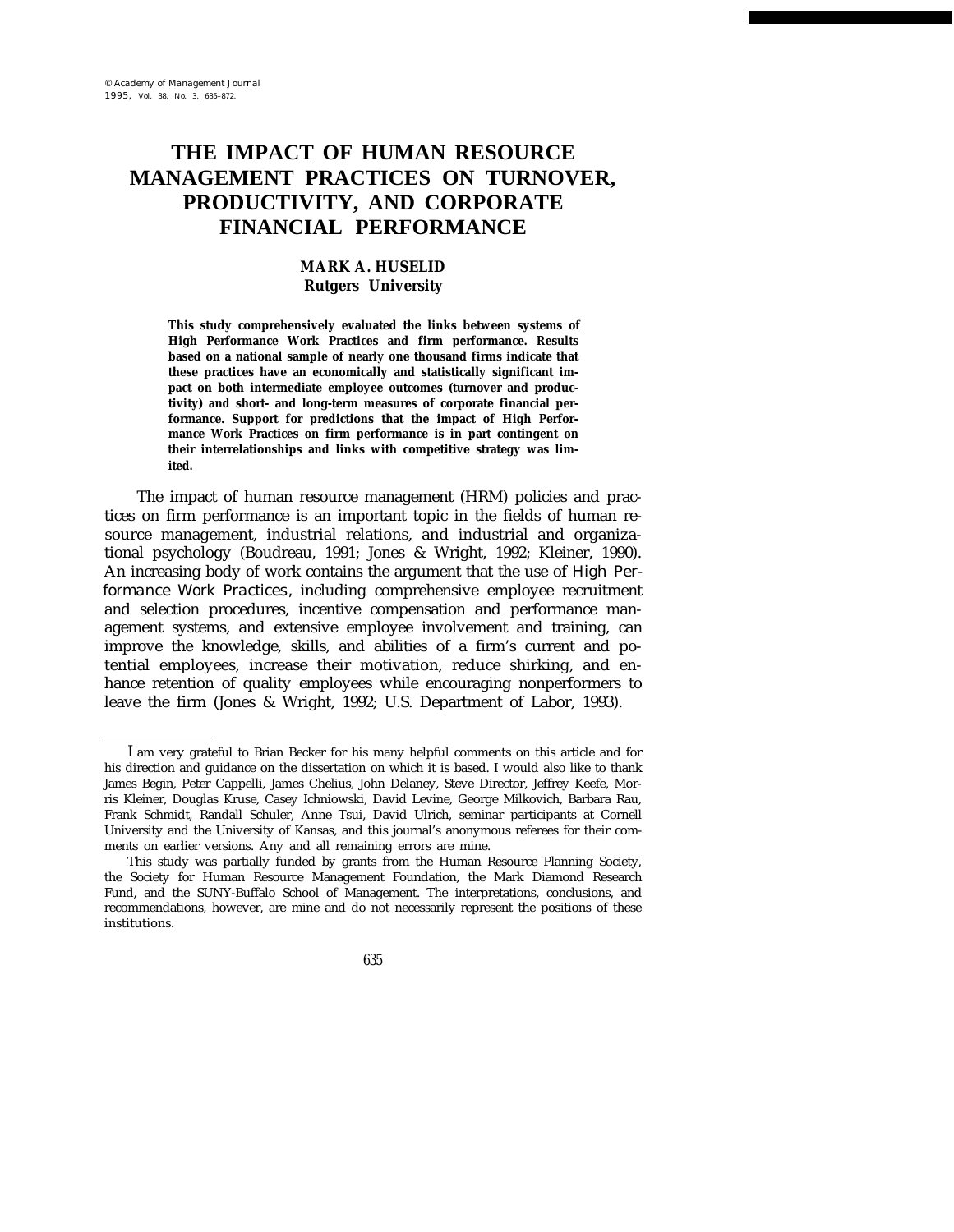Arguments made in related research are that a firm's current and potential human resources are important considerations in the development and execution of its strategic business plan. This literature, although largely conceptual, concludes that human resource management practices can help to create a source of sustained competitive advantage, especially when they are aligned with a firm's competitive strategy (Begin, 1991; Butler, Ferris, & Napier, 1991; Cappelli& Singh, 1992; Jackson& Schuler, 1995; Porter, 1985; Schuler, 1992; Wright & McMahan, 1992).

In both this largely theoretical literature and the emerging conventional wisdom among human resource professionals there is a growing consensus that organizational human resource policies can, if properly configured, provide a direct and economically significant contribution to firm performance. The presumption is that more effective *systems* of HRM practices, which simultaneously exploit the potential for complementarities or synergies among such practices and help to implement a firm's competitive strategy, are sources of sustained competitive advantage. Unfortunately, very little empirical evidence supports such a belief. What empirical work does exist has largely focused on individual HRM practices to the exclusion of overall HRM systems.

This study departs from the previous human resources literature in three ways. First, the level of analysis used to estimate the firm-level impact of HRM practices is the system, and the perspective is strategic rather than functional. This approach is supported by the development and validation of an instrument that reflects the system of High Performance Work Practices adopted by each firm studied. Second, the analytical focus is comprehensive. The dependent variables include both intermediate employment outcomes and firm-level measures of financial performance, and the results are based on a national sample of firms drawn from a wide range of industries. Moreover, the analyses explicitly address two methodological problems confronting survey-based research on this topic: the potential for simultaneity, or reverse causality, between High Performance Work Practices and firm performance and survey response bias. Third, this study also provides one of the first tests of the prediction that the impact of High Performance Work Practices on firm performance is contingent on both the degree of complementarity, or internal fit, among these practices and the degree of alignment, or external fit, between a firm's system of such practices and its competitive strategy.

#### THEORETICAL BACKGROUND

The belief that individual employee performance has implications for firm-level outcomes has been prevalent among academics and practitioners for many years. Interest in this area has recently intensified, however, as scholars have begun to argue that, collectively, a firm's employees can also provide a unique source of competitive advantage that is difficult for its competitors to replicate. For example, Wright and McMahan (1992),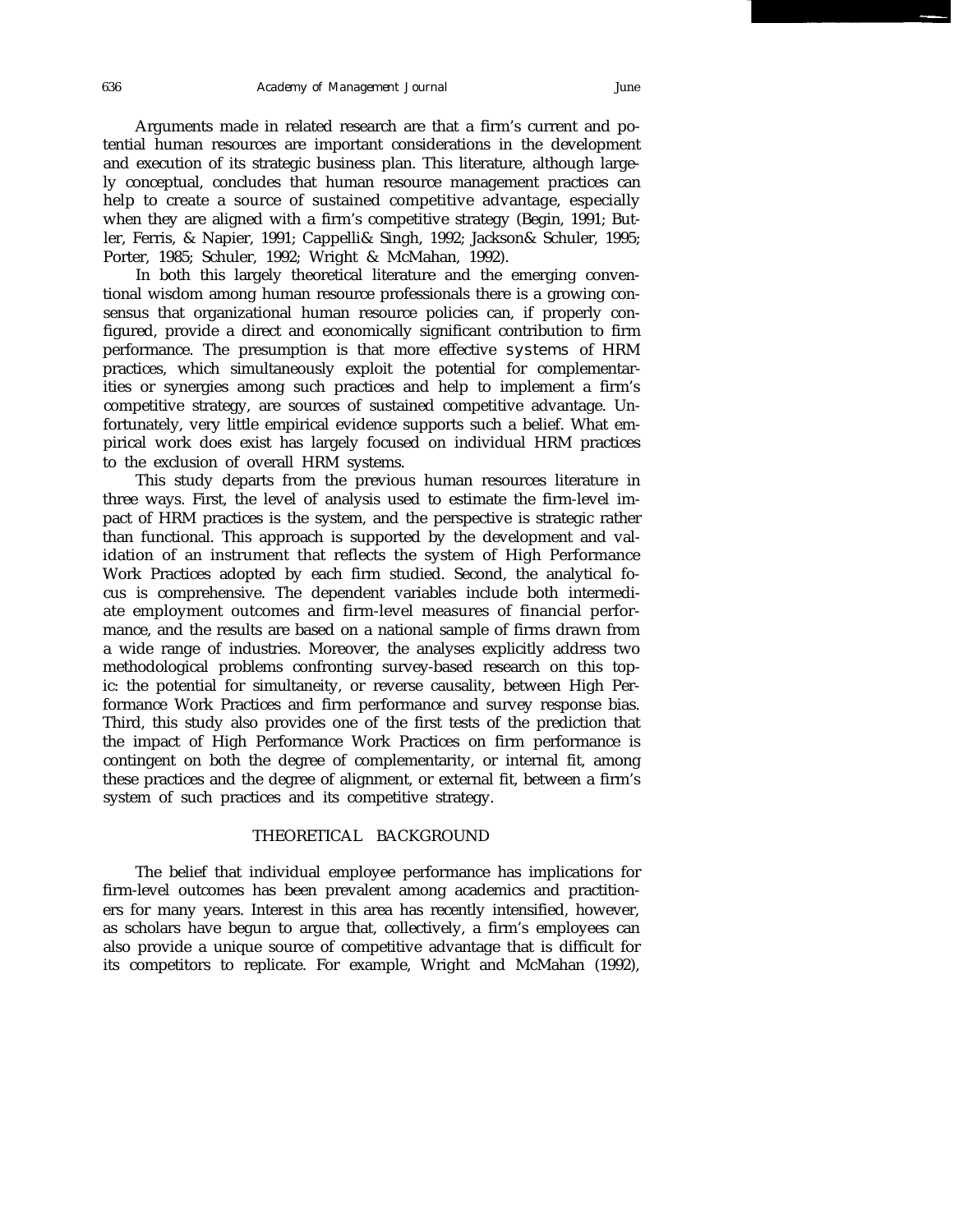#### 1995 *Huselid* 637

drawing on Barney's (1991) resource-based theory of the firm, contended that human resources can provide a source of sustained competitive advantage when four basic requirements are met. First, they must add value to the firm's production processes: levels of individual performance must matter. Second, the skills the firm seeks must be rare. Since human performance is normally distributed, Wright and McMahan noted, all human resources meet both of these criteria. The third criterion is that the combined human capital investments a firm's employees represent cannot be easily imitated. Although human resources are not subject to the same degree of imitability as equipment or facilities, investments in firm-specific human capital can further decrease the probability of such imitation by qualitatively differentiating a firm's employees from those of its competitors. Finally, a firm's human resources must not be subject to replacement by technological advances or other substitutes if they are to provide a source of sustainable competitive advantage. Although labor-saving technologies may limit the returns for some forms of investment in human capital, the continuing shift toward a service economy and the already high levels of automation in many industries make such forms of substitution increasingly less probable.

Wright and McMahan's work points to the importance of human resources in the creation of firm-specific competitive advantage. At issue, then, is whether, or how, firms can capitalize on this potential source of profitability. Bailey (1993) contended that human resources are frequently "underutilized" because employees often perform below their maximum potential and that organizational efforts to elicit discretionary effort from employees are likely to provide returns in excess of any relevant costs. Bailey argued that HRM practices can affect such discretionary effort through their influence over employee skills and motivation and through organizational structures that provide employees with the ability to control how their roles are performed.

HRM practices influence employee skills through the acquisition and development of a firm's human capital. Recruiting procedures that provide a large pool of qualified applicants, paired with a reliable and valid selection regimen, will have a substantial influence over the quality and type of skills new employees possess. Providing formal and informal training experiences, such as basic skills training, on-the-job experience, coaching, mentoring, and management development, can further influence employees' development.

The effectiveness of even highly skilled employees will be limited if they are not motivated to perform, however, and HRM practices can affect employee motivation by encouraging them to work both harder and smarter. Examples of firm efforts to direct and motivate employee behavior include the use performance appraisals that assess individual or work group performance, linking these appraisals tightly with incentive compensation systems, the use of internal promotion systems that focus on employee merit, and other forms of incentives intended to align the interests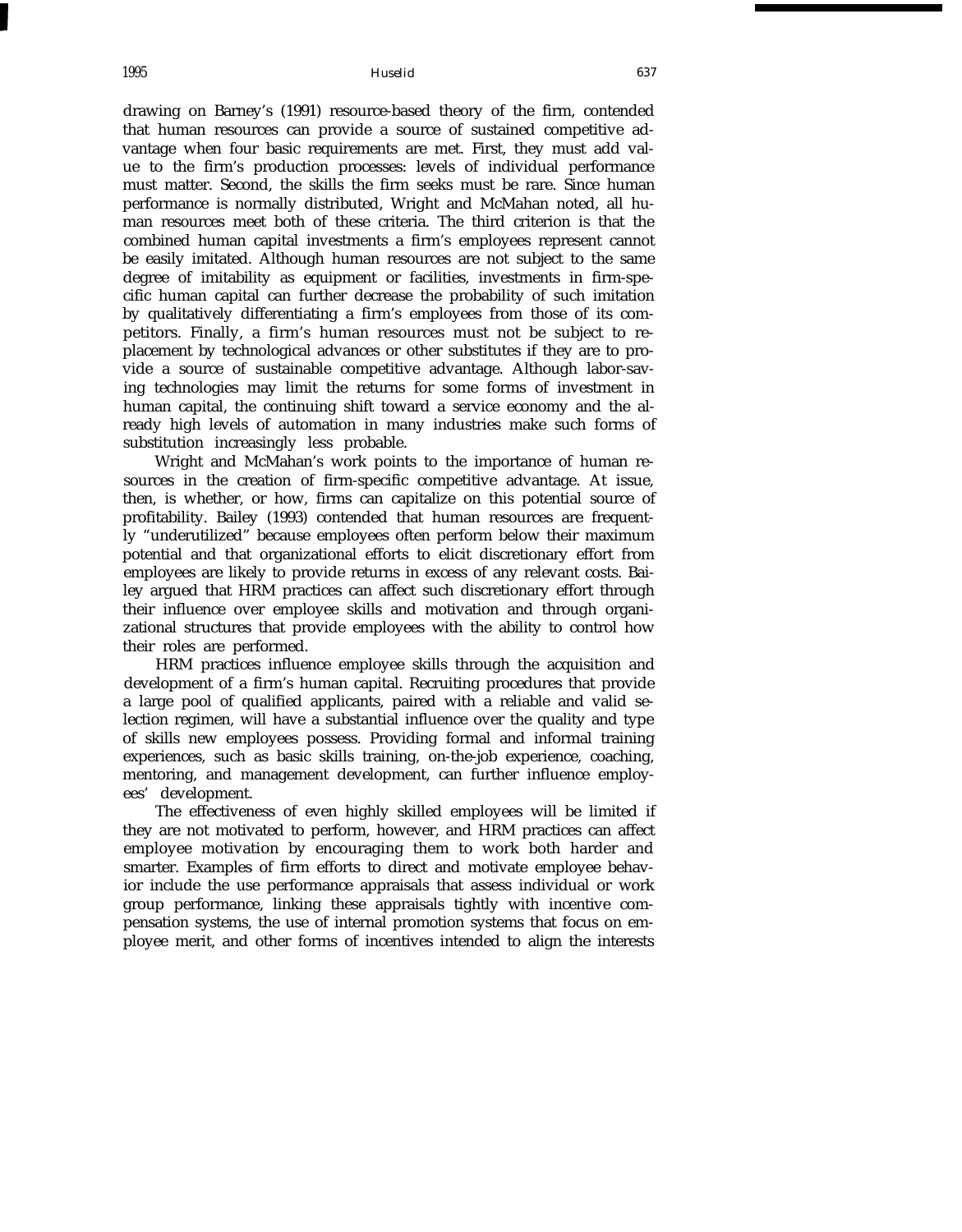of employees with those of shareholders (e.g., ESOPS and profit- and gainsharing plans).

Finally, Bailey (1993) noted that the contribution of even a highly skilled and motivated workforce will be limited if jobs are structured, or programmed, in such a way that employees, who presumably know their work better than anyone else, do not have the opportunity to use their skills and abilities to design new and better ways of performing their roles. Thus, HRM practices can also influence firm performance through provision of organizational structures that encourage participation among employees and allow them to improve how their jobs are performed. Cross-functional teams, job rotation, and quality circles are all examples of such structures.

Thus, the theoretical literature clearly suggests that the behavior of employees within firms has important implications for organizational performance and that human resource management practices can affect individual employee performance through their influence over employees' skills and motivation and through organizational structures that allow employees to improve how their jobs are performed. If this is so, a firm's HRM practices should be related to at least two dimensions of its performance. First, if superior HRM practices increase employees' discretionary effort, I would expect their use to directly affect intermediate outcomes, such as turnover and productivity, over which employees have direct control. Second, if the returns from investments in superior HRM practices exceed their true costs, then lower employee turnover and greater productivity should in turn enhance corporate financial performance. Therefore, in anticipation of an estimation model that focuses on these dependent variables, my review of the empirical literature concentrates on prior work examining the influence of HRM practices on employee turnover, productivity, and corporate financial performance.

#### **PRIOR EMPIRICAL WORK**

#### **Individual HRM Practices and Firm Performance**

**Turnover.** Prior work has examined the determinants of both individual employees' departures and aggregate organizational turnover, although most of the prior work has focused on the former. For example, Arnold and Feldman (1982), Baysinger and Mobley (1983), and Cotton and Tuttle (1986) concluded that perceptions of job security, the presence of a union, compensation level, job satisfaction, organizational tenure, demographic variables such as age, gender, education, and number of dependents, organizational commitment, whether a job meets an individual's expectations, and the expressed intention to search for another job were all predictive of employees' leaving, and Sheridan (1992) found that perceptions of organizational culture influenced turnover. Thus, the theoretical rationale for examining the effects of HRM practices on turnover lies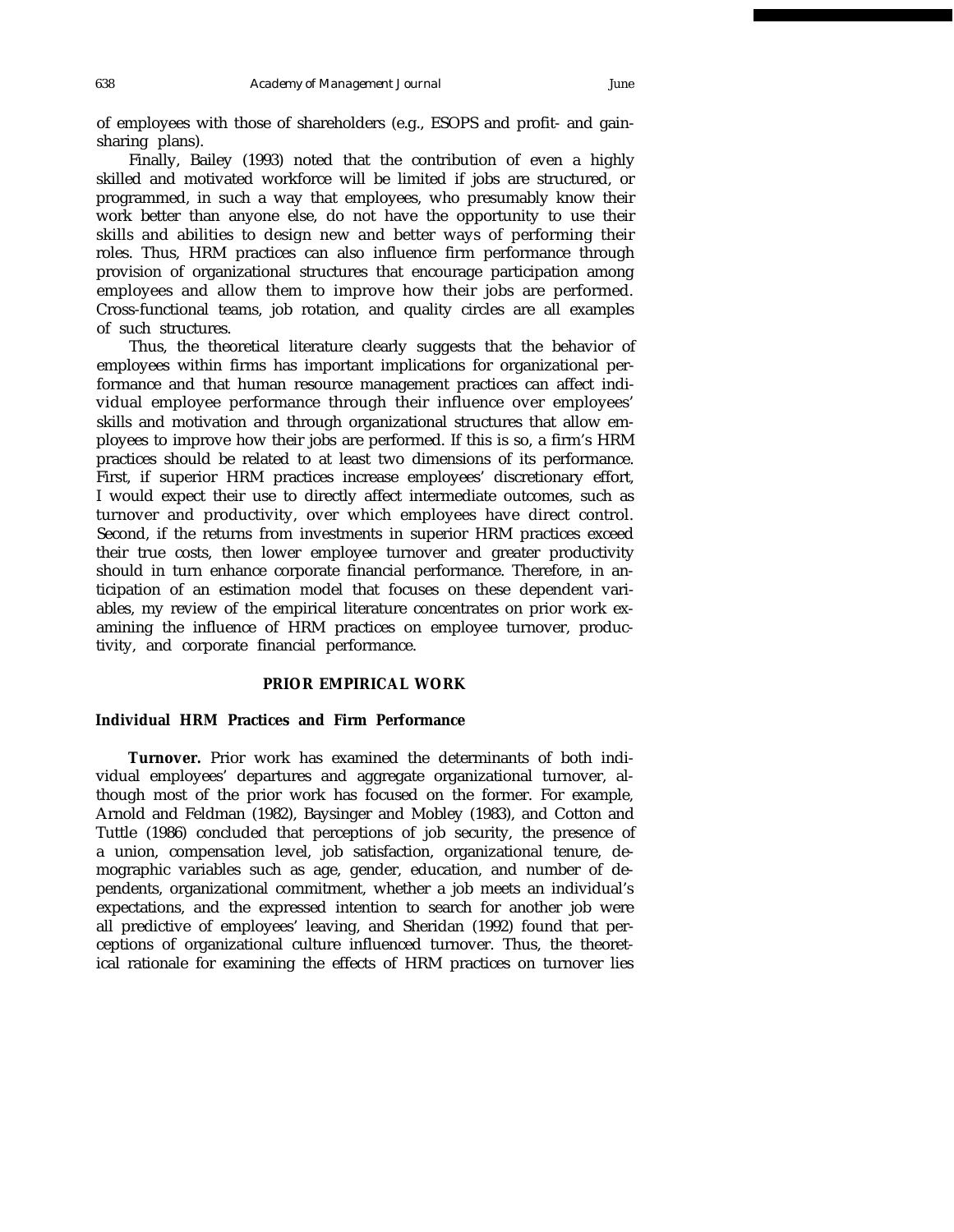in their effects on these individual-level factors. Among the few empirical papers on the effects of specific HRM practices on aggregate turnover, the work of McEvoy and Cascio (1985), who showed that job enrichment interventions and realistic job previews were moderately effective in reducing turnover, is notable.

**Productivity.** Research on the impact of HRM practices on organizational productivity is more extensive. Cutcher-Gershenfeld (1991) found that firms adopting "transformational" labor relations—those emphasizing cooperation and dispute resolution—had lower costs, less scrap, higher productivity, and a greater return to direct labor hours than did firms using "traditional" adversarial labor relations practices. Katz, Kochan, and Weber (1985) demonstrated that highly effective industrial relations systems, defined as those with fewer grievances and disciplinary actions and lower absenteeism, increased product quality and direct labor efficiency, and Katz, Kochan, and Keefe (1987) showed that a number of innovative work practices improved productivity. Katz, Kochan, and Gobeille (1983) and Schuster (1983) found that quality of work life (QWL), quality circles, and labor-management teams increased productivity. Bartel (1994) established a link between the adoption of training programs and productivity growth, and Holzer (1987) showed that extensive recruiting efforts increased productivity. Guzzo, Jette, and Katzell's (1985) meta-analysis demonstrated that training, goal setting, and sociotechnical systems design had significant and positive effects on productivity. Links between incentive compensation systems and productivity have consistently been found as well (Gerhart & Milkovich, 1992; Weitzman & Kruse, 1990). Finally, employee turnover also has an important influence on organizational productivity (Brown & Medoff, 1978).

**Corporate financial performance.** A number of authors have explored the links between individual HRM practices and corporate financial performance. For example, Cascio (1991) and Flamholtz (1985) argued that the financial returns associated with investments in progressive HRM practices are generally substantial. Similarly, work in the field of utility analysis (Boudreau, 1991; Schmidt, Hunter, MacKenzie, & Muldrow 1979) has concluded that the value of a one-standard-deviation increase in employee performance measured in dollars  $\left(\text{SD}_y\right)$  is equivalent to 40 percent of salary (per employee) and that the organizational implications of human resource management practices that can produce such an increase are considerable. Although most of the empirical work on this topic has been conducted in laboratories, Becker and Huselid (1992) presented field data suggesting that SD may in fact be well in excess of 40 percent of salary. Similarly, Terpstra and Rozell (1993) found a significant and positive link between the extensiveness of recruiting, selection test validation, and the use of formal selection procedures and firm profits, and Russell, Terborg, and Powers (1985) demonstrated a link between the adoption of employee training programs and financial performance. The use of performance appraisals (Berman, 1991) and linking such appraisals and compensation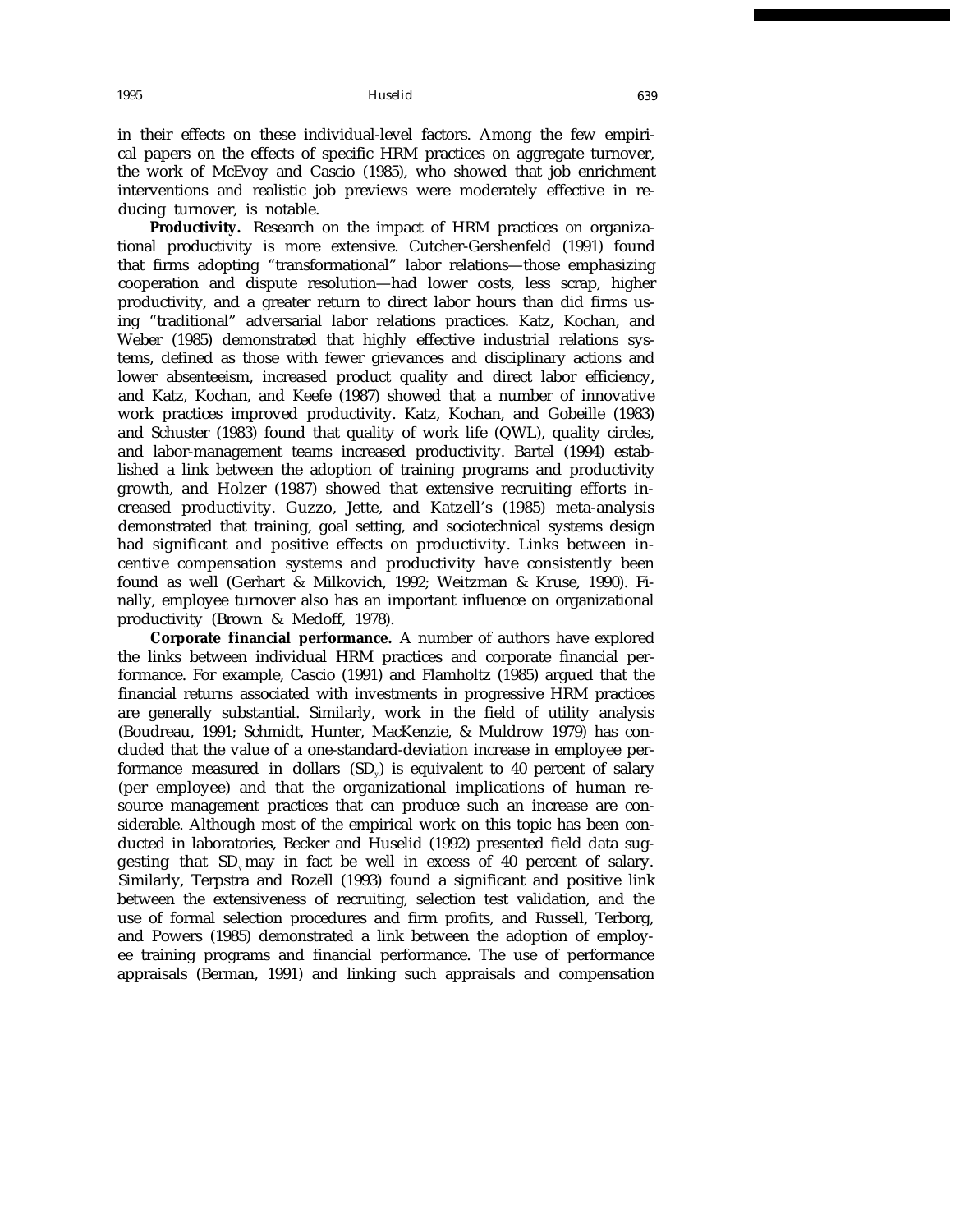have also been consistently connected with increased firm profitability (Gerhart & Milkovich, 1992).

#### **Limitations of the Prior Empirical Work**

In summary, prior empirical work has consistently found that use of effective human resource management practices enhances firm performance. Specifically, extensive recruitment, selection, and training procedures; formal information sharing, attitude assessment, job design, grievance procedures, and labor-management participation programs; and performance appraisal, promotion, and incentive compensation systems that recognize and reward employee merit have all been widely linked with valued firm-level outcomes. These policies and procedures have been labeled High Performance Work Practices (U.S. Department of Labor, 1993), a designation I adopt here.

However, if this line of research is to be advanced, several serious limitations in the prior empirical work have to be addressed. Two are methodological, and one involves both conceptual and measurement issues. The first issue concerns the potential simultaneity between High Performance Work Practices and corporate financial performance, a problem exacerbated by the prevalence of cross-sectional data in this line of research. For example, if higher-performing firms are systematically more likely to adopt High Performance Work Practices, then contemporaneous estimates of the impact of these practices on firm performance will be overstated. Alternatively, it may be that otherwise lower-performing firms turn to High Performance Work Practices as a remedy. If so, then such cross-sectional estimates will understate the true effects of HRM practices on firm performance. This form of simultaneous relationship is less probable in the case of turnover and productivity, because these variables would be unlikely to widely influence the selection of High Performance Work Practices. However, given the direct link between firm profits and the availability of slack resources for investment in such practices, it is easy to imagine a firm's financial performance having such an influence.

A second methodological problem is related to the widespread collection of data via questionnaire. Because survey respondents generally self-select into samples, selectivity or response bias may also affect results. The most common form of selectivity bias occurs when the probability of responding to a questionnaire is related both to a firm's financial performance and the presence of High Performance Work Practices. Without knowing the direction of these relationships a priori, however, a researcher cannot determine the effect on the impact of such practices on firm performance. Despite a well-developed literature devoted to the statistical correction of selection bias (Heckman, 1979), such correction has rarely been attempted in prior work.

**Systems of HRM practices and the concept of fit.** The third significant limitation of prior work is its widespread conceptual focus on single High Performance Work Practices, and the measurement problems inher-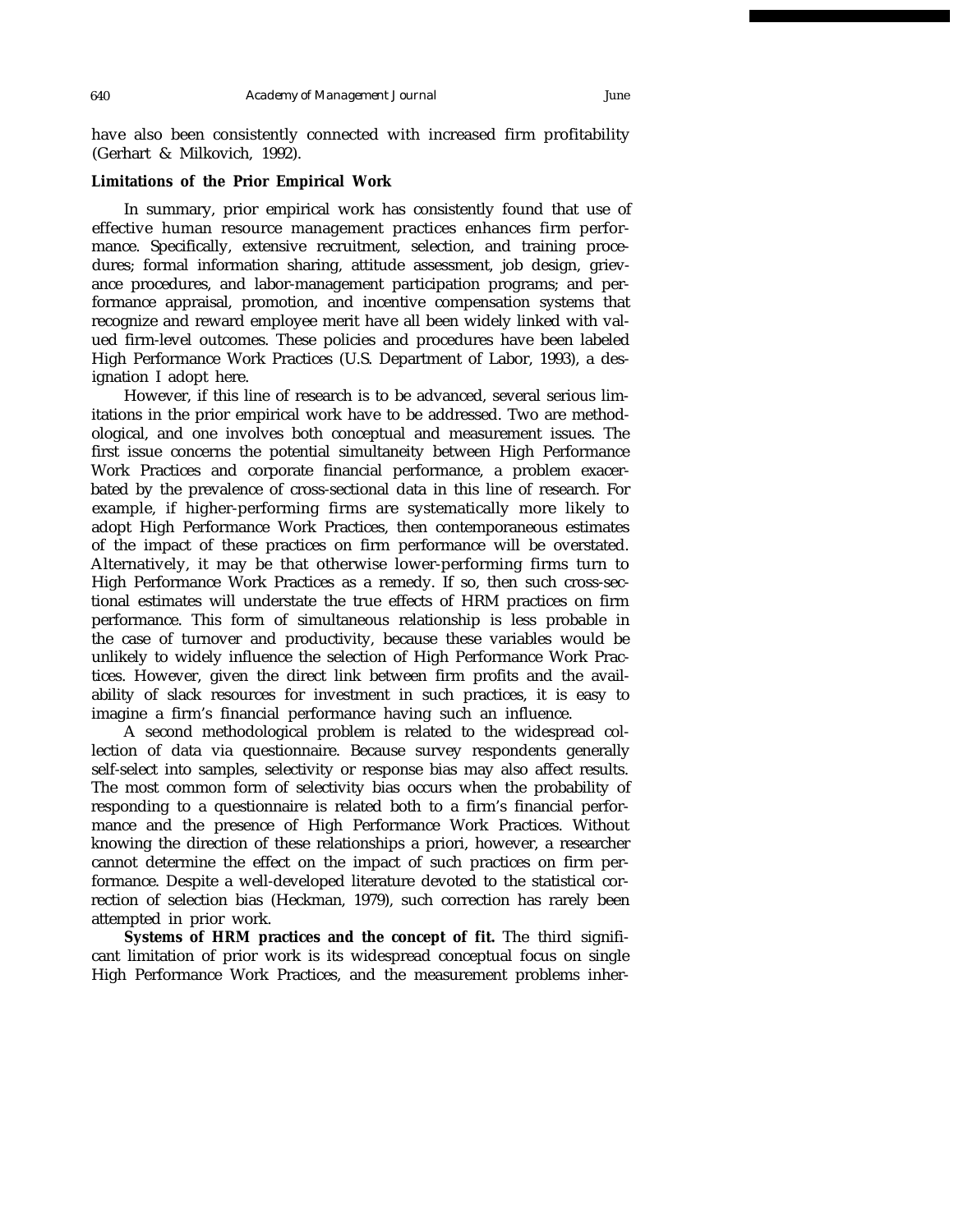#### 1995 *Huselid* 641

ent in broadening the focus to a system of such practices. A focus on individual practices presents both theoretical and methodological dilemmas, as both recent research (Arthur, 1992; MacDuffie, 1995; Osterman, 1987a, 1994) and conventional wisdom would predict that firms adopting High Performance Work Practices in one area are more likely to use them in other areas as well. Therefore, to the extent that any single example reflects a firm's wider propensity to invest in High Performance Work Practices, any estimates of the firm-level impact of the particular practice will be upwardly biased. This likely bias presents a significant limitation for a line of research that attempts to estimate the firm-level impact of a firm's entire human resources function, as the sum of these individual estimates may dramatically overstate their contribution to firm performance.

The potential for bias associated with a focus on individual policies has not been lost on several scholars, who have recently linked data on systems of High Performance Work Practices with valued firm-level outcomes. For example, Delaney (in press) found the widespread use of progressive human resource management practices to have a strong and negative effect on organizational turnover in the manufacturing sector. Ichniowski, Shaw, and Prennushi (1993), using longitudinal data from 30 steel plants, found the impact of "cooperative and innovative" HRM practices to have a positive and significant effect on organizational productivity. Similarly, Arthur (1994) found in 30 steel "minimills" that those with "commitment" human resource systems, emphasizing the development of employee commitment, had lower turnover and scrap rates and higher productivity than firms with "control" systems, emphasizing efficiency and the reduction of labor costs. Finally, MacDuffie (1995) found that "bundles" of internally consistent HRM practices were associated with higher productivity and quality in 62 automotive assembly plants.

Each of these studies has focused on the impact of systems of High Performance Work Practices on employee turnover or productivity. Research on the links between systems of work practices and corporate financial performance is much more limited. Kravetz (1988) and Schuster (1986) each matched data on global human resource management "progressiveness" with accounting indexes of firm profits. Although both authors concluded that more progressive HRM practices were associated with enhanced performance, the analyses in each study were restricted to simple bivariate correlations and thus did not control for variables such as firm size or industry. Ichniowski (1990) concluded that the use of progressive HRM practices was associated with both high productivity and high financial performance in 65 business units, but owing to data limitations, he too was unable to resolve the issue of simultaneity between HRM practices and firm performance or provide results beyond a single sector, manufacturing.

In short, although a growing empirical literature focuses generally on the impact of High Performance Work Practices, prior work has been limited in terms of the range of practices evaluated, the dependent variables,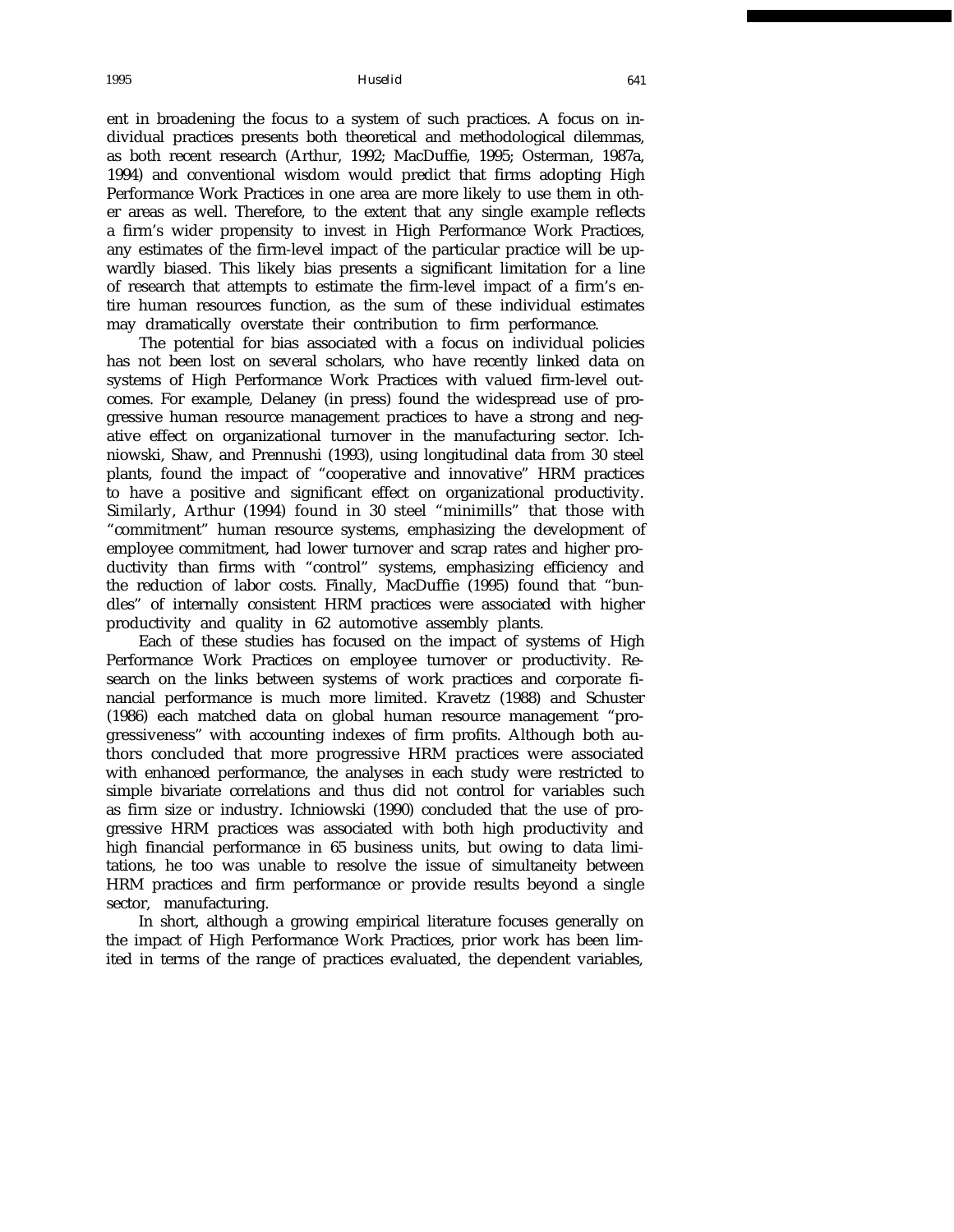and the industry context. For example, a finding that systems of work practices affect turnover or productivity does not necessarily mean that these practices have any effect on firm profits, and the discovery that systems of High Performance Work Practices affect profitability begs the important issue of the processes through which they influence firm financial performance. Therefore, unlike prior work this study included the full range of organizational human resource practices, examined those practices in terms of their impact on both immediate employment outcomes and corporate financial performance, and did so within the context of a broad range of industries and firm sizes. My initial summary hypotheses can be stated as follows:

> *Hypothesis 1a: Systems of High Performance Work Practices will diminish employee turnover and increase productivity and corporate financial performance.*

> *Hypothesis 1b: Employee turnover and productivity will mediate the relationship between systems of High Performance Work Practices and corporate financial performance.*

The second hypothesis will allow for one of the first empirical tests of a diverse theoretical literature positing the importance to firm performance of synergies and fit among human resource practices as well as between those practices and competitive strategy (Milgrom & Roberts, 1993). Baird and Meshoulam (1988) described the first of these complementarities as internal fit. Their primary proposition was that firm performance will be enhanced to the degree that firms adopt human resource management practices that complement and support each another. Similarly, Osterman (1987a) argued that there should be an underlying logic to a firm's system of HRM practices and that certain policies and practices fit together. Osterman (1994) found that firms valuing employee commitment, for instance, are less likely to use temporary employees and more likely to invest in innovative work practices such as skills training and incentive compensation. A tangible focus on employee commitment can be expected to help produce a stable core of employees, thus increasing the probability that a firm will reap the benefits associated with investments in training. And a preference for committed employees and the use of incentive compensation may also help attract high-performing employees, because, all else being equal, employees in such firms will receive higher wages to match their greater productivity. Similarly, the returns from the use of valid selection procedures are likely to be greater when a firm's performance appraisal and incentive compensation systems can recognize and reward good employee performance, and incentive compensation systems should perform best when linked with high-quality performance appraisals. An internal promotion system provides a strong incentive for employees to remain with a firm and, when combined with the appropriate incentive compensation and performance appraisal systems, can magnify the returns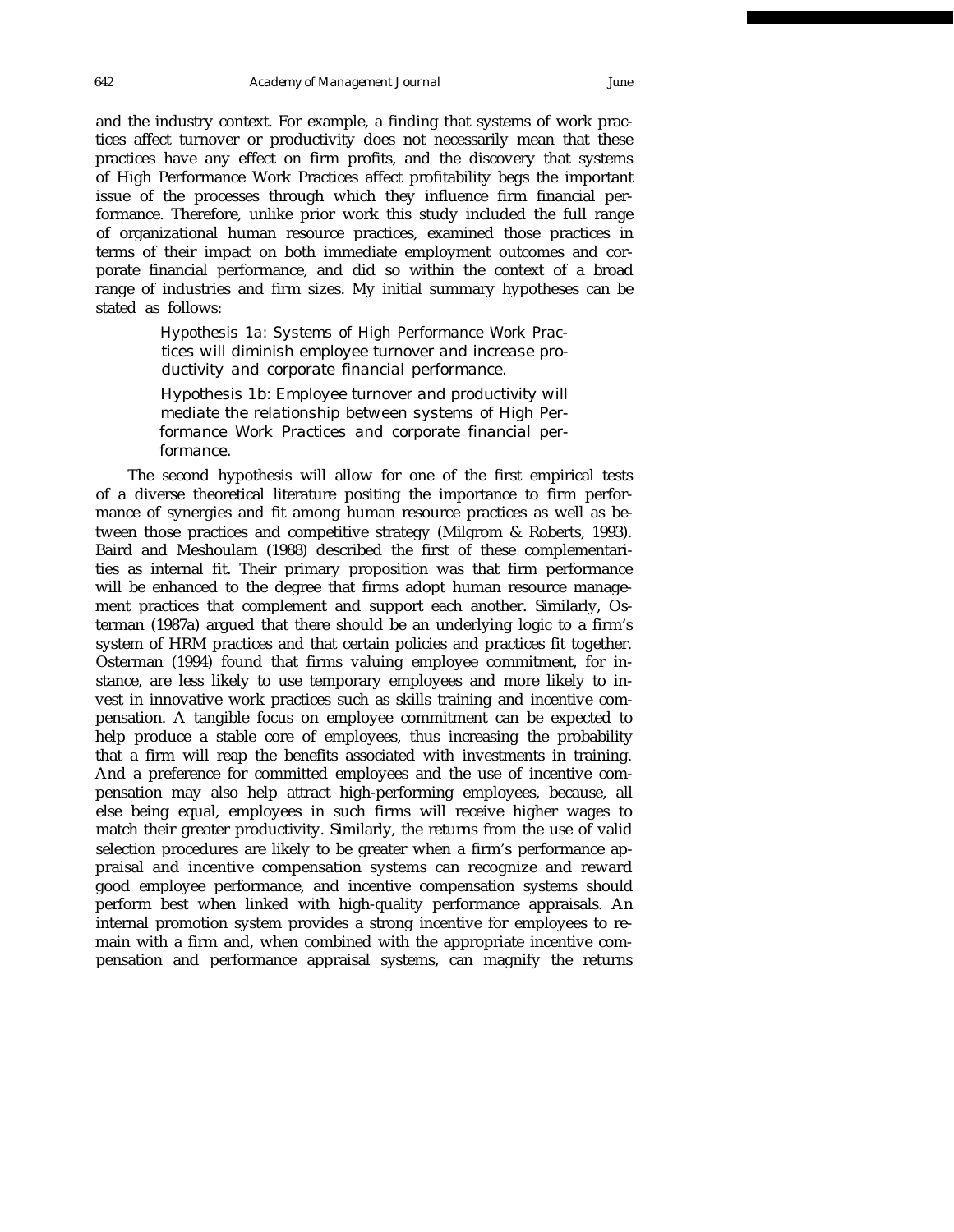#### 1995 *Huselid* 643

from investments in employee development activities. Finally, the effectiveness of employee participation systems will be enhanced if employees know their efforts will be rewarded and will increase the probability of their advancement. Thus,

> *Hypothesis 2: Complementarities or synergies among High Performance Work Practices will diminish employee turnover and increase productivity and corporate financial performance.*

A second form of complementarity, Baird and Meshoulam's (1988) external fit, occurs at the intersection of a firm's system of HRM practices and its competitive strategy. The notion that firm performance will be enhanced by alignment of HRM practices with competitive strategy has gained considerable currency in recent years and in fact underlies much of the recent scholarship in the field (Begin, 1991; Butler et al., 1991; Cappelli & Singh, 1993; Jackson & Schuler, 1995; Schuler, 1992; Wright & McMahan, 1992). Moreover, a developing literature suggests that firms do indeed attempt to match HRM practices with competitive strategies. For example, Jackson, Schuler, and Rivero (1989) found that firms pursuing a strategy of innovation used HRM practices that were broadly consistent with that approach, and Arthur (1992) found that steel minimills adopting a strategy of differentiation emphasized employee commitment. Similarly, Snell and Dean (1992, 1994) that found human resource management practices varied systematically with type of manufacturing system, individual job characteristics, and firm environment. Although no empirical work has suggested that firms with better external fit exhibit higher performance, the expectation that they should provides my final hypothesis:

> *Hypothesis 3: Alignment of a firm's system of High Performance Work Practices with its competitive strategy will diminish employee turnover and increase productivity and corporate financial performance.*

#### **Fit Versus "Best Practices"**

The internal fit perspective suggests that the adoption of an internally consistent system of High Performance Work Practices will be reflected in better firm performance, ceteris paribus: It should be possible to identify the best HRM practices, those whose adoption generally leads to valued firm-level outcomes. The external fit perspective raises the conceptual issue of whether any particular human resources policy can be described as a best practice, or whether, instead, the efficacy of any practices can only be determined in the context of a particular firm's strategic and environmental contingencies. Although prior work has yet to provide a direct test of these competing hypotheses, recent research finding strong main effects for the adoption of High Performance Work Practices lends credence to the best practices viewpoint.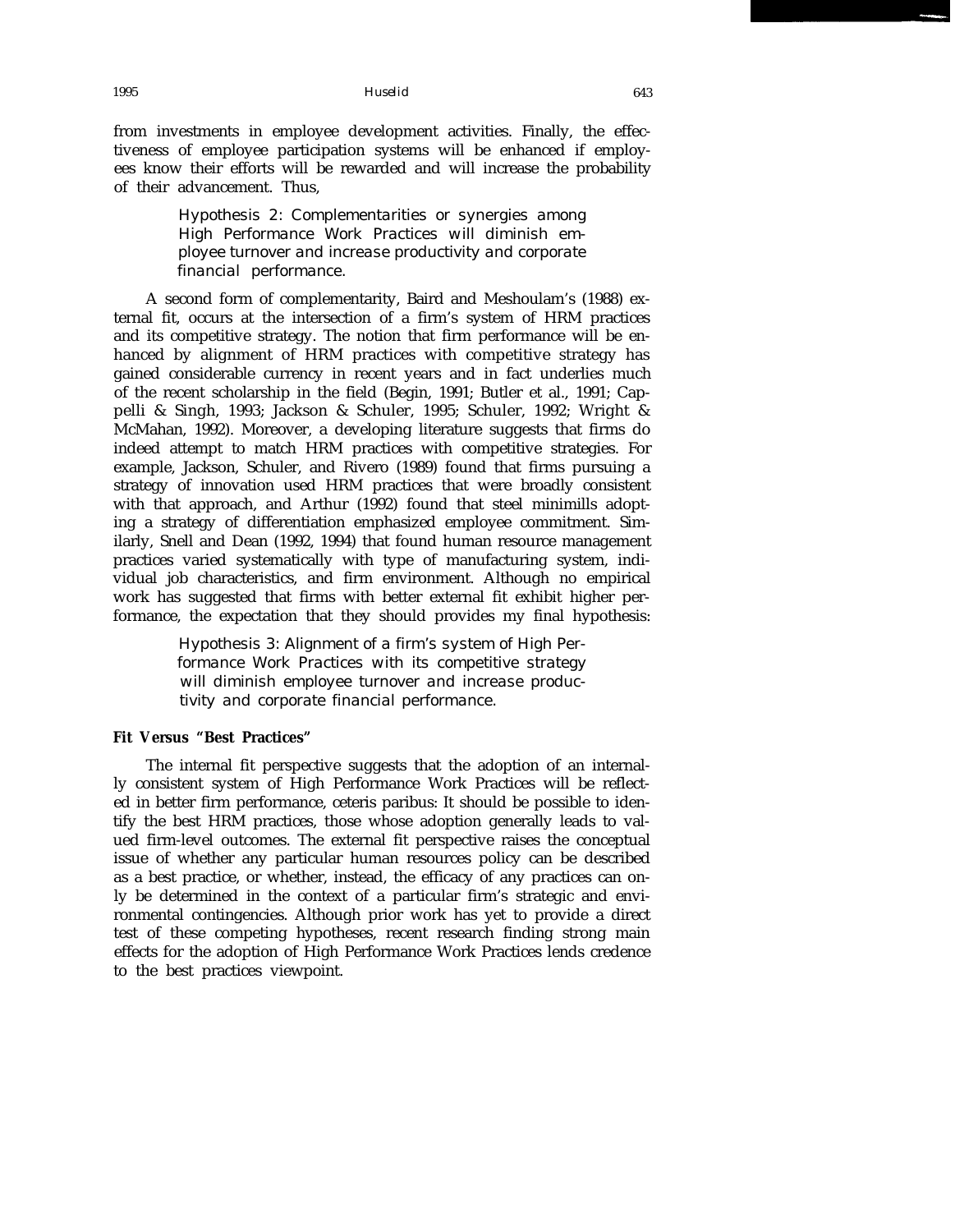The argument that firm performance will be enhanced to the degree a firm's HRM practices are matched with its competitive strategy is, however, compelling. In fact, the internal and external fit hypotheses may not be altogether inconsistent: All else being equal, the use of High Performance Work Practices and good internal fit should lead to positive outcomes for all types of firms. However, at the margin, firms that tailor their work practices to their particular strategic and environmental contingencies should be able to realize additional performance gains. For example, most firms should benefit from the use of formal selection tests, although the results of such tests could be used to select very different types of people, with those differences perhaps depending on competitive strategy. Likewise, the use of formal performance appraisal and incentive compensation systems has been widely found to enhance firm performance. However, each of these practices can be used to elicit very different types of behaviors from employees. In short, the process of linking environmental contingencies with HRM practices may vary across firms, but the tools firms use to effectively manage such links are likely to be consistent. The issue of whether internal, external, or both types of fit affect firm performance is central, and later in this article I provide an explicit test of these hypotheses.

## **METHODS**

#### **Sample and Data Collection**

A study of this type presents a number of data collection challenges. It requires as broad a sample as possible and at the same time requires that each data point provide comprehensive information on both organizational human resource practices and strategies and firm-level performance. Thus, my sample was drawn from Compact Disclosure, a database containing comprehensive financial information from 10-K reports<sup>1</sup> on nearly 12,000 publicly held U.S. firms. Firms were included in the sample if they had more than a hundred employees and excluded if they were foreign-owned, holding companies, or publicly held divisions or business units of larger firms. These criteria yielded 3,452 firms representing all major industries.

Firm-level data on High Performance Work Practices were collected with a questionnaire mailed to the senior human resources professional in each firm. I pretested the survey items with a number of colleagues and human resource professionals and conducted a pilot study using all survey materials. In the main study, representatives of 968 firms submitted usable responses, for an overall response rate of 28 percent.

<sup>1</sup>10-k reprints are informational documents filed with the Securities and Exchange Commission.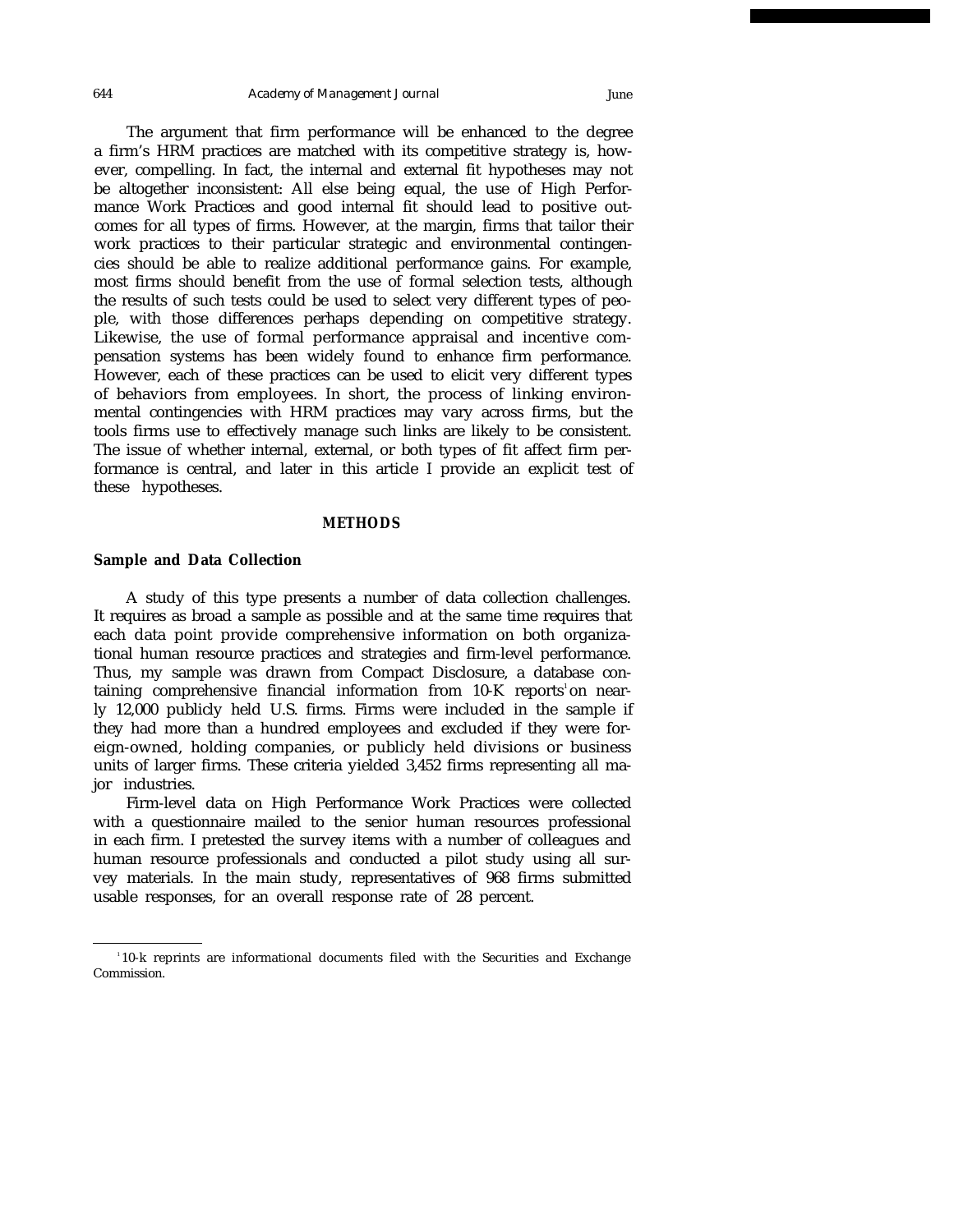1995 *Huselid* 645

Questions concerning each High Performance Work Practice (described below) were asked separately for exempt and nonexempt employees, and respondents indicated the proportion of employees in each category who were affected by each practice. I then weighted the response to each item by the proportion of employees in each category: the value for each question was the sum across categories. Prior work has frequently employed a dummy variable to indicate the presence or absence of each practice; the specification used here is more sensitive to the breadth of implementation of each practice throughout a firm.

## **Measurement of High Performance Work Practices**

**Scale development.** Prior work on the measurement of High Performance Work Practices is extremely limited. The only relevant study was conducted by Delaney, Lewin, and Ichniowski (1989), who in 1986 sent 7,765 business units for which data were available on the COMPUSTAT tapes a 29-page questionnaire concerning a wide variety of HRM practices. From the responses of 495 firms (a 6.4 percent response rate), Delaney and colleagues concluded that ten practices in the areas of personnel selection, performance appraisal, incentive compensation, job design, grievance procedures, information sharing, attitude assessment, and labor-management participation represented "sophistication" in human resource management. In this study, I adopted those ten items because they are consistent with the prior empirical work. However, to provide a more exhaustive list of contemporary High Performance Work Practices, I added items assessing three practices widely found to affect a firm's performance: the intensity of its recruiting efforts (selection ratio), the average number of hours of training per employee per year, and its promotion criteria (seniority versus merit).

These 13 items broadly represent the domain of High Performance Work Practices identified in prior work (U.S. Department of Labor, 1993). These items also represent important choice variables on which many firms differ significantly (Delaney et al., 1989). However, the substantial conceptual and empirical overlap among these items and my desire to adopt a systems perspective make determination of the independent contribution of each practice to firm performance impractical. Therefore, to uncover the underlying factor structure associated with these practices, I factor-analyzed each item's standard score, using principal component extraction with varimax rotation. Two factors emerged from these analyses; and I constructed a scale for each by averaging the questions loading unambiguously at .30 or greater on a single factor. Table 1 shows these results and the questionnaire items.

Following Bailey (1993), I named the first factor "employee skills and organizational structures. " This factor includes a broad range of practices intended to enhance employees' knowledge, skills, and abilities and thereafter provide a mechanism through which employees can use those attributes in performing their roles. Specifically, a formal job design program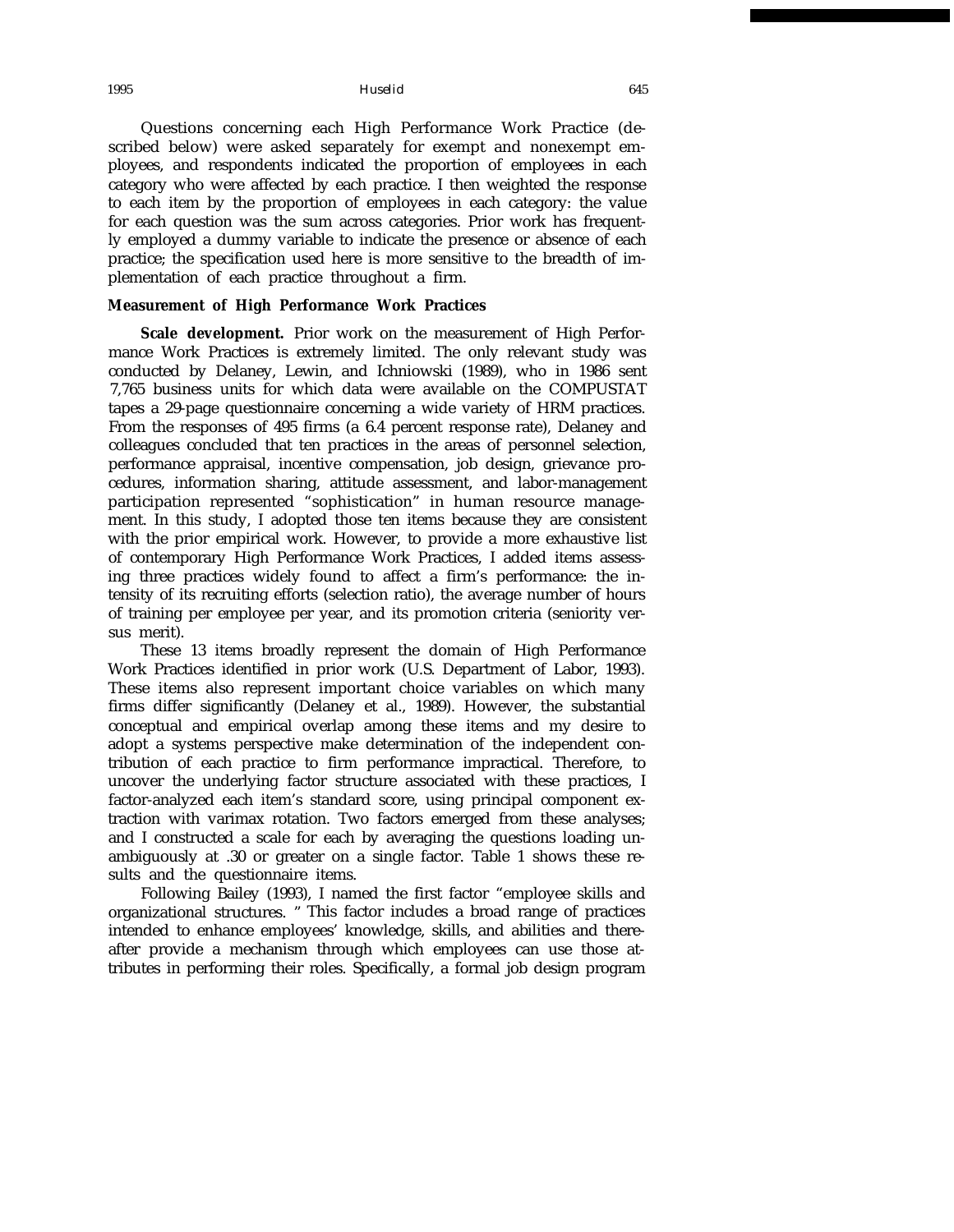|  |  | <b>TABLE 1</b>                                                   |  |
|--|--|------------------------------------------------------------------|--|
|  |  | Factor Structure of High Performance Work Practices <sup>®</sup> |  |

| Questionnaire Item                                           | 1      | $\boldsymbol{2}$ | Alpha |
|--------------------------------------------------------------|--------|------------------|-------|
| Employee skills and organizational structures                |        |                  | .67   |
| What is the proportion of the workforce who are              |        |                  |       |
| included in a formal information sharing program             |        |                  |       |
| (e.g., a newsletter)?                                        | .54    | .02              |       |
| What is the proportion of the workforce whose job            |        |                  |       |
| has been subjected to a formal job analysis?                 | .53    | .18              |       |
| What proportion of nonentry level jobs have been             |        |                  |       |
| filled from within in recent years?                          | .52    | $-.36$           |       |
| What is the proportion of the workforce who are              |        |                  |       |
| administered attitude surveys on a regular basis?            | .52    | $-.07$           |       |
| What is the proportion of the workforce who participate      |        |                  |       |
| in Quality of Work Life (QWL) programs, Quality              |        |                  |       |
| Circles (QC), and/or labor-management participation          |        |                  |       |
| teams?                                                       | .50    | $-.04$           |       |
| What is the proportion of the workforce who have             |        |                  |       |
| access to company incentive plans, profit-sharing            |        |                  |       |
| plans, and/or gain-sharing plans?                            | .39    | .17              |       |
| What is the average number of hours of training received     |        |                  |       |
| by a typical employee over the last 12 months?               | .37    | $-.07$           |       |
| What is the proportion of the workforce who have access      |        |                  |       |
| to a formal grievance procedure and/or complaint             |        |                  |       |
| resolution system?                                           | .36    | .13              |       |
| What proportion of the workforce is administered an          |        |                  |       |
| employment test prior to hiring?                             | .32    | $-.04$           |       |
| Employee motivation                                          |        |                  | .66   |
| What is the proportion of the workforce whose                |        |                  |       |
| performance appraisals are used to determine their           |        |                  |       |
| compensation?                                                | .17    | .83              |       |
| What proportion of the workforce receives formal             |        |                  |       |
| performance appraisals?                                      | .29    | .80              |       |
| Which of the following promotion decision rules do you       |        |                  |       |
| use most often? (a) merit or performance rating alone;       |        |                  |       |
| (b) seniority only if merit is equal; (c) seniority among    |        |                  |       |
| employees who meet a minimum merit requirement;              |        |                  |       |
| (d) seniority. $\overline{ }$                                | $-.07$ | .56              |       |
| For the five positions that your firm hires most frequently, |        |                  |       |
| how many qualified applicants do you have per position       |        |                  |       |
| (on average)?                                                | $-.15$ | .27              |       |
| Eigenvalue                                                   | 2.19   | 1.76             |       |
| Proportion of variance accounted for                         | 16.80  | 13.60            |       |

<sup>a</sup>Bold type indicates that the associated question loads unambiguously at .30 or greater on a single factor.

**Item** was reverse-coded.

and enhanced selectivity will help ensure employee-job fit, and providing formal training will enhance the knowledge, skills, and abilities of both new and old employees. Quality of work life programs, quality circles, and labor-management teams are all forms of participation that allow em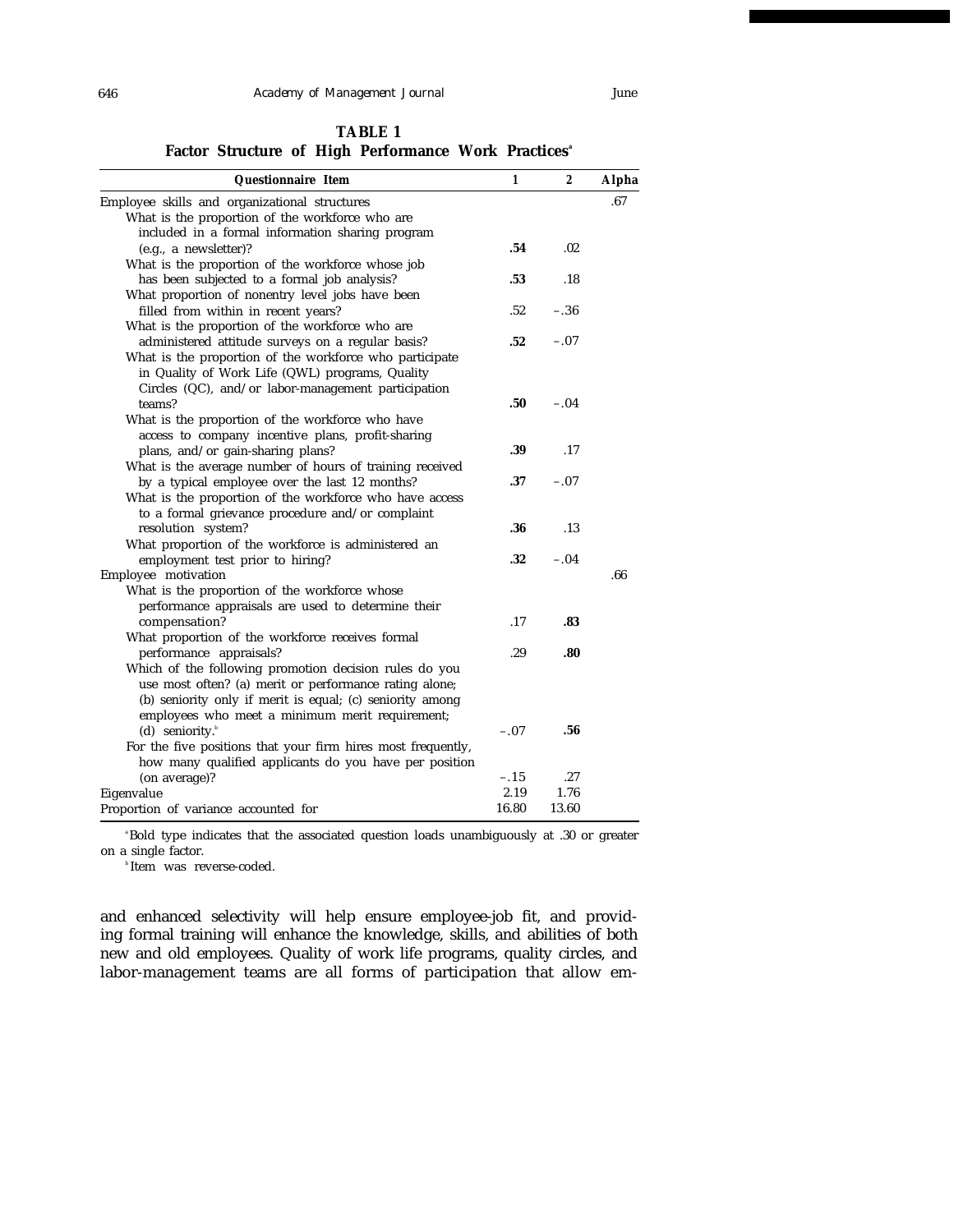ployees to have direct input into the production process. Likewise, information-sharing programs, formal grievance procedures, and profit- and gain-sharing plans help to increase the probability that employee participation efforts will be effective because such programs provide a formal mechanism for employer-employee communication on work-related issues. The Cronbach's alpha for this scale was .67.

The second factor, which I named "employee motivation" (Bailey, 1993), is composed of a more narrowly focused set of High Performance Work Practices designed to recognize and reinforce desired employee behaviors. These practices include using formal performance appraisals, linking those appraisals tightly with employee compensation, and focusing on employee merit in promotion decisions. Conceptually, core competencies among employees are developed through selection, training, and the design of work (factor 1, employee skills and organizational structures) and are subsequently reinforced through the second factor, employee motivation. The Cronbach's alpha for the employee motivation scale was .66.

**Scale validation.** Although the correspondence between these scales and the prior conceptual work was encouraging, I also performed several analyses to demonstrate their convergent validity. I began by identifying two external measures of the degree to which firms valued their employees by investing in them. First, widespread investments in High Performance Work Practices are likely to require additional human resources staff to assist in their implementation. Thus, the ratio of human resources staff to total employees is a proxy for the importance a firm places on its human resources. I found the simple correlation between both factors and this ratio to be .19 ( $p < .001$ ). Thus, as expected, firms with high levels of High Performance Work Practices also "vote with their dollars" and invest in human resources staff. However, those staff levels may also reflect a firm's level of bureaucracy or institutional conditions related to its industry, areas potentially unrelated to the importance it places on human resources. As a test of this possibility, I also regressed the work practices scales on the human resources staff ratio and controls for firm size and industry. The human resources staff ratio remained positive and highly significant in each of these equations.

Second, I assumed that if a firm's senior managers saw human resources as crucial to organizational performance, it would (1) communicate this importance to external audiences and (2) invest in High Performance Work Practices. Thus, following Keats and Hitt (1988), I took all available president's letters and management's discussions for each firm from the annual reports contained in Compact Disclosure. These documents were subsequently content-analyzed for any reference to the importance of human resources, human capital, or the like, or to the importance of personnel, people, employee, staff, or workforce. Firms that made such comments were coded 1; others were coded 0. Of the 763 firms for which annual reports were available, 310 mentioned the importance of hu-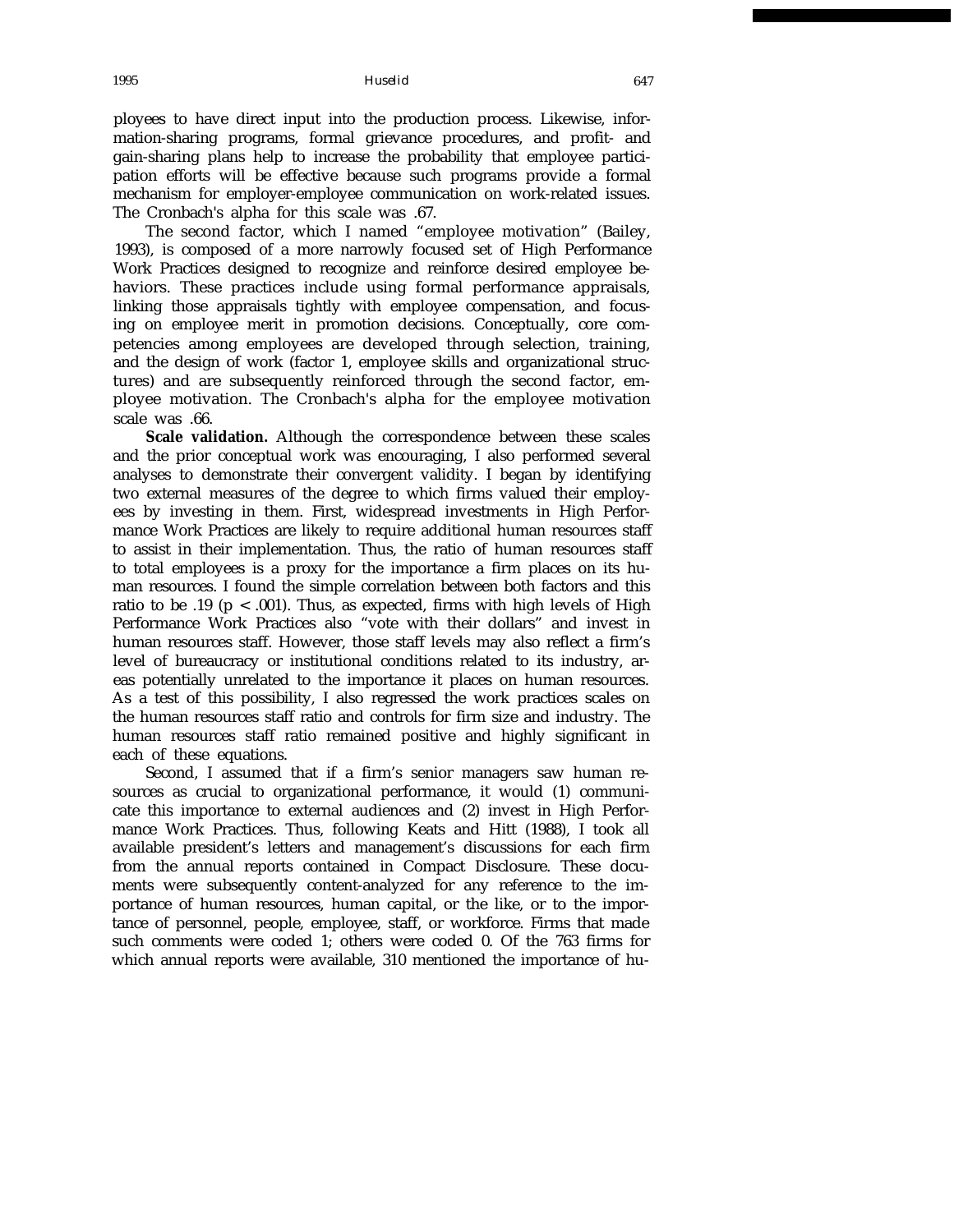man resources (41 percent), and 453 did not. The employee skills and organizational structures score of firms citing the importance of human resources was significantly higher than that of those making no such comments ( $t = 2.33$ ,  $p < .01$ ). This difference remained significant in a logistic regression model with controls for firm size and industry. Although the equivalent tests for the employee motivation scale had the expected sign, they did not reach significance at conventional levels. These findings are plausible given the nature of the items included in each scale, The items included in the employee skills and organization structures factor reflect widespread investments in High Performance Work Practices intended to develop employee core competencies and thereafter provide a mechanism through which employees can influence their roles. The items included in the employee motivation factor, however, are much more narrow in that they are intended to recognize and compensate employees for behaviors consistent with the interests of the firm's shareholders. Thus, it is perhaps unsurprising that they are not reflected in such a broad context as the firm's annual report.

Finally, using different samples and time periods, but similar measures of High Performance Work Practices, Delaney (in press) reported results for turnover, and Ichniowski (1990) and Ichniowski and colleagues (1993) reported results for productivity that are highly similar to those presented below. In short, as an initial attempt to develop indexes of the adoption of High Performance Work Practices that can be used to determine if extensive use of these practices really is better, these scales demonstrate encouraging levels of reliability and validity.

# **Measurement of Internal and External Fit**

Despite prior work arguing that enhanced internal and external fit will enhance firm performance, the relevant research has not specified the functional form that fit can be expected to take. In the business strategy literature, however, Venkatraman (1989) concluded that fit is most commonly measured in terms of a moderated relationship, or interaction, between two variables. For example, the relationship between a firm's competitive strategy and its performance could co-vary with the type of environment in which it operates. A second category of fit that is relevant in this context is the degree of match between two variables. Fit as matching differs from fit as moderation in that an explicit external performance criterion is lacking (Venkatraman, 1989). For example, one might argue that fit has been achieved if a firm's competitive strategy and its structure have been aligned, based on an a priori theoretical prediction, regardless of the outcome. In the following sections, I develop several alternative indexes to assess degree of internal and external High Performance Work Practices fit, using Venkatraman's categories of fit as moderation and fit as matching. Given the paucity of prior work in the area, however, these measures should be considered highly exploratory and the results interpreted with caution.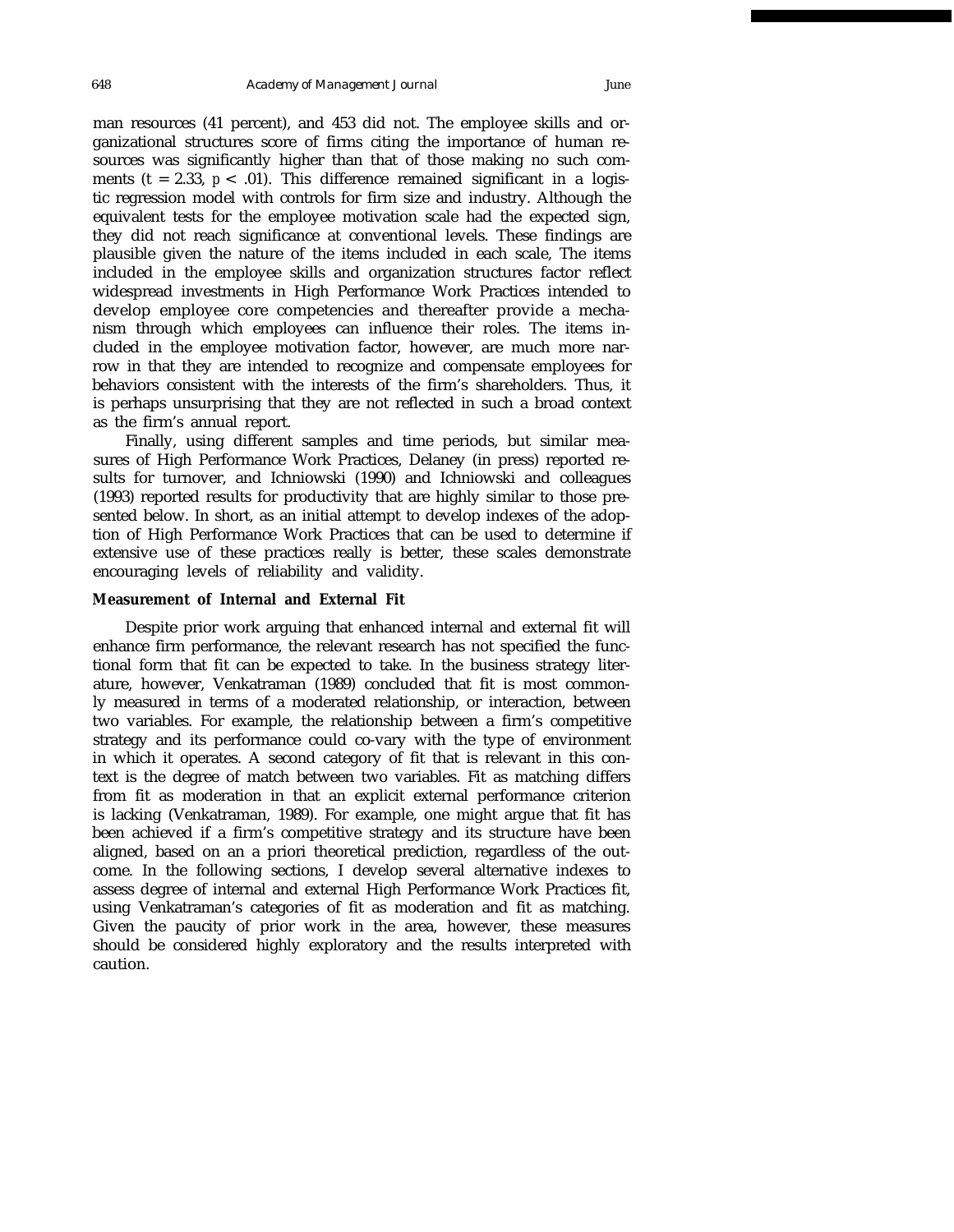**Internal fit as moderation.** Internal fit among work practices could be expected to take the form of complementarity or synergy both within and between the employee skills and organizational structures and employee motivation factors. An indication of complementarity within each factor would be reflected in positive mixed partial derivatives among the High Performance Work Practices (Milgrom & Roberts, 1993), a rough proxy of which would involve interacting each practice within each factor with every other practice. Unfortunately, the use of such a measure is highly impractical, largely because of the generally high levels of multicollinearity among High Performance Work Practices. Therefore, in this study I focused on the development of measures of internal fit between factors. Conceptually, the potential for synergies among High Performance Work Practices should increase when these practices have been consistently implemented throughout a firm. Moreover, the degree of consistency in the implementation of practices should interact with their overall level in that consistently applied high levels of High Performance Work Practices should have the greatest impact on firm performance. Thus, the first measure of internal fit I developed consists of the interaction between the degree of human resources policy consistency and the respective factors. Human resources policy consistency was assessed with this Likert-scale survey item: "How would you describe the *consistency* of your *human resource policies* across any *divisions* or *business units* your firm may have?" (emphasis in original). Unfortunately, this measure is less than ideal for two reasons. First, it has restricted range, as firms that by definition do not adopt human resource policies consistently, such as holding companies, were excluded from the sample. Second, because the two factor scales were based on the proportions of coverage of exempt and nonexempt employees throughout a firm, a firm with a high score on these variables must have widely adopted each practice.

The second measure of internal fit as moderation I adopted consists of the interaction between these two measures. Based on the assumption that the returns from investments in employee skills and organizational structures will be higher to the extent that firms have also devoted significant resources to employee motivation, this measure provides a straightforward test of the magnitude of any such returns. This scale is superior to the first internal fit-as-moderation measure in that it does not exhibit the psychometric problems outlined above.

Internal fit as matching. The second broad category of internal fit consists of the degree of match between the two factor scales (Venkatraman, 1989). In the current context, internal fit as matching would occur if a firm were consistently low, medium, or high on both factors. As a test of the matching model of internal fit, I calculated the absolute value of the difference between a firm's scores on the employee skills and organizational structures and employee motivation scales (Venkatraman, 1989).

External fit as moderation. My first measure of external fit as moderation indicates the degree of correspondence between each firm's com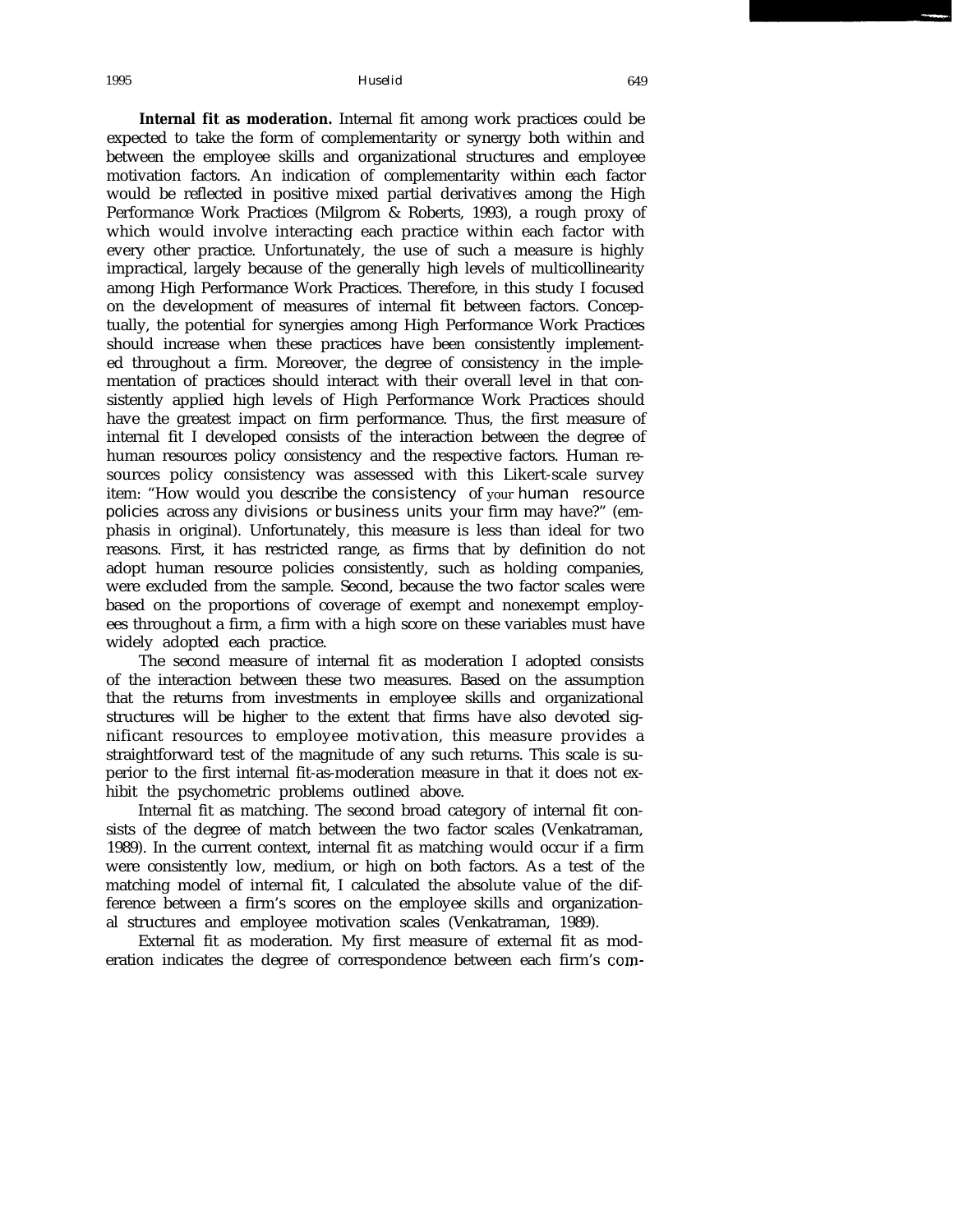petitive strategy and its system of High Performance Work Practices. Porter (1985) provided the dominant typology of competitive strategies in the business policy literature; the types specified are cost leadership, differentiation, and focus. To provide an estimate of a firm's competitive strategy, each respondent indicated the proportion of its annual sales derived from each of those strategies. In view of prior work (Jackson et al., 1989; Jackson & Schuler, 1995), I assumed that a predominantly differentiation or focus strategy would require more intensive investments in High Performance Work Practices than would a cost leadership strategy. Thus, to test the external fit-as-moderation hypothesis, I interacted the proportion of sales derived from either a differentiation or focus strategy with scores on the employee skills and organizational structures and employee motivation scales, respectively.<sup>2</sup>

My second measure of external fit as moderation is based on behavioral indication of the emphasis each firm placed on aligning its human resource management practices and competitive strategy. Specifically, respondents indicated whether or not they attempted to implement each of seven strategic human resource management activities for all employees (the Appendix lists these activities). I then constructed an index by adding the number of affirmative responses to each question ( $\alpha = .69$ ).<sup>3</sup>To test my expectation that the returns from investments in both factors will be greater when firms explicitly attempt to link human resources and business objectives, I interacted each firm's score on the strategic "HRM index with each factor score.

<sup>&</sup>lt;sup>2</sup>I focused on the differentiation and focus strategies for two reasons. First, as noted, I assumed that the use of a differentiation or focus strategy would require more intensive investments in High Performance Work Practices than would use of a cost leadership strategy. Second, because survey respondents were asked to indicate the proportions of their firms' annual sales derived from each of these strategies, their responses were constrained to equal 100 percent. Thus, the proportion of sales derived from cost leadership equaled 1 – (differentiation + focus), and any model that included all the strategy variables and the interactions between these variables and the practices scales would be collinear. Therefore, to gauge the impact of each strategy separately, I estimated models for each type. In these analyses, cost leadership and its interactions with the practices scales produced results very similar to those for differentiation and focus (the results were generally nonsignificant). In addition, I created a dummy variable that equaled 1 if the combined value of differentiation plus focus was greater than 67 percent (that is, the majority) and 0 otherwise, thereby incorporating all three competitive strategies in a single variable. These results were also consistent with the results presented in the text.

<sup>3</sup>This measure was adapted from Devanna, Fombrun, Tichy, and Warren (1982). One might argue that, given prior theoretical work, these activities should also be considered High Performance Work Practices and included in the measurement scales. However, as presented in the questionnaire, these seven items represent broad human resources management goals, and respondents were only asked to indicate whether they attempted to implement them for all employees. In comparison, the 13 items included in the practices scales refer to specific policies, and respondents were asked to indicate the current prevalence of each type of activity by category of employee. Thus, the items included in the scales and the strategic HRM index differ in both scale of measurement and level of analysis.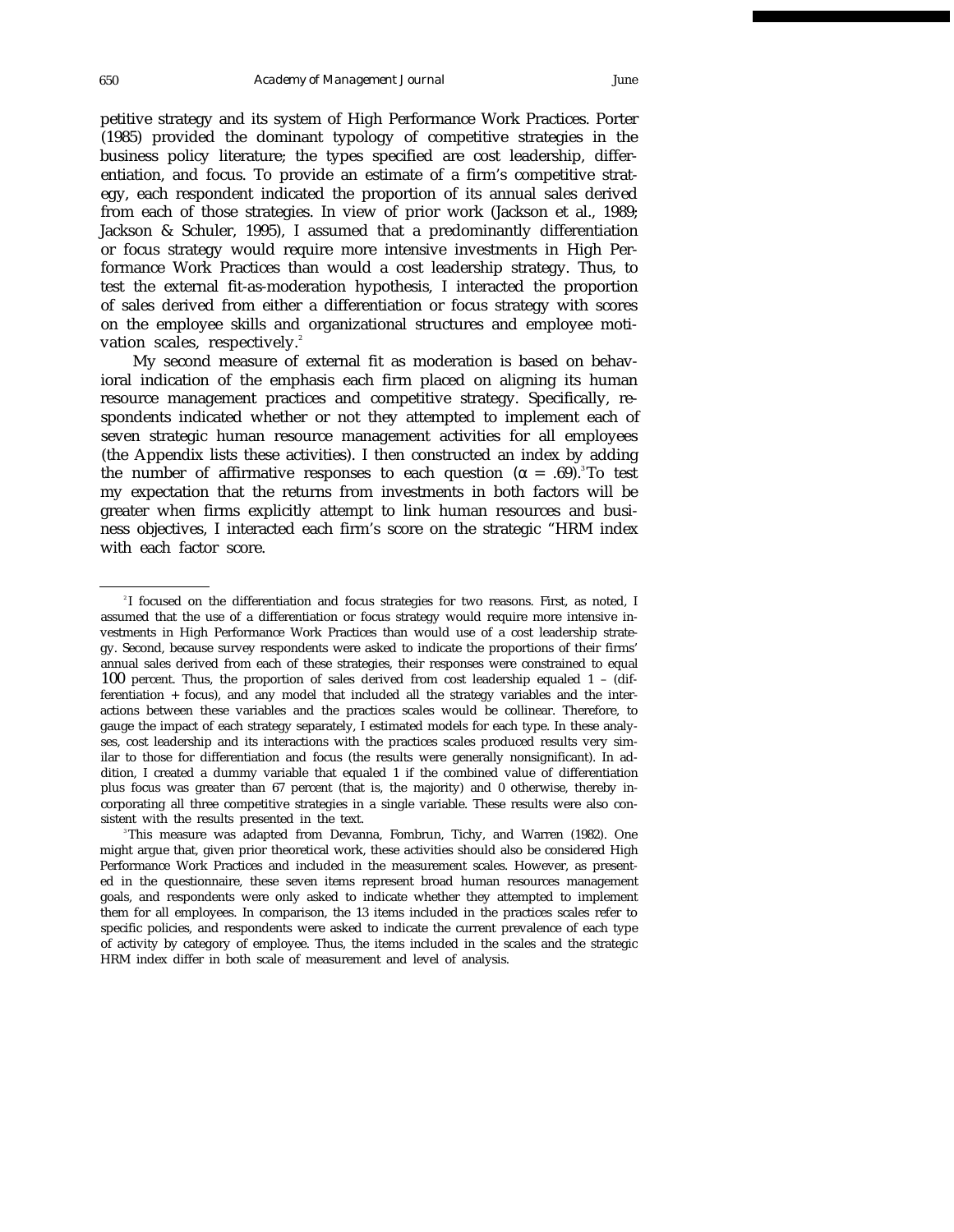1995 *Huselid* 651

**External fit as matching.** Finally, I calculated the fit-as-matching variable by taking the absolute value of the difference between the *Z* score of the proportion of sales resulting from a differentiation or focus strategy and the respective factor scores (Venkatraman, 1989). This variable indicates the degree to which firms adopting differentiation or focus strategies also employ high levels of High Performance Work Practices and vice versa.

My expectation was that each fit-as-moderation interaction would be positive and significant for the financial performance dependent variables. Given that a lower score for the fit-as-matching variables indicates greater fit, I expected each of these measures to be negative and significant.

#### **Dependent Variables**

**Turnover.** The level of turnover within each firm was assessed with a single questionnaire item, "What is your *average annual rate* of turnover?" (emphasis in original). This question was asked separately for exempt and nonexempt employees, and the level of turnover for each firm is therefore the weighted average across each of these categories. This variable should be interpreted with caution, however. First, consistent with most of the prior work in this area (Cotton & Tuttle, 1986), this measure includes both voluntary employee departures (quitting) and involuntary ones (firings). Therefore, to the extent that human resource management practices affect voluntary but not involuntary separation, my estimates of the impact of HRM practices on turnover maybe understated. The salience of this issue is increased as my data were collected in a period of widespread corporate downsizings (fiscal year 1991), which increase all forms of turnover.

Second, economists typically view turnover as a choice variable for firms, involving a trade-off between employee separations and wages, benefits, and working conditions. Prior empirical work has substantiated this view (Bluedorn, 1982; Osterman, 1987b). However, in a substantial body of empirical research lower turnover has been associated with desirable organizational outcomes (Baysinger & Mobley, 1983; Osterman, 1987b). Although recognizing that each firm may have an optimal rate of turnover (Abelson & Baysinger, 1984), in this study I assumed that low rates of turnover are preferred to high rates. Given that my model for turnover controls for employee compensation, I believe this assumption to be justified.

**Productivity.** The logarithm of sales per employee is a widely used measure of organizational productivity and was adopted here to enhance comparability with prior work (Ichniowski, 1990; Pritchard, 1992). The primary advantages of this measure are that it provides a single index that can be used to compare firms' productivity as well as to estimate the dollar value of returns for investments in High Performance Work Practices. It should be emphasized that productivity is not synonymous with profitability, however; a firm can go bankrupt maximizing sales per employ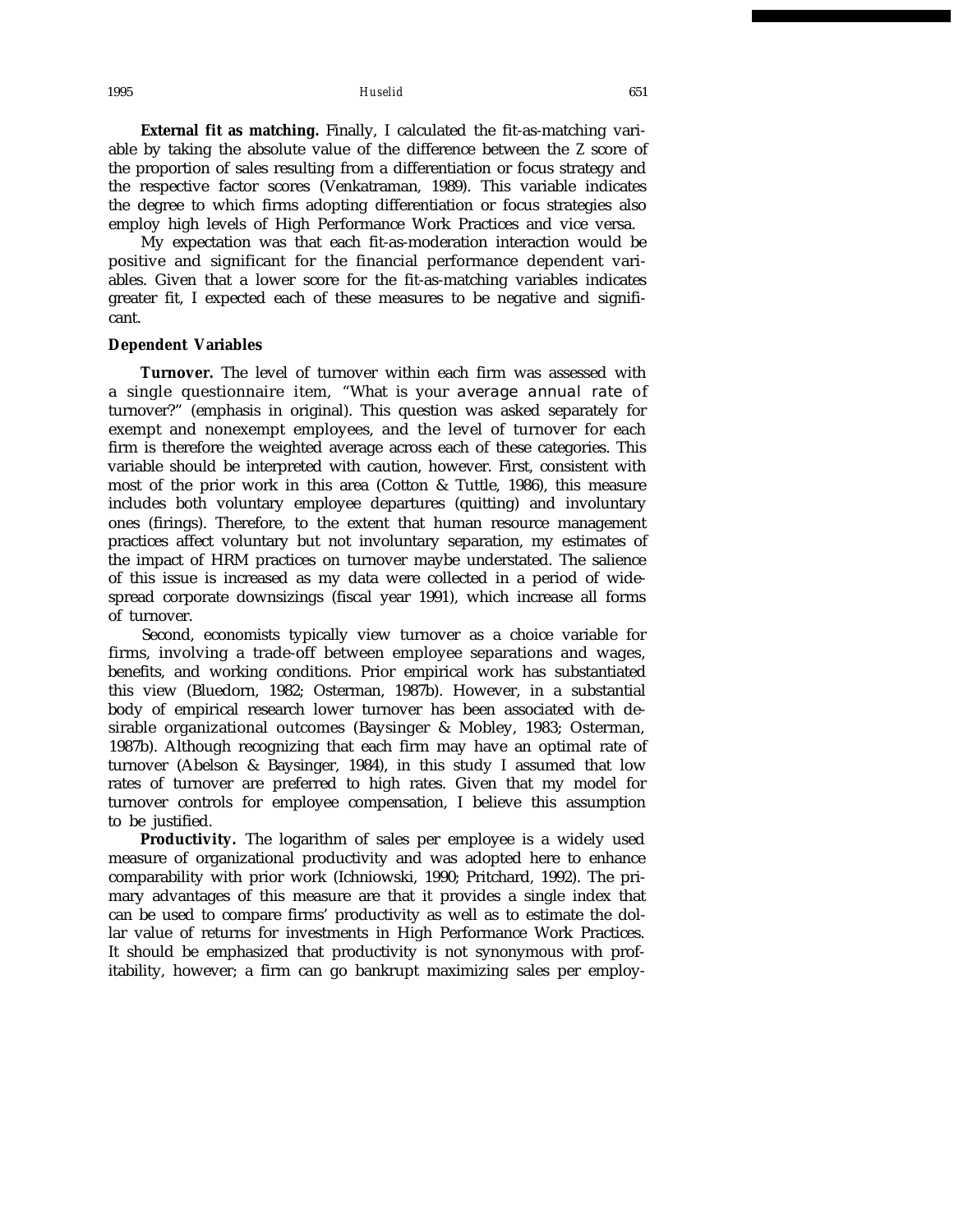ee while ignoring current costs. Models specifying productivity as the logarithm of net income per employee (an alternative, although less frequently used measure) produced very similar results.

**Corporate financial performance.** Prior work on the measurement of corporate financial performance is extensive. Perhaps the primary distinction to be made among the many alternative measures is between measurements of accounting and economic profits (Becker & Olson, 1987; Hirsch, 1991). Economic profits represent the net cash flows that accrue to shareholders; these are represented by capital (stock) market returns. Accounting profits can differ from economic profits as a result of timing issues, adjustments for depreciation, choice of accounting method, and measurement error. Additionally, economic profits are forward-looking and reflect the market's perception of both potential and current profitability, but accounting data reflect an historical perspective. Although there is widespread agreement in the literature that capital market measures are superior to accounting data, accounting data provide additional relevant information (Hirschey & Wichern, 1984). Moreover, accounting data are often the focus of human resource managers who must allocate scarce resources. Therefore, I used both a market-based measure (Tobin's *q)* and an accounting measure (gross rate of return on capital, or GRATE) of corporate financial performance. Each is the best available measure of its type (Hall, Cummins, Laderman, & Mundy, 1988; Hirsch, 1991; Hirschey & Wichern, 1984).

The logarithm of Tobin's *q* was calculated by dividing the market value of a firm by the replacement cost of its assets (Hall et al., 1988; Hirsch, 1991). Conceptually, *q* is a measure of the value added by management. I calculated the measure of accounting profits, gross rate of return on capital, by dividing cash flow by gross capital stock (Hall et al., 1988; Hirsch, 1991). GRATE is a better measure of accounting profits than the traditional return on assets or return on equity because it is not as greatly affected by depreciation or other noncash transactions (Brainard, Shoven, & Weiss, 1980; Hall et al., 1988). The calculations I used for *q* and GRATE were taken from Hall and colleagues. Because some data were missing, I was unable to complete all the adjustments to firm capital structure those sources recommend. However, I was able to estimate the sensitivity of my results to the missing variables by substituting values for them across all reasonable ranges into my calculations; the analyses indicated that the missing data did not materially affect my estimates. As is described below, I employed both contemporaneous and subsequent  $(t + 1)$  years' corporate financial performance data as a partial control for the effects of simultaneity bias.

Research in the field of financial economics often omits firms in the utility and banking industries because they are subject to governmental regulation. In this study, these industries accounted for 184 of the firms on which I had complete data. Results of analyses omitting these firms were consistent with the results presented below.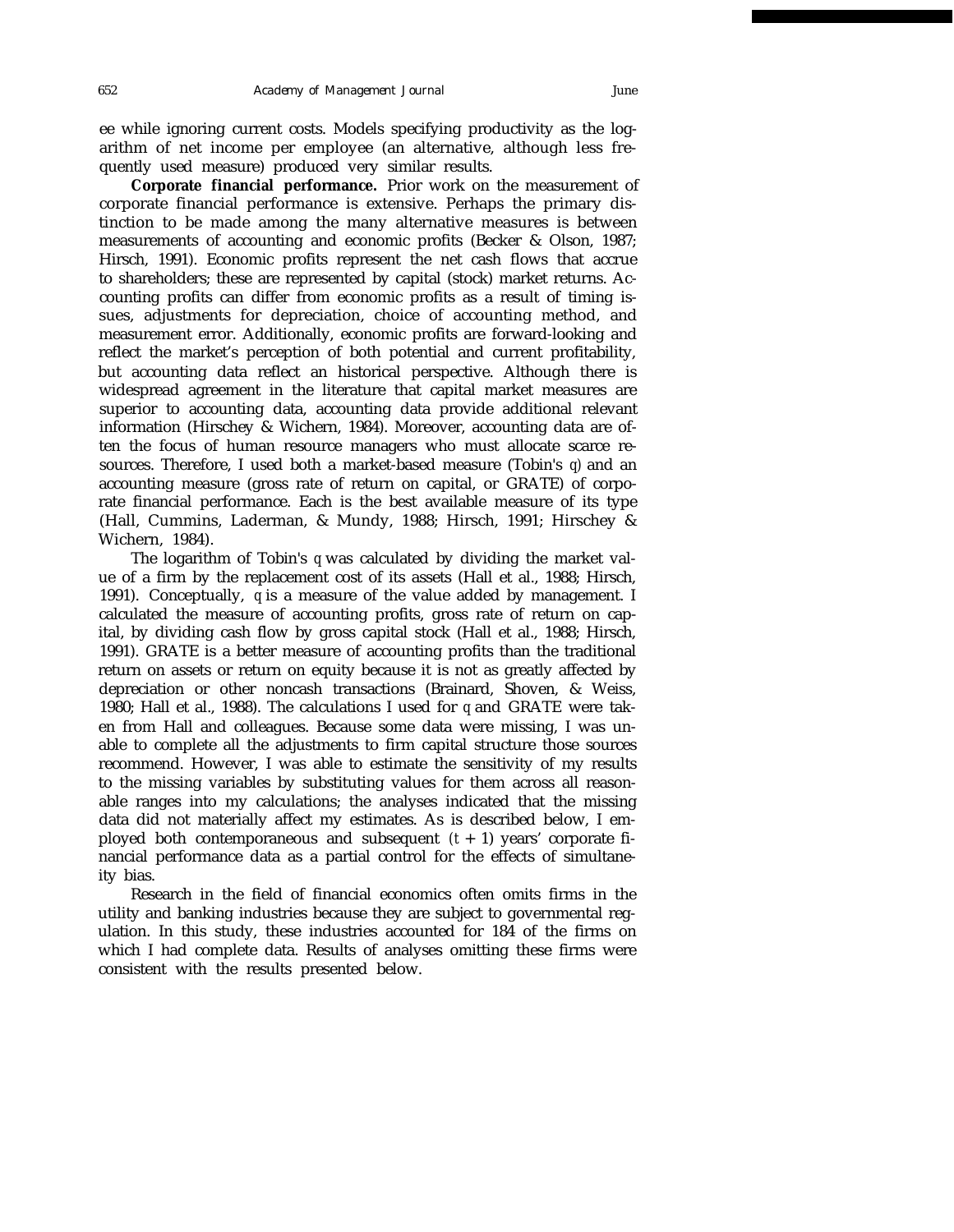The estimation models were developed to provide unbiased estimates of the impact of High Performance Work Practices on firm performance. Thus, the selection of the control variables for each dependent variable was based on a careful review of the prior empirical work (cf. Huselid, 1993), focusing on those variables likely to be related to both the dependent variables and the use of High Performance Work Practices. The controls for each dependent variable included firm size (total employment), capital intensity, firm- and industry-levels of union coverage, industry concentration, recent (five-year) growth in sales, research and development intensity, firm-specific risk (beta), industry levels of profitability, net sales, total assets, and 34 dummy variables representing 35 two-digit Standard Industrial Classification (SIC) codes. Unfortunately, there was no straightforward measure of firms' total wage bills available for inclusion in the turnover model. However, selling, general, and administrative expenses is a common income statement item that serves as a proxy for employee compensation. This variable is measured with error because it includes a number of items not directly related to wage expenses and excludes some wages directly related to production (the latter are typically included in the cost of goods sold). If selling, general, and administrative expenses is an adequate proxy, however, the level of union coverage should have a positive and sizable effect on it, as it does on compensation (Lewis, 1986), if the elements unrelated to compensation are invariant to union coverage. As a test of this proposition, I regressed selling, general, and administrative expenses on firm-level union coverage and a series of control variables. Union coverage was significant and positive, and the magnitude of this effect was economically significant. Firms with an average level of union coverage (11.34 percent) had 8.1 percent higher selling, general, and administrative expenses than firms with no union coverage. Alternatively, each one-standard-deviation increase in union coverage created a 19 percent increase in these expenses. Finally, firms with 100 percent union coverage had 125 percent higher selling, general, and administrative expenses than firms with no unions. These figures are broadly consistent with the 11 to 14 percent union wage premium calculated by Lewis (1986) and provide support for the assertion that these expenses are an adequate proxy for employee compensation. Finally, turnover was also included as a control variable in the productivity models because prior work has identified it as an important determinant of productivity with strong links to High Performance Work Practices.

Financial data were taken primarily from Compact Disclosure. I took considerable care to ensure that all data were matched to the same accounting period (July 1, 1991, to June 30, 1992), Missing data were retrieved from *Moody's Industrial Manual* or the *Standard & Poor's Stock Price Guide,* where possible. Otherwise, missing data were eliminated listwise for each dependent variable. Stock price data were gathered from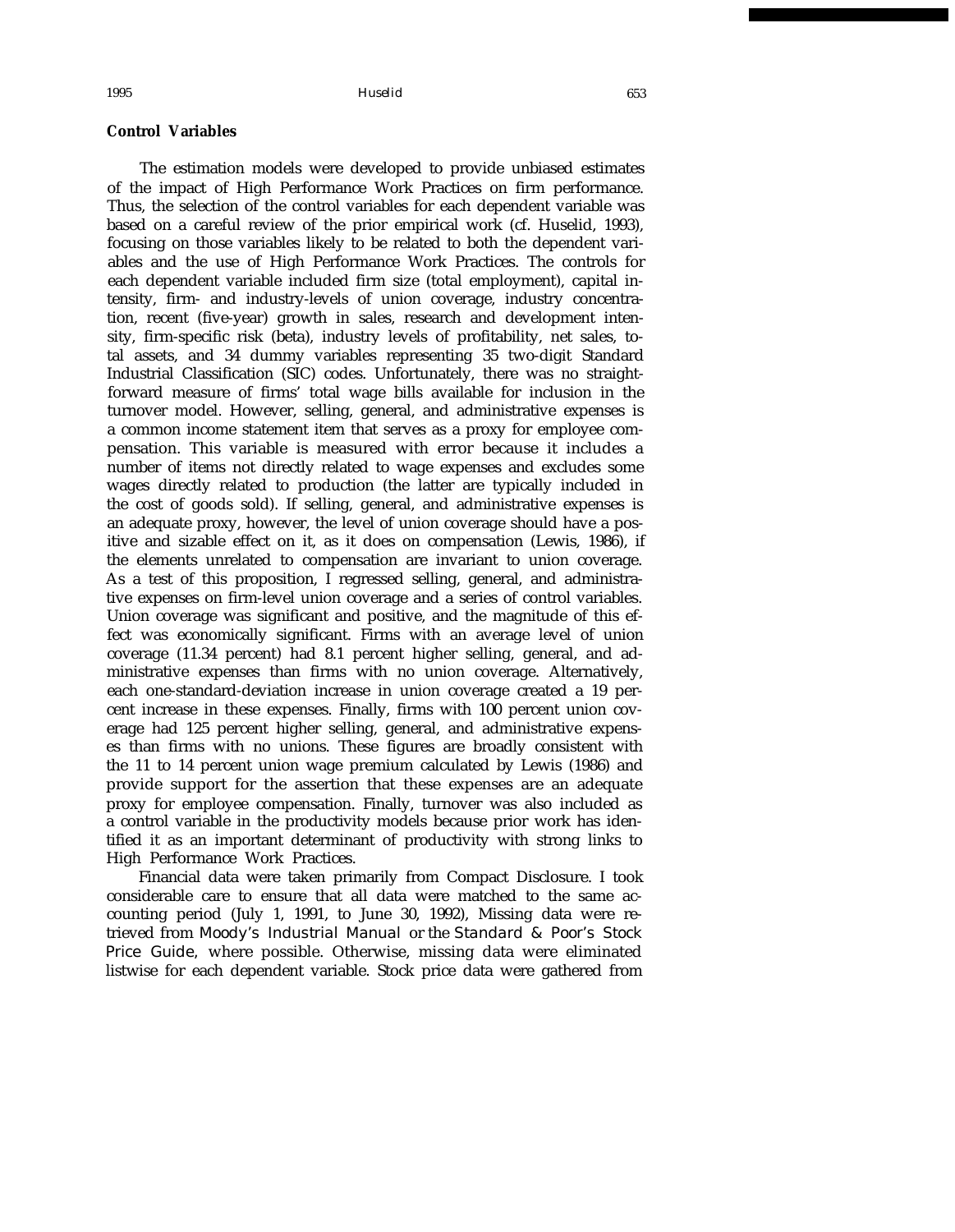the *Investment Statistics Laboratory Daily Stock Price Record* for December 31. Stock dividend and stock split data were gathered from *Standard & Poor's Stock Price Guide.* Capital intensity was calculated as the logarithm of the ratio of gross property, plant, and equipment over total employment. The five-year trend in sales growth and R&D intensity (the logarithm of the ratio of R&D expenditures to sales) and compensation levels (proxied by selling, general, and administrative expenses) were calculated directly from the accounting data. Firm-level union coverage and total employment were taken from the questionnaire, and industrylevel unionization data were taken from Curme, Hirsch, and McPherson (1990). Concentration ratios were calculated by dividing the sum of the largest four firms' sales within each industry by the total sales for that industry. The systematic component in the variability of a firm's stock price (systematic risk, or beta) was calculated using the Center for Research on Stock Prices (CRSP) database and a 250-day period. Initially, betas were only available for 543 firms. Using an auxiliary regression equation, I inputed data for the missing observations  $(R^2 = .40)$ .

#### **RESULTS**

Table 2 presents means, standard deviations, and correlations. The employee skills and organizational structures and employee motivation scales reflect an average of standard scores, so their means are very near zero. Turnover averaged 18.36 percent per year, and the logarithm of the productivity averaged 12.05, or annual sales of \$171,099 per employee. The mean *q* was .46, and the average annual gross rate of return was 5.10 percent. This value for  $q(e^{-i\theta} = 1.58)$  implies that the market value of the average firm was 58 percent greater than the current replacement cost of its assets. This result indicates that managements were generally working in the interest of the shareholders to increase the value of their equity. A GRATE value of 5.10 implies that each dollar invested in capital stock generates five cents in annual cash flow. Each of these values is consistent with the results of prior work (Becker & Olson, 1992; Hirsch, 1991). Average total employment was 4,413 (the logarithm of this variable was used in all subsequent analyses); firm level unionization averaged 11.34 percent; and industry-level unionization averaged 13.97 percent. Total employment and union coverage were lower than in most prior work in this area, primarily because previous research has focused on the manufacturing sector, which is more heavily unionized. Finally, as expected, the employee skills and organizational structures scale was negatively related to turnover, while both scales were positively related to productivity and corporate financial performance.

Tables 3 through 6 present the regression analysis results for Hypotheses la and lb. The first equation in each table contains the first factor scale, employee skills and organizational structures, the second equation contains the employee motivation scale, and the third equation contains both. These analyses provide some indication of the sensitivity of the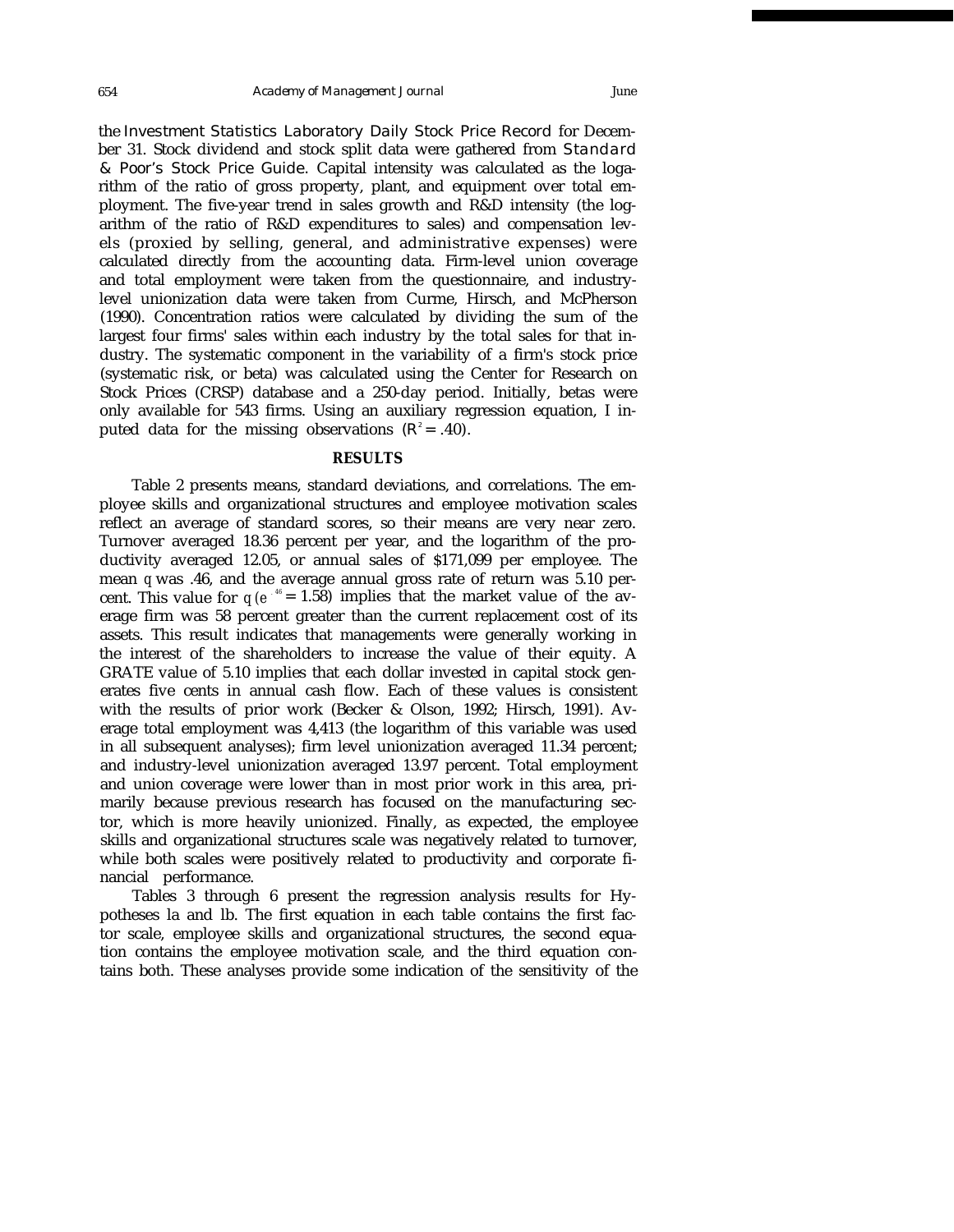| <b>Variables</b>          | <b>Means</b> | s.d.                   |                    | $\boldsymbol{2}$ | 3           | 4                    | 5           | 6      | 7                             | 8                       | 9                 | 10                                  | 11                      | 12          | 13                            | 14                | 15  | 16 17 |             |
|---------------------------|--------------|------------------------|--------------------|------------------|-------------|----------------------|-------------|--------|-------------------------------|-------------------------|-------------------|-------------------------------------|-------------------------|-------------|-------------------------------|-------------------|-----|-------|-------------|
| 1. Turnover               | 18.36        | 21.87                  |                    |                  |             |                      |             |        |                               |                         |                   |                                     |                         |             |                               |                   |     |       |             |
| 2. Productivity           | 12.05        |                        | $0.99 - 24$        |                  |             |                      |             |        |                               |                         |                   |                                     |                         |             |                               |                   |     |       |             |
| 3. Tobin's $q$            | 0.46         |                        | $1.64 - 10$        | .07              |             |                      |             |        |                               |                         |                   |                                     |                         |             |                               |                   |     |       |             |
| 4. Gross rate of          |              |                        |                    |                  |             |                      |             |        |                               |                         |                   |                                     |                         |             |                               |                   |     |       |             |
| return on assets          | 5.10         | $23.00 - 0.03$         |                    | .15              | .35         |                      |             |        |                               |                         |                   |                                     |                         |             |                               |                   |     |       |             |
| 5. Employee skills and    |              |                        |                    |                  |             |                      |             |        |                               |                         |                   |                                     |                         |             |                               |                   |     |       |             |
| organizational            |              |                        |                    |                  |             |                      |             |        |                               |                         |                   |                                     |                         |             |                               |                   |     |       |             |
| structures                | 0.02         |                        | $0.52 - 0.08$      | .06              | .09         | .13                  |             |        |                               |                         |                   |                                     |                         |             |                               |                   |     |       |             |
| 6, Employee motivation    | 0.00         | 0.78                   | .04                | .03              | .20         | .01                  | .15         |        |                               |                         |                   |                                     |                         |             |                               |                   |     |       |             |
| 7. Total employment       |              | 4,412.80 18,967.45     | .13                | $-.22$           | .02         | .12                  | .18         | $-.15$ |                               |                         |                   |                                     |                         |             |                               |                   |     |       |             |
| 8. Capital intensity      | 3.96         |                        | $1.32 - 29$        |                  | $.48 - .11$ | .02                  | .05         | $-.23$ | $-.01$                        |                         |                   |                                     |                         |             |                               |                   |     |       |             |
| 9. Firm union coverage    | 11.34        | $24.28 - 14$           |                    |                  | $.05 - .09$ | .02                  | $-.05$      | $-.51$ | .21                           | .29                     |                   |                                     |                         |             |                               |                   |     |       |             |
| 10. Industry union        |              |                        |                    |                  |             |                      |             |        |                               |                         |                   |                                     |                         |             |                               |                   |     |       |             |
| coverage                  | 13.97        | $13.55 - 22$           |                    |                  | $.11 - .11$ | .00.                 | .04         | $-.36$ | .19                           | .40                     | .36               |                                     |                         |             |                               |                   |     |       |             |
| 11. Concentration ratio   | 0.38         | 0.25                   | .05                | $-.15$           |             | $-.03$ $-.14$ $-.08$ |             | $-.12$ | .17                           | .02                     | .08               | .16                                 |                         |             |                               |                   |     |       |             |
| 12. Sales growth          | 0.61         | 1.08                   | .06                | .06              | .13         |                      | $.01 - .03$ |        | $.12 - .02 - .04 - .16 - .03$ |                         |                   |                                     | .10                     |             |                               |                   |     |       |             |
| 13. R&D intensity         | 0.03         |                        | $0.06 - 0.09$      | $-.01$           | .10         | $-.11-.01$           |             |        | $.18 - .14$                   |                         | $.06 - .12 - .12$ |                                     |                         | $.03$ $.04$ |                               |                   |     |       |             |
| 14. Systematic risk       | 1.06         | 0.32                   | .09                | $-.08$           | .05         | $-.05$               | .00         | .19    |                               | $.06 - .23 - .18 - .20$ |                   |                                     |                         | $.08$ .09   | .10                           |                   |     |       |             |
| 15. Selling, general &    |              |                        |                    |                  |             |                      |             |        |                               |                         |                   |                                     |                         |             |                               |                   |     |       |             |
| administrative            |              |                        |                    |                  |             |                      |             |        |                               |                         |                   |                                     |                         |             |                               |                   |     |       |             |
| expenses <sup>b</sup>     |              | $286.54$ 1,622.02 -.02 |                    | .31              | .09         | .18                  | .23         | .00.   | .77                           | , 21                    | .16               |                                     |                         |             | $.13 - .01$ $.00 - .11 - .01$ |                   |     |       |             |
| 16. HRM policy            |              |                        |                    |                  |             |                      |             |        |                               |                         |                   |                                     |                         |             |                               |                   |     |       |             |
| consistency               | 4.54         |                        | $1.10 - 10 - 04$   |                  | .01         | .04                  | .14         |        |                               |                         |                   | $.23 - .12 - .06 - .12 - .07 - .08$ |                         |             |                               | $.03 - .03 - .08$ |     |       |             |
| 17. Differentiation/focus | $-0.01$      |                        | $1.02 - 0.03 - 10$ |                  | .12         | $-.02$               | .05         |        | $.18 - .03 - .13 - .15 - .15$ |                         |                   |                                     |                         | $.00$ $.01$ | .10                           | .06               | .01 | .05   |             |
| 18. Strategic HRM index   | 3.36         |                        | $1.98 - 0.02$      | .01              | .00         | .08                  | .33         | .06    |                               | $.25 - .01$             | .08               |                                     | $.01 - .04$ $.01 - .04$ |             |                               | .07               | .24 |       | $.05$ $.05$ |

**TABLE 2 Means, Standard Deviations, and Correlations<sup>a</sup>**

<sup>a</sup>N = 816. All correlations greater than or equal to .05 are significant at the .05 level; those > .07 are significant at the .01 level, and those > .10 are significant at the .001 level (one-tailed tests). Raw means are reported for total employment and selling, general, and administrative expenses to ease interpretation. The logarithms for these variables are used in all subsequent analyses.

 $\overline{\text{In}}$  millions of dollars.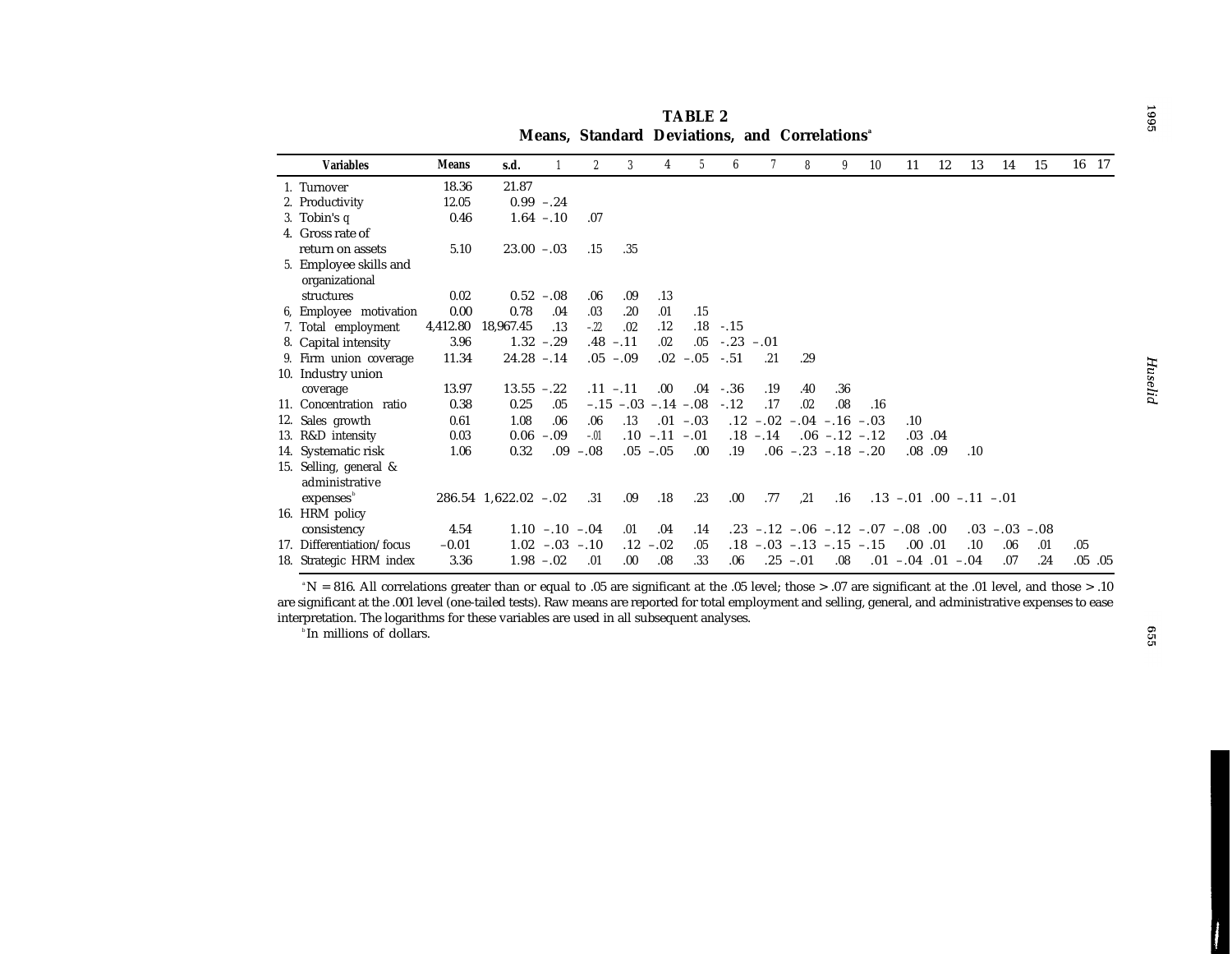findings to my specification and a very rough estimate of the degree of bias associated with a focus on individual facets of High Performance Work Practices. As a test of Hypothesis 1b, in the fourth equation in Tables 5 and 6 I added turnover and productivity to the models for Tobin's *q* and GRATE.

#### **Turnover**

Table 3 shows the regression results for turnover. Each equation reached significance at conventional levels, and the control variables generally had the expected signs and significance levels. Although employee skills and organizational structures was consistently negative and significant, employee motivation was not significant in either model. This result is less surprising when it is recognized that the use of incentive compensation systems may actually encourage employees who are performing poorly to leave a firm.

I next estimated the practical significance of the impact of High Performance Work Practices on turnover, from the results of the third equation shown in Table 3. With all other variables held at their means, firms with employee skills and organizational structures and employee motivation scores three standard deviations below the mean exhibited 21.48 percent turnover, but firms with scores three standard deviations above the mean had 15.36 percent turnover. This 40 percent decrease of course would be the maximum expected effect of high performance practices, because it implies that a firm has moved from the total absence of any effective human resource programs to complete participation across all dimensions. A more representative estimate can be made by calculating the effect of a one-standard-deviation increase in each practice scale on turnover. Each such increase reduced turnover 1.30 raw percentage points, or 7.05 percent relative to the mean. Considering that this model controls for firm size, the impact of unions, and employee compensation (selling, general, and administrative expenses), this effect is practically as well as statistically significant. In fact, this specification provides a highly restrictive test of the impact of High Performance Work Practices on turnover, as the inclusion of selling, general, and administrative expenses controls not only for employee wage levels but also for any direct costs associated with the implementation of these practices. Removing this variable and thus allowing the effect of High Performance Work Practices on compensation to be reflected in the direct effect of such practices increased the magnitude of their impact on turnover by more than 20 percent.

#### **Productivity**

Table 4 presents the regression results for productivity. As above, each equation reached significance at conventional levels, and the control variables generally had the expected signs and significance levels. When employee skills and organizational structures and employee motivation were entered individually (models 4 and 5), each was positive and sig-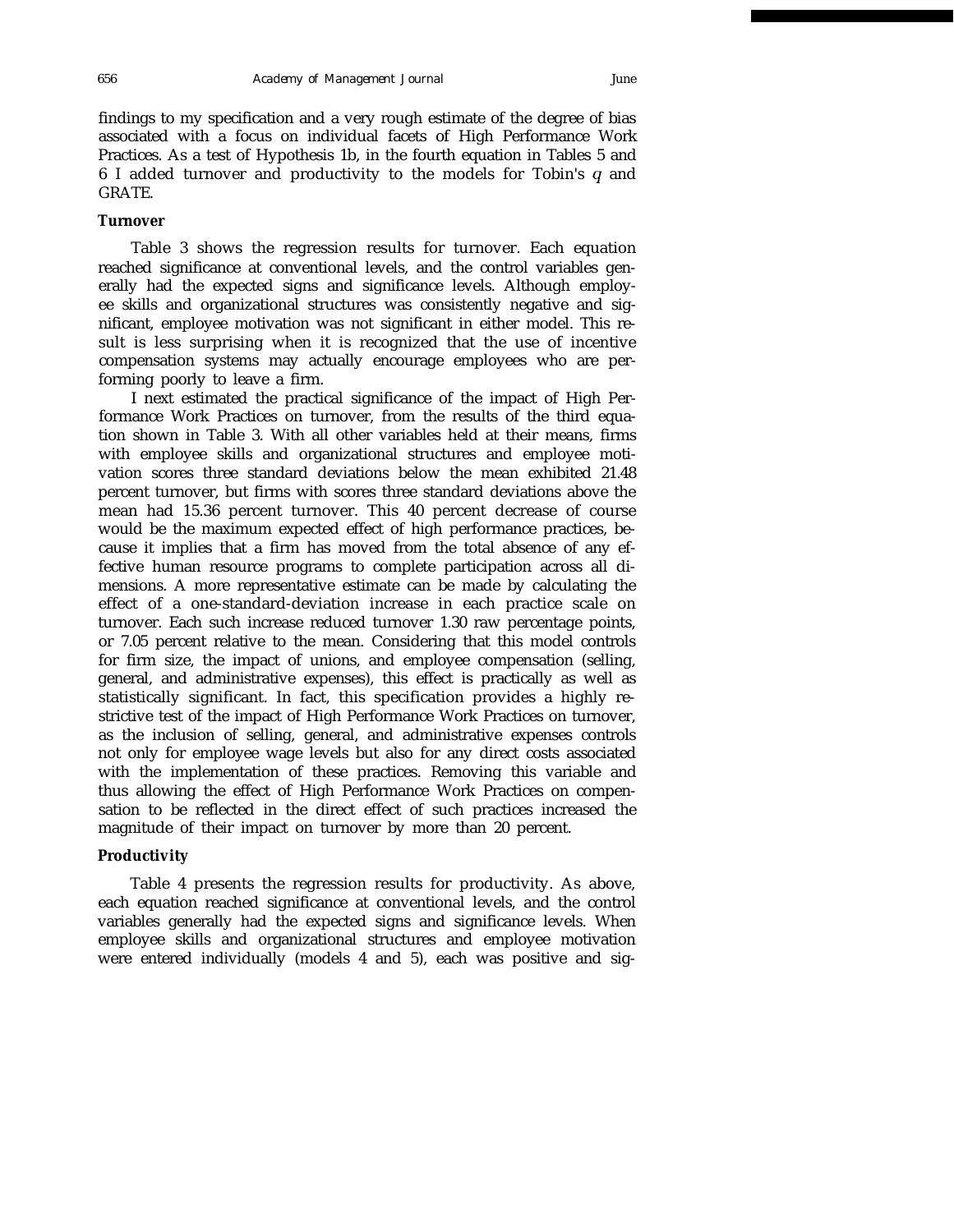|                           | Model I              |       | Model 2              |        | Model 3              |        |
|---------------------------|----------------------|-------|----------------------|--------|----------------------|--------|
| <b>Variables</b>          | ь                    | s.e.  | ь                    | s.e.   | ь                    | s.e.   |
| Constant                  | 44.965***            | 9.418 | 46.363***            | 9.420  | 44.758***            | 9.486  |
| Logarithm of total        |                      |       |                      |        |                      |        |
| employment                | $2.656***$           | 0.772 | $2.507***$           | 0.778  | $2.637***$           | 0.783  |
| Capital intensity         | $-2.229***$          | 0.659 | $-2.279***$          | 0.663  | $-2.240***$          | 0.663  |
| Firm union coverage       | $-0.088***$          | 0.029 | $-0.089***$          | 0.032  | $-0.090***$          | 0.032  |
| Industry union coverage   | $-0.222***$          | 0.080 | $-0.225***$          | 0.080  | $-0.222***$          | 0.080  |
| Concentration ratio       | $-1.376$             | 3.611 | $-1.369$             | 3.617  | $-1.360$             | 3.615  |
| Sales growth              | 0.329                | 0.592 | 0.362                | 0.592  | 0.332                | 0.593  |
| R&D/sales                 | $-3.509$             |       | $11.298 - 3.211$     | 11.409 | $-3.278$             | 11.403 |
| Systematic risk           | 1.490                | 2.158 | 1.577                | 2.177  | 1.532                | 2.176  |
| Selling, general, &       |                      |       |                      |        |                      |        |
| administrative expenses   | $-2.168***$          |       | $0.749 - 2.175***$   | 0.763  | $-2.145***$          | 0.763  |
| Employee skills and       |                      |       |                      |        |                      |        |
| organizational structures | $-1.769*$            | 1.245 |                      |        | $-1.743*$            | 1.258  |
| Employee motivation       |                      |       | $-0.359$             | 1.036  | $-0.162$             | 1.045  |
| $R^2$                     | $0.385***$           |       | $0.383***$           |        | $0.385***$           |        |
| $\Delta R^2$              | $0.002$ <sup>a</sup> |       | $0.120$ <sup>a</sup> |        | $0.002$ <sup>*</sup> |        |
| F for $\triangle R^2$     | 2.017                |       | 0.730                |        | 1.020                |        |
| N                         | 855                  |       | 855                  |        | 855                  |        |

**TABLE 3 Results of Regression Analysis for Turnover**

<sup>a</sup>These statistics reflect the incremental variance accounted for when employee skills and organizational structures and employee motivation, respectively, are added to the complete specification for each model. The impact of High Performance Work Practices on the dependent variable is underestimated by this statistic because the assumptions that the independent variables are orthogonal and have been entered on the basis of a clear causal ordering are not appropriate in the current study. This caveat applies to all reported results.

*\*p* < .10, one-tailed test *\*\*p* < .05, one-tailed test *\*\*\*p* < .01, one-tailed test

nificant at conventional levels. In model 6, which includes both employee skills and organizational structures and employee motivation, only the coefficient for the later remained significant. This finding graphically demonstrates the need to adopt a systems perspective in evaluating the links between High Performance Work Practices and firm-level outcomes and the way in which focusing on a subset of human resources management practices may overstate their effects. In fact, these analyses are likely to understate the biases associated with a focus on individual High Performance Work Practices, as I focus here on the impact of omitting an entire facet of these practices, rather than a single practice.

To estimate the practical significance of the impact of High Performance Work Practices on productivity, I next calculated the impact of a one-standard-deviation increase in each practices scale on the numerator of productivity (net sales) while holding total employment and all other variables at their means. These analyses were based on model 6 from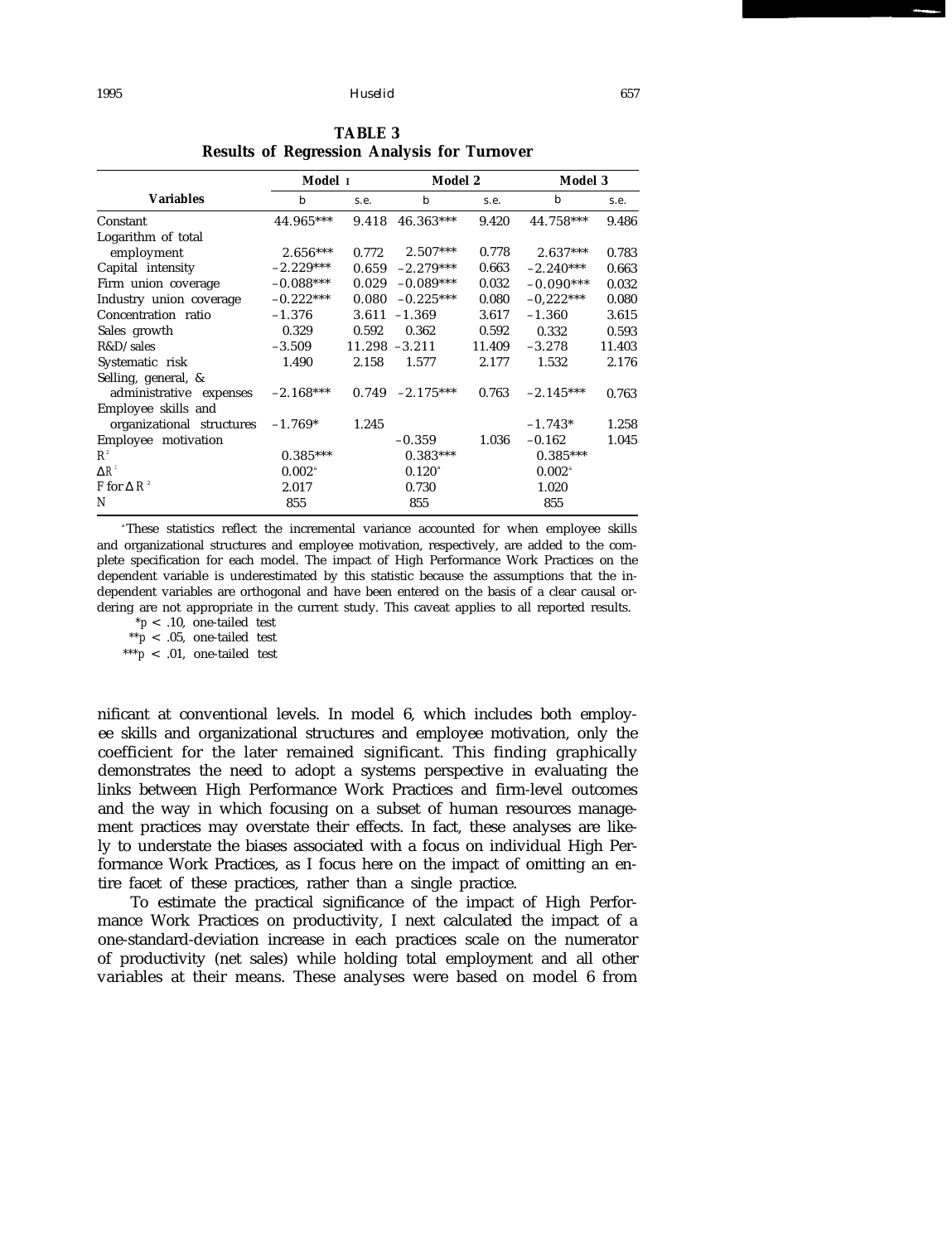|                           | Model 4<br>Model 5   |       |             |       | Model 6     |       |  |
|---------------------------|----------------------|-------|-------------|-------|-------------|-------|--|
| <b>Variables</b>          | ь                    | s.e.  | ь           | s.e.  | ь           | s.e.  |  |
| Constant                  | $10.919***$          | 0.227 | $10.899***$ | 0.225 | $10.899***$ | 0.225 |  |
| Logarithm of total        |                      |       |             |       |             |       |  |
| employment                | $-0.123***$          | 0.018 | $-0.119***$ | 0.017 | $-0.123***$ | 0.018 |  |
| Capital intensity         | $0.399***$           | 0.025 | $0.404***$  | 0.025 | $0.403***$  | 0.024 |  |
| Firm union coverage       | 0.000                | 0.001 | 0.001       | 0.001 | 0.001       | 0.001 |  |
| Industry union coverage   | 0.001                | 0.003 | 0.001       | 0.003 | 0.000       | 0.003 |  |
| Concentration ratio       | $-0.240**$           | 0.146 | $-0.251**$  | 0.145 | $-0.251**$  | 0.145 |  |
| Sales growth              | $0.105***$           | 0.024 | $0.100***$  | 0.024 | $0.101***$  | 0.024 |  |
| R&D/sales                 | $-0.771**$           | 0.457 | $-1.004***$ | 0.457 | $-1.002**$  | 0.457 |  |
| Systematic risk           | 0.083                | 0.087 | 0.042       | 0.087 | 0.043       | 0.087 |  |
| Turnover                  | $-0.003**$           | 0.001 | $-0.003**$  | 0.001 | $-0.003**$  | 0.001 |  |
| Employee skills and       |                      |       |             |       |             |       |  |
| organizational structures | $0.073*$             | 0.050 |             |       | 0.046       | 0.051 |  |
| Employee motivation       |                      |       | $0.160***$  | 0.041 | $0.154***$  | 0.041 |  |
| $\mathbb{R}^2$            | $0.490***$           |       | $0.498***$  |       | $0.498***$  |       |  |
| $\Delta R^2$              | $0.001$ <sup>*</sup> |       | $0.010^{4}$ |       | $0.010^*$   |       |  |
| F for $R^2$               | 2.100                |       | 15.448***   |       | $8.136***$  |       |  |
| N                         | 855                  |       | 855         |       | 855         |       |  |

**TABLE 4 Results of Regression Analysis for Productivity**

<sup>a</sup>These statistics reflect the incremental variance accounted for when employee skills and organizational structures and employee motivation, respectively, are added to the complete specification for each model. The impact of High Performance Work Practices on the dependent variable is underestimated by this statistic because the assumptions that the independent variables are orthogonal and have been entered on the basis of a clear causal ordering are not appropriate in the current study. This caveat applies to all reported results.

*\*p < .10,* one-tailed test *\*\*p < .05,* one-tailed test *\*\*\*p < .01,* one-tailed test

Table 4. The findings indicate that each one-standard-deviation increase raises sales an average of \$27,044 per employee. This substantial figure represents nearly 16 percent of the mean sales per employee (\$171,099). However, this is a single-period estimate, and spending on High Performance Work Practices should be thought of as an investment that can reasonably be assumed to produce gains for longer than a single year. If the effects of increasing such practices are arbitrarily assumed to accrue for a five-year period at an 8 percent discount rate, the present value increase in sales will be \$107,979 per employee. It should be noted that the assumption underlying this specification is that High Performance Work Practices increase sales for a fixed number of employees rather than increase efficiency (lower employment) given a constant level of sales. Otherwise identical specifications that modeled sales as a function of total employment produced very similar results.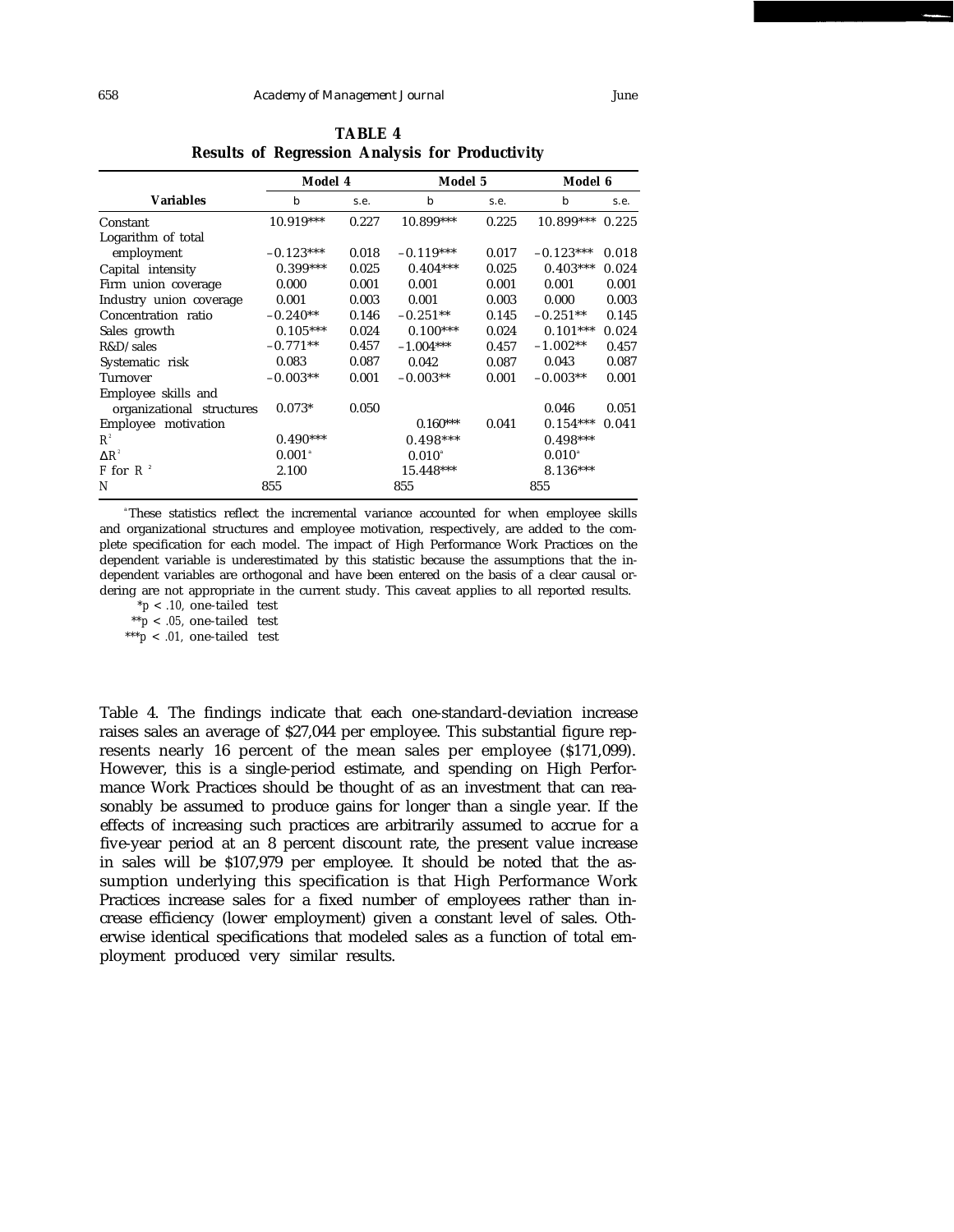#### **Corporate Financial Performance**

Table 5 presents the results for Tobin's *q,* and Table 6 shows the same specifications for the gross rate of return on assets. Each equation reached significance at conventional levels, and the control variables generally had the expected signs and significance levels. For example, consistent with Hirsch (1991), R&D expenditures were positively related to *q* but negatively related to GRATE. Hirsch speculated that these relationships occur because firms with high current R&D expenditures have lower reported profits but higher expected future earnings. More centrally, the results for *q* showed the employee skills and organizational structures and employee motivation scales to be significant in each equation. For GRATE, employee skills and organizational structures was positive and significant in each model but employee motivation was not. Although the diversity in these results reinforces the importance of researchers' considering multiple outcomes when evaluating the impact of human resources department activities (Tsui, 1990), the structure of incentive systems in many firms may help to explain them. Given the numerous problems associated with the use of accounting measures of firm performance in incentive compensation systems (Gerhart & Milkovich, 1992), many firms have begun to explicitly link employee compensation with capital market returns. This shift may help to explain why employee motivation has a much stronger impact on the market-based performance measure than on the accounting returns–based measure.

I next assessed the practical significance of the impact of High Performance Work Practices on firm profits. To do so, I estimated the impact of a one-standard-deviation increase on the numerator of both Tobin's *q* and GRATE while holding their denominators and all other variables at their means. These analyses were based on models 9 and 13 from Tables 5 and 6, respectively. In terms of market value, the per employee effect of increasing such practices one standard deviation was \$18,641 (relative to *q).* Such an increase in market value is not likely to occur immediately, however. A more likely scenario is that investments in High Performance Work Practices create an asset that provides an annual return. If one assumes (again, arbitrarily) that these returns accrue over a five-year period at an 8 percent discount rate, then such an investment would provide an annuity of \$4,669 per employee per year.

Estimates of the practical effects of increasing use of these practices can also be made on the basis of annual accounting profits. Relative to GRATE, each one-standard-deviation increase in High Performance Work Practices increased cash flow \$3,814. These figures are remarkably close to the five-year annuity values calculated above.

Summary of financial performance results. In short, although there is strong support for the hypotheses predicting that High Performance Work Practices will affect firm performance and important employment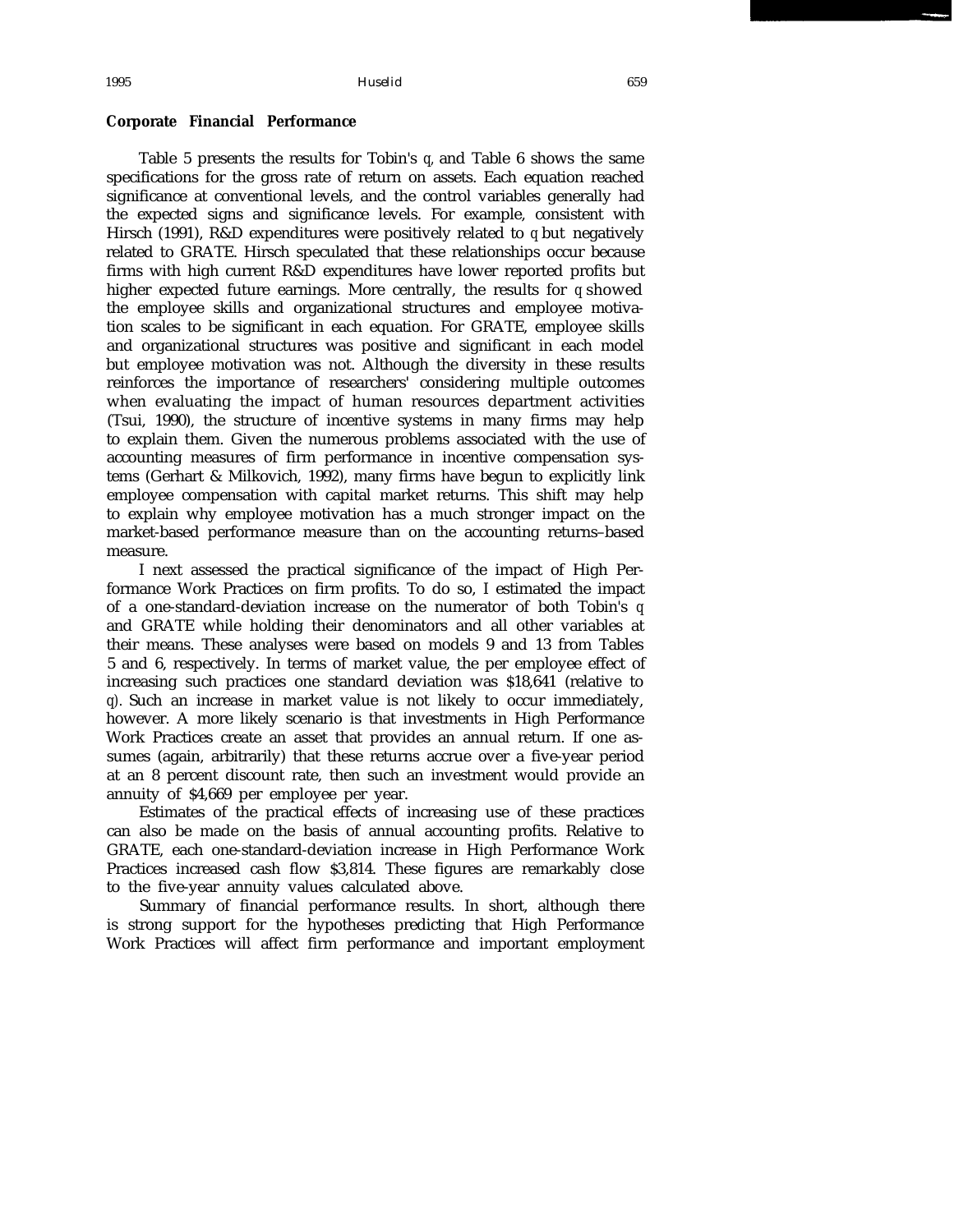|                           | Model 7              |       | Model 8     |       | Model 9              |       | Model 10    |       |
|---------------------------|----------------------|-------|-------------|-------|----------------------|-------|-------------|-------|
| <b>Variables</b>          | b                    | s.e.  | ь           | s.e.  | ь                    | s.e.  | ь           | s.e.  |
| Constant                  | $0.672*$             | 0.505 | 0.515       | 0.495 | 0.642                | 0.502 | $-2.166*$   | 0.995 |
| Log of total employment   | $0.065**$            | 0.040 | $0.082**$   | 0.039 | $0.067**$            | 0.040 | $0.106***$  | 0.041 |
| Capital intensity         | $-0.125***$          | 0.054 | $-0.115**$  | 0.054 | $-0.119**$           | 0.054 | $-0.251***$ | 0.063 |
| Firm union coverage       | 0.000                | 0.002 | 0.004       | 0.003 | $0.004*$             | 0.003 | 0.003       | 0.003 |
| Industry union coverage   | $-0.002$             | 0.007 | $-0.003$    | 0.007 | $-0.003$             | 0.007 | $-0.005$    | 0.007 |
| Concentration ratio       | $-0.443*$            | 0.326 | $-0.469*$   | 0.325 | $-0.471*$            | 0.324 | $-0.400$    | 0.321 |
| Sales growth              | $0.205***$           | 0.053 | $0.195***$  | 0.053 | $0.198***$           | 0.054 | $0.172***$  | 0.054 |
| R&D/sales                 | $2.354***$           | 1.009 | $1.935***$  | 1.013 | $1.937**$            | 1.013 | $2.198**$   | 1.005 |
| Systematic risk           | $-0.039$             | 0.194 | $-0.115$    | 0.194 | $-0.112$             | 0.194 | $-0.099$    | 0.192 |
| Employee skills and       |                      |       |             |       |                      |       |             |       |
| organizational structures | $0.215*$             | 0.113 |             |       | $0.165*$             | 0.113 | 0.139       | 0.112 |
| Employee motivation       |                      |       | $0.297***$  | 0.090 | $0.277***$           | 0.091 | $0.227***$  | 0.091 |
| Turnover                  |                      |       |             |       |                      |       | $-0.007***$ | 0.003 |
| Productivity              |                      |       |             |       |                      |       | $0.271***$  | 0.078 |
| $R^2$                     | $0.138***$           |       | $0.146***$  |       | $0.148***$           |       | $0.167***$  |       |
| $\Delta R^2$              | $0.004$ <sup>*</sup> |       | $0.012^{*}$ |       | $0.014$ <sup>*</sup> |       | $0.033^{*}$ |       |
| F for $\Delta R^2$        | $3.635*$             |       | 10.842***   |       | $6.483***$           |       | $7.781***$  |       |
| N                         | 826                  |       | 826         |       | 826                  |       | 826         |       |

**TABLE 5 Results of Regression Analysis Results for Tobin's** *q*

<sup>a</sup>These statistics reflect the incremental variance accounted for when employee skills and organizational structures, employee motivation, turnover, and productivity, respectively, are added to the complete specification for each model. The impact of High Performance Work Practices on the dependent variable is underestimated by this statistic because the assumptions that the independent variables are orthogonal and have been entered on the basis of a clear causal ordering are not appropriate in the current study.

*\*p* < .10, one-tailed test

*\*\*p* < .05, one-tailed test

*\*\*\*p <* .01, one-tailed test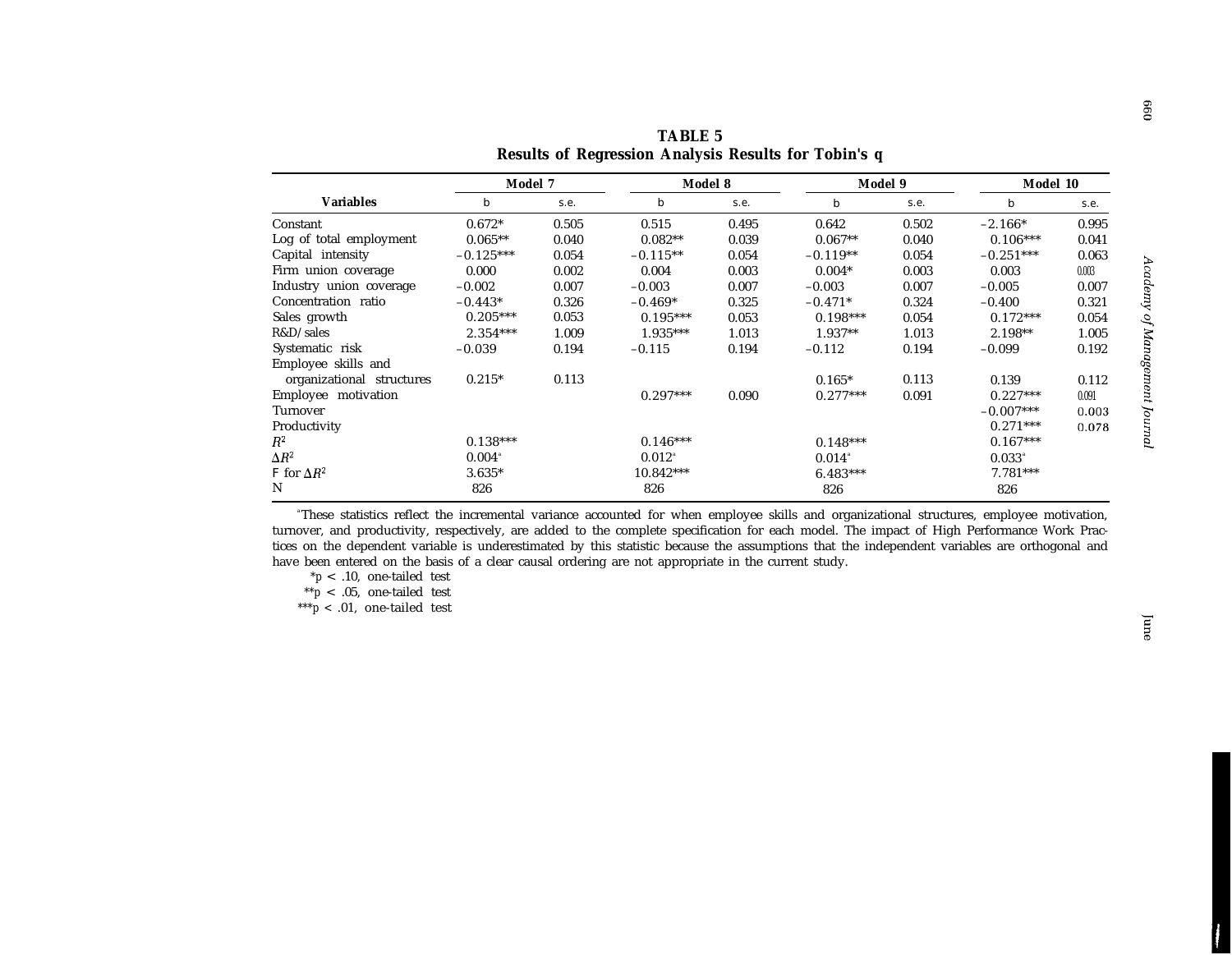**1995** 

|                           | Model 11           |       | Model 12   |       | Model 13           |       | Model 14             |       |
|---------------------------|--------------------|-------|------------|-------|--------------------|-------|----------------------|-------|
| <b>Variables</b>          | ь                  | s.e   | ь          | s.e.  | ь                  | s.e.  | ь                    | s.e.  |
| Constant                  | $-0.126**$         | 0.072 | $-0.159**$ | 0.072 | $-0.125***$        | 0.072 | $-0.588***$          | 0.140 |
| Log of total employment   | $0.019***$         | 0.006 | $0.023***$ | 0.006 | $0.019***$         | 0.006 | $0.025***$           | 0.006 |
| Capital intensity         | $0.011*$           | 0.007 | $0.012*$   | 0.008 | $0.011*$           | 0.008 | $-0.009$             | 0.009 |
| Firm union coverage       | 0.000              | 0.000 | 0.000      | 0.000 | 0.000              | 0000  | 0.000                | 0.000 |
| Industry union coverage   | 0.000              | 0.001 | 0.000      | 0.001 | 0.000              | 0.001 | 0.001                | 0.000 |
| Concentration ration      | $-0.077**$         | 0.046 | $-0.075**$ | 0.046 | $-0.076**$         | 0.045 | $-0.065*$            | 0.046 |
| Sales growth              | 0.008              | 0.007 | 0.008      | 0.007 | 0.008              | 0.007 | 0.004                | 0.008 |
| R&D/sales                 | $-0.213*$          | 0.144 | $-0.202**$ | 0.146 | $-0.201**$         | 0.145 | $-0.153**$           | 0.145 |
| Systematic risk           | $-0.050*$          | 0.027 | $-0.049*$  | 0.028 | $-0.048*$          | 0.027 | $-0.048$             | 0.027 |
| Employee skills and       |                    |       |            |       |                    |       |                      |       |
| organizational structures | $0.041**$          | 0.016 |            |       | $0.043**$          | 0.016 | $0.040*$             | 0.016 |
| Employee motivation       |                    |       | $-0.003$   | 0.013 | $-0.008$           | 0.013 | $-0.015$             | 0.013 |
| Turnover                  |                    |       |            |       |                    |       | $-0.000$             | 0.000 |
| Productivity              |                    |       |            |       |                    |       | $0.044***$           | 0.011 |
| $R^z$                     | $0.117***$         |       | $0.109***$ |       | $0.117***$         |       | $0.137***$           |       |
| $\Delta R^2$              | 0.008 <sup>°</sup> |       | $0.001^*$  |       | 0.008 <sup>°</sup> |       | $0.027$ <sup>*</sup> |       |
| F for $\Delta R^2$        | $6.649***$         |       | $0.680***$ |       | $3.356***$         |       | $6.157***$           |       |
| $\boldsymbol{N}$          | 826                |       | 826        |       | 826                |       | 826                  |       |

**TABLE 6 Results of Regression Analysis for Gross Rate of Return on Assets**

<sup>a</sup>These statistics reflect the incremental variance accounted for when employee skills and organizational structures, employee motivation, turnover, and productivity, respectively. are added to the complete specification for each model, The impact of High Performance Work Practices on the dependent variable is underestimated by this statistic because the assumptions that the independent variables are orthogonal and have been entered on the basis of a clear causal ordering are not appropriate in the current study.

*\*p* < .10, one-tailed test

*\*\*p* < .05, one-tailed test

*\*\*\*p* < .01, one-tailed test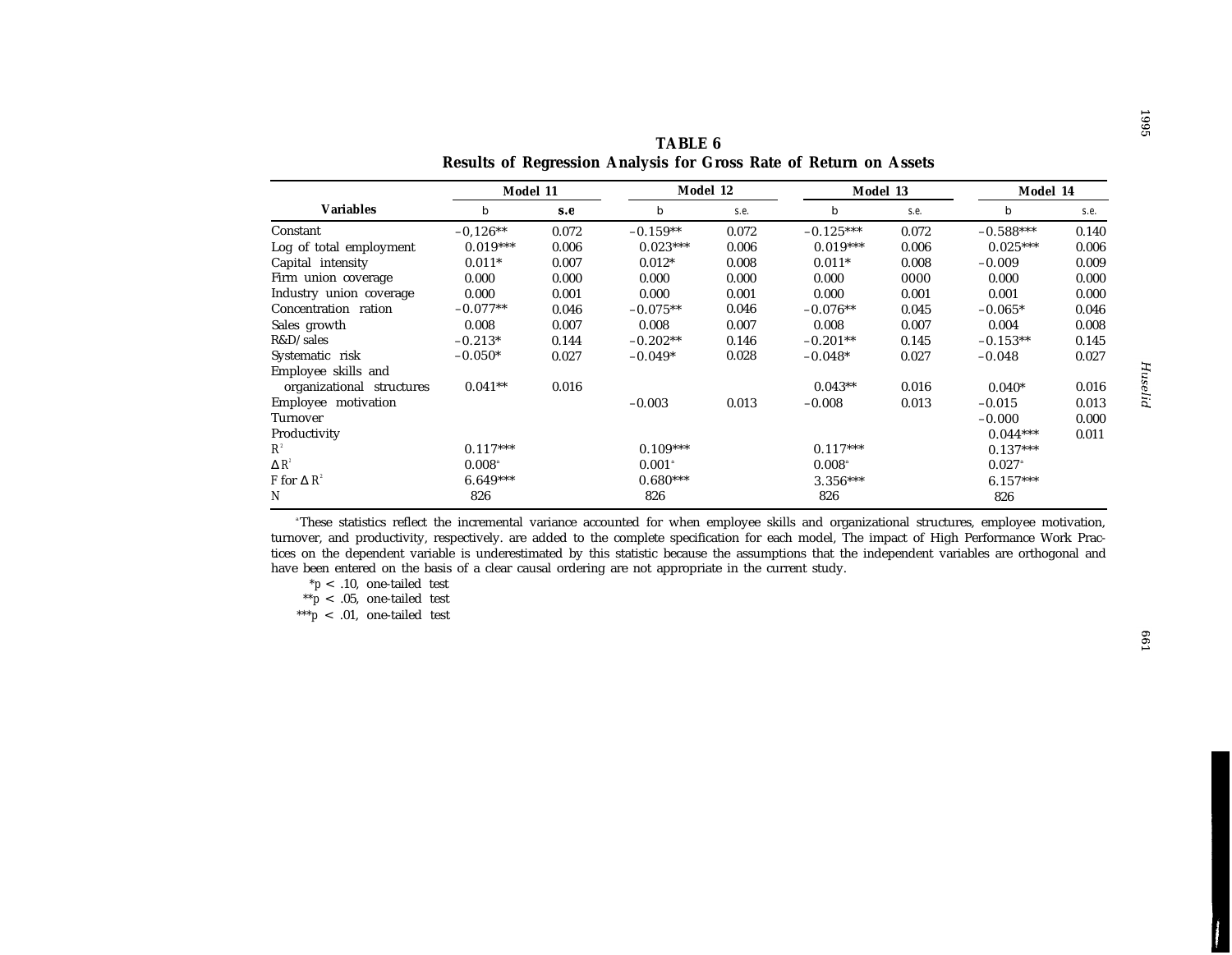outcomes, the results are not completely unambiguous. Notably, the significant effects found are also financially meaningful. Moreover, where these effects are meaningful their magnitude is consistent across very different measures of financial performance. For example, a one-standard-deviation increase in High Performance Work Practices yields a \$27,044 increase in sales and a \$3,814 increase in profits. The ratio of these variables (cash flow to sales) at 14 percent is very near the sample mean of 10 percent. And assuming that the market value of a firm reflects the discounted net present value of all future cash flows, the present value of these cash flows (\$15,277 at 8 percent for five years) is remarkably close to the estimated per employee impact on firm market value of \$18,614. The point of these analyses is to demonstrate that High Performance Work Practices have impacts of similar magnitude on each dependent variable of interest. In fact, these results show a remarkable level of internal consistency, especially given the fact that they are based on measures of firm performance that are only moderately intercorrelated.

#### **Sources of the Gains from High Performance Work Practices**

The next series of analyses examined the processes through which High Performance Work Practices affect corporate financial performance. Specifically, Hypothesis 1b states that employee turnover and productivity will mediate the relationship between systems of work practices and corporate financial performance. Following Baron and Kenny (1986), I first regressed the mediating variables (turnover and productivity) on the practices scales (see Tables 3 and 4). The next step was to regress each dependent variable on those scales (see models 7, 8, and 9 in Table 5 and models 11, 12, and 13 in Table 6). The significant effects shown in each case are necessary but not sufficient conditions to establish that mediation exists. Finally, as an estimate of the magnitude of any mediation effect, I regressed the dependent variables on the work practices scales and the mediating variables. These results are shown in the final models in Tables 5 and 6. Here, the decrement in the coefficients for the employee skills and organizational structures and employee motivation scales as turnover and productivity are entered into the profitability equations provides an estimate of the degree to which the effects of High Performance Work Practices on firm performance can be attributed to these factors.

As expected, the coefficient on each practices scale becomes smaller once turnover and productivity have been entered into the models. The magnitude of this effect can be shown by calculating the proportionate change in the impact of High Performance Work Practices on corporate financial performance that can be attributed to the inclusion of turnover and productivity. Although, on the average, the coefficients on the two scales fall by approximately 20 percent each when turnover and productivity are entered into the models, the joint effect is to reduce the estimated financial impact of High Performance Work Practices on *q* by 74 percent and on GRATE by 77 percent. This effect is sizable and suggests that a significant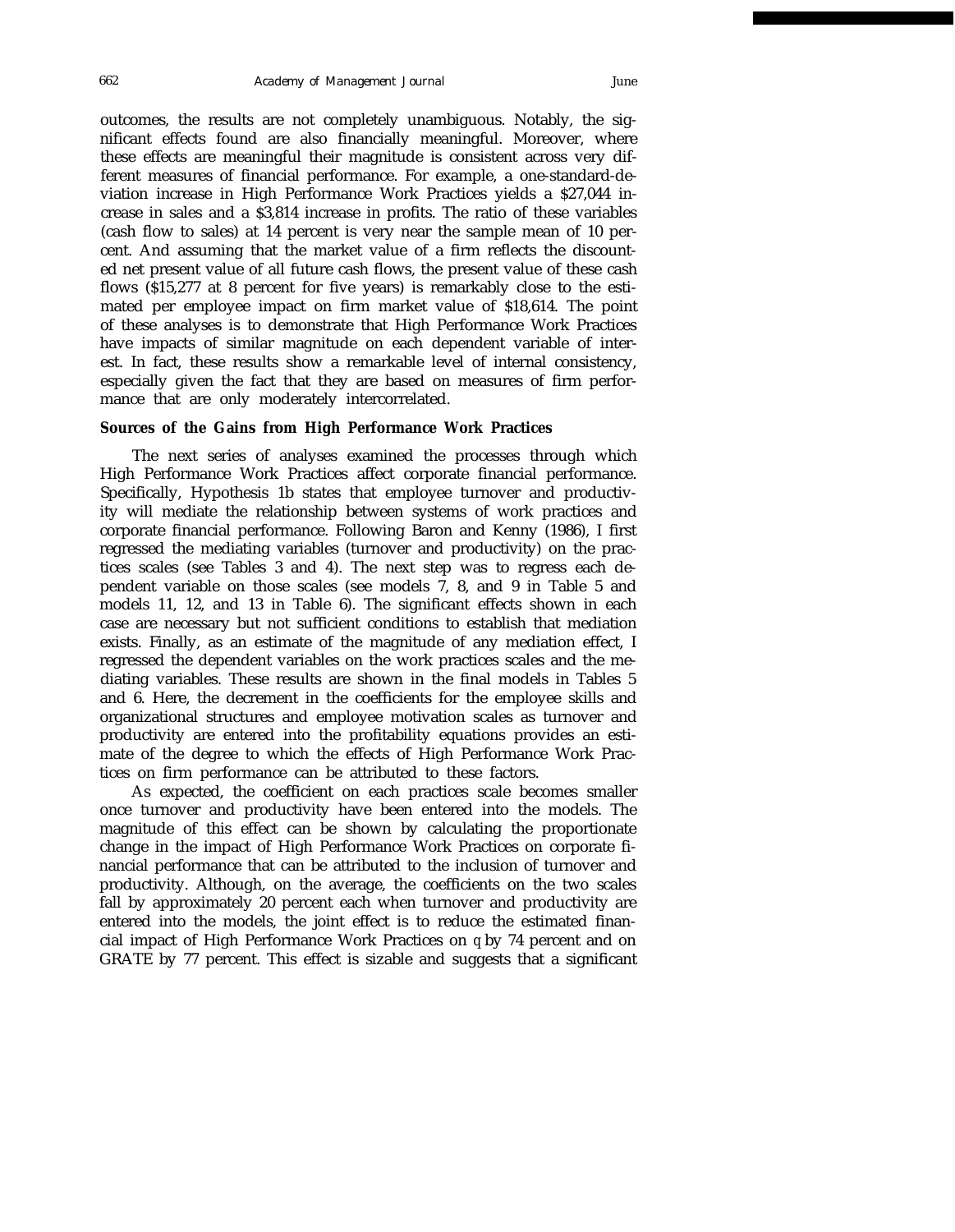proportion of the impact of High Performance Work Practices on corporate financial performance is attributable to either lower turnover or higher employee productivity, or to both. The fact that turnover and productivity are temporally antecedent to my measures of firm profits and that the contemporaneous estimates of the profitability effects were highly similar increases my confidence in these results.

#### **Evidence of Complementarity**

The final phase in the analyses was to evaluate the influence of internal and external fit on the dependent variables. Owing to space constraints, I focus here on firm profits, but the results for turnover and productivity were similar. The results of Tobin's *q* and GRATE appear in Tables 7 and 8, respectively, where the internal and external fit measures I developed were individually added to the complete specifications presented in Tables 5 and 6.

**Internal fit as moderation.** The first measure of fit I developed was the interaction between the degree of human resources policy consistency and each of the scales measuring High Performance Work Practices. These results were uniformly nonsignificant. Conversely, the second measure of internal fit, the interaction between the employee skills and organizational structures and employee motivation scales, was positive and significant for both Tobin's *q* and GRATE.

**Internal fit as matching.** The internal fit-as-matching variable, which assesses the degree to which a firm adopts the same level of High Performance Work Practices throughout its operations, is presented in the final column of Tables 7 and 8. These results were negative and significant for GRATE but nonsignificant for *q.*

**External fit as moderation.** The first external fit-as-moderation variables reflect the interaction between the proportion of sales associated with differentiation and focus strategies and the employee skills and organizational structures and employee motivation scales respectively. These results were uniformly nonsignificant.

The second measures of external fit as moderation reflects the interaction between firms' scores on the strategic HRM index and the practices scales. With the exception of the interaction between this index and employee motivation for GRATE, these analyses were also uniformly nonsignificant.

**External fit as matching.** Finally, the fit-as-matching variables for external fit show the coefficient for *q* to be positive—in the unanticipated direction—and significant, but nonsignificant elsewhere.

In summary, most of the coefficients on the fit measures had the expected signs, and the interaction of employee skills and organizational structures and employee motivation was consistently positive and significant. But despite the strong theoretical expectation that better internal and external fit would be reflected in better financial performance, on the whole the results did not support the contention that either type of fit has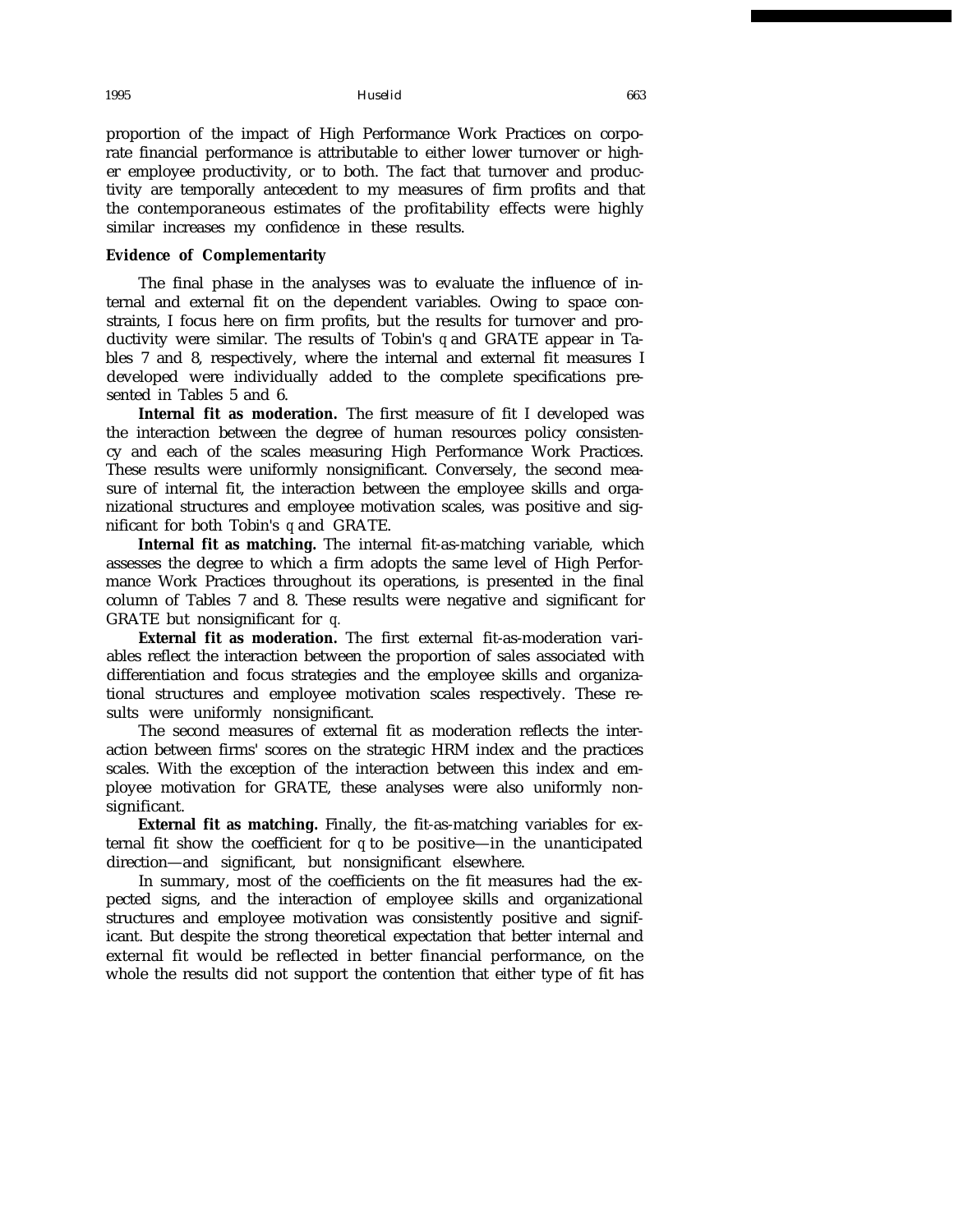| <b>Variables</b>                                          |                     |                     | Model 15 Model 16 Model 17 Model 18 Model 19 |                     |                       |  |
|-----------------------------------------------------------|---------------------|---------------------|----------------------------------------------|---------------------|-----------------------|--|
| Employee skills and                                       | $1.676*$            | $0.165*$            | $0.157*$                                     | 0.182               | 0.136                 |  |
| organizational structures                                 | (0.121)             | (0.119)             | (0, 114)                                     | (0.228)             | (0.121)               |  |
| Employee motivation                                       | $0.287***$          | $0.299***$          | $0.283***$                                   | $0.295**$           | $0.248**$             |  |
|                                                           | (0.095)             | (0.094)             | (0.092)                                      | (0.145)             | (0.101)               |  |
| Internal fit                                              |                     |                     |                                              |                     |                       |  |
| HR policy consistency                                     | $-0.080$            |                     |                                              |                     |                       |  |
|                                                           | (0.064)             |                     |                                              |                     |                       |  |
| HR policy consistency X                                   |                     |                     |                                              |                     |                       |  |
| employee skills and                                       | 0.005               |                     |                                              |                     |                       |  |
| organization structures                                   | (0.117)             |                     |                                              |                     |                       |  |
| HR policy consistency X                                   | $-0.040$            |                     |                                              |                     |                       |  |
| employee motivation                                       | (0.072)             |                     |                                              |                     |                       |  |
| Employee skills and                                       |                     |                     |                                              |                     |                       |  |
| organizational structures X                               |                     | $0.192*$            |                                              |                     |                       |  |
| employee motivation                                       |                     | (0.139)             |                                              |                     |                       |  |
| Match: Employee skills and                                |                     |                     |                                              |                     |                       |  |
| organizational structures                                 |                     |                     |                                              |                     | $-0.084$              |  |
| and employee motivation                                   |                     |                     |                                              |                     | (0.129)               |  |
| External fit                                              |                     |                     |                                              |                     |                       |  |
| Differentiation/focus                                     |                     |                     | 0.063                                        |                     |                       |  |
|                                                           |                     |                     | (0.057)                                      |                     |                       |  |
| Differentiation/focus X                                   |                     |                     |                                              |                     |                       |  |
| employee skills and                                       |                     |                     | $-0.114$                                     |                     |                       |  |
| organizational structures                                 |                     |                     | (0.105)                                      |                     |                       |  |
| Differentiation/focus X                                   |                     |                     | 0.048                                        |                     |                       |  |
| employee motivation                                       |                     |                     | (0.066)                                      |                     |                       |  |
| Strategic HR index                                        |                     |                     |                                              | $-0.061**$          |                       |  |
|                                                           |                     |                     |                                              | (0.032)             |                       |  |
| Strategic HR index X                                      |                     |                     |                                              |                     |                       |  |
| employee skills and                                       |                     |                     |                                              | 0.014               |                       |  |
| organizational structures                                 |                     |                     |                                              | (0.061)             |                       |  |
| Strategic HR index X                                      |                     |                     |                                              | $-0.002$            |                       |  |
| employee motivation                                       |                     |                     |                                              | (0.040)             |                       |  |
| Match: Differentiation/focus                              |                     |                     |                                              |                     |                       |  |
| and employee skills and                                   |                     |                     |                                              |                     | $0.145*$              |  |
| organizational structures<br>Match: Differentiation/focus |                     |                     |                                              |                     | (0.099)               |  |
|                                                           |                     |                     |                                              |                     | $-0.034$              |  |
| and employee motivation<br>$R^2$                          |                     |                     |                                              |                     | (0.097)<br>$0.153***$ |  |
| $\Delta$ $R^{\scriptscriptstyle\sharp}$                   | $0.152***$<br>0.002 | $0.153***$<br>0.002 | $0.151***$<br>0.003                          | $0.155***$<br>0.004 |                       |  |
| F for $\triangle R^2$                                     | 0.658               | 1.924               | 1.003                                        | 1.185               | 0.003<br>0.858        |  |
| $\boldsymbol{N}$                                          | 826                 | 826                 | 826                                          | 826                 | 826                   |  |

**TABLE** *7* Estimates of the Impact of Internal and External Fit on Tobin's  $q^a$ 

a Standard errors are in parentheses.

*\*p* < .10, one-tailed test

 $*^{*}p < .05$ , one-tailed test

 $***\stackrel{\text{1}}{p}$  < .01, one-tailed test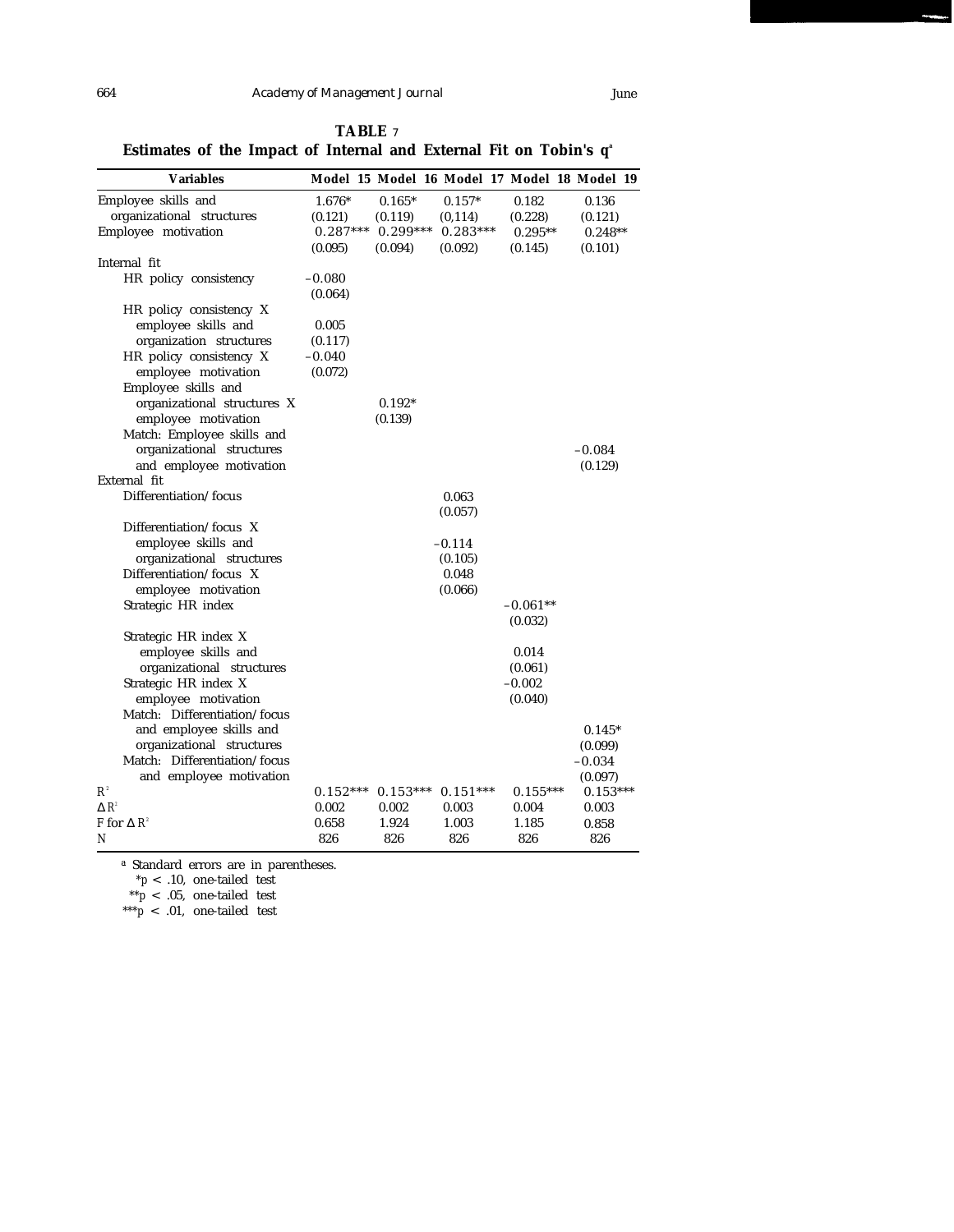|                                             | Return on Assets <sup>a</sup> |            |                                              |                      |            |  |  |  |  |  |  |
|---------------------------------------------|-------------------------------|------------|----------------------------------------------|----------------------|------------|--|--|--|--|--|--|
| <b>Variables</b>                            |                               |            | Model 20 Model 21 Model 22 Model 23 Model 24 |                      |            |  |  |  |  |  |  |
| Employee skills and                         | $0.045***$                    | $0.054***$ | $0.044***$                                   | $0.070**$            | $0.050***$ |  |  |  |  |  |  |
| organizational structures                   | (0.017)                       | (0.017)    | (0.016)                                      | (0.032)              | (0.017)    |  |  |  |  |  |  |
| Employee motivation                         | $-0.011$                      | $-0.009$   | $-0.009$                                     | $-0.045**$           | $-0.025*$  |  |  |  |  |  |  |
|                                             | (0.013)                       | (0.013)    | (0.013)                                      | (0.020)              | (0.015)    |  |  |  |  |  |  |
| Internal fit                                |                               |            |                                              |                      |            |  |  |  |  |  |  |
| HR policy consistency                       | 0.011<br>(0.008)              |            |                                              |                      |            |  |  |  |  |  |  |
| HR policy consistency X                     |                               |            |                                              |                      |            |  |  |  |  |  |  |
| employee skills and                         | 0.016                         |            |                                              |                      |            |  |  |  |  |  |  |
| organization structures                     | (0.016)                       |            |                                              |                      |            |  |  |  |  |  |  |
| HR policy consistency X                     | 0.007                         |            |                                              |                      |            |  |  |  |  |  |  |
| employee motivation                         | (0.010)                       |            |                                              |                      |            |  |  |  |  |  |  |
| Employee skills and                         |                               |            |                                              |                      |            |  |  |  |  |  |  |
| organizational structures X                 |                               | $0.035**$  |                                              |                      |            |  |  |  |  |  |  |
| employee motivation                         |                               | (0.019)    |                                              |                      |            |  |  |  |  |  |  |
| Match: Employee skills and                  |                               |            |                                              |                      |            |  |  |  |  |  |  |
| organizational structures                   |                               |            |                                              |                      | $-0.040**$ |  |  |  |  |  |  |
| and employee motivation                     |                               |            |                                              |                      | (0.019)    |  |  |  |  |  |  |
| External fit                                |                               |            |                                              |                      |            |  |  |  |  |  |  |
| Differentiation/focus                       |                               |            | 0.003                                        |                      |            |  |  |  |  |  |  |
|                                             |                               |            | (0.015)                                      |                      |            |  |  |  |  |  |  |
| Differentiation/focus x                     |                               |            |                                              |                      |            |  |  |  |  |  |  |
| employee skills and                         |                               |            | 0.003                                        |                      |            |  |  |  |  |  |  |
| organizational structures                   |                               |            | (0.016)                                      |                      |            |  |  |  |  |  |  |
| Differentiation/focus x                     |                               |            | $-0.003$                                     |                      |            |  |  |  |  |  |  |
| employee motivation                         |                               |            | (0.010)                                      |                      |            |  |  |  |  |  |  |
| Strategic HR index                          |                               |            |                                              | $-0.000$             |            |  |  |  |  |  |  |
|                                             |                               |            |                                              | (0.005)              |            |  |  |  |  |  |  |
| Strategic HR index X<br>employee skills and |                               |            |                                              |                      |            |  |  |  |  |  |  |
| organizational structures                   |                               |            |                                              | $-0.005$             |            |  |  |  |  |  |  |
| Strategic HR index X                        |                               |            |                                              | (0.009)<br>$0.012**$ |            |  |  |  |  |  |  |
| employee motivation                         |                               |            |                                              | (0.006)              |            |  |  |  |  |  |  |
| Match: Differentiation/focus                |                               |            |                                              |                      |            |  |  |  |  |  |  |
| and employee skills and                     |                               |            |                                              |                      | $-0.004$   |  |  |  |  |  |  |
| organizational structures                   |                               |            |                                              |                      | (0.014)    |  |  |  |  |  |  |
| Match: Differentiation/focus                |                               |            |                                              |                      | $-0.002$   |  |  |  |  |  |  |
| and employee motivation                     |                               |            |                                              |                      | (0.014)    |  |  |  |  |  |  |
| $\mathbb{R}^2$                              | $0.132***$                    | $0.131***$ | $0.127***$                                   | $0.132***$           | $0.133***$ |  |  |  |  |  |  |
| $\Delta$ R <sup>2</sup>                     | 0.003                         | 0.004      | 0.001                                        | 0.005                | 0.006      |  |  |  |  |  |  |
| F for $\triangle R^2$                       | 0.438                         | 3.299      | 0.121                                        | 1.430                | 1.659      |  |  |  |  |  |  |
| N                                           | 826                           | 826        | 826                                          | 826                  | 826        |  |  |  |  |  |  |

# **TABLE 8 Estimates of the Impact of Internal and External Fit on Gross Rate of**

<sup>\*</sup>Standard errors are in parentheses.

*\*p* < .10, one-tailed test

*\*\*p* < .05, one-tailed test

*\*\*\*p* < .01, one-tailed test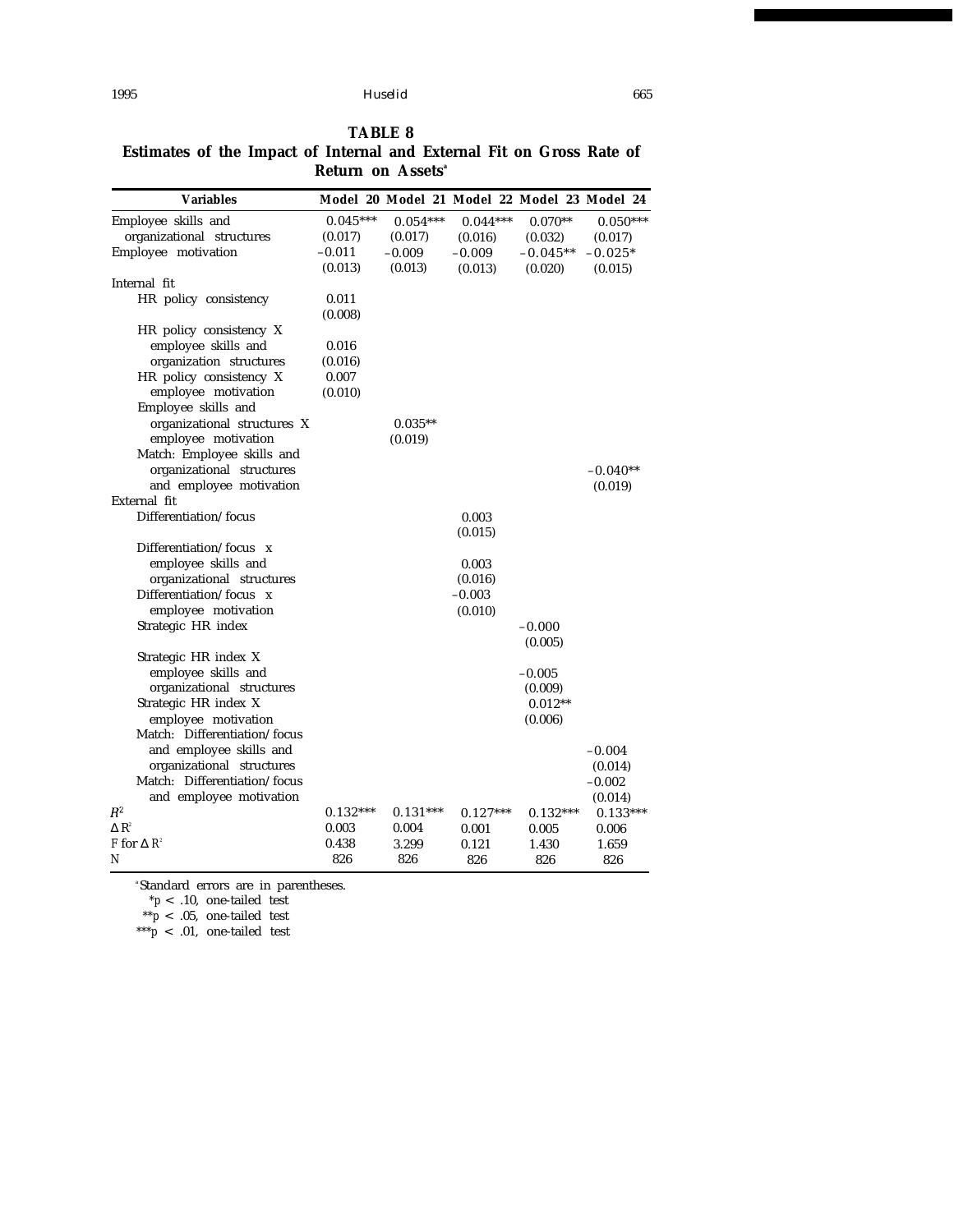any incremental value over the main effects associated with the use of High Performance Work Practices.

#### **Empirical Estimation Issues**

The strength and magnitude of these results must be interpreted in light of several potential confounds inherent in the design of this study. Perhaps the primary threat to the validity of this study's findings is the potential for endogeneity or simultaneity between corporate financial performance and High Performance Work Practices. I dealt with this issue in two ways. First, because a firm's current work practices can be expected to affect both present and future profitability, I used both contemporaneous and subsequent  $(t + 1$  year) measures of corporate financial performance. Although the results for the subsequent years' profits were slightly weaker than the contemporaneous results, they were highly consistent. Thus, I present them here because they are more conservative.

Second, to assess the magnitude of any simultaneity between High Performance Work Practices and firm profits, I used Hausman's (1978) test to evaluate the ordinary-least-squares (OLS) regression assumption that the High Performance Work Practices scales are exogenous in the profitability models. In analyses whose results are not shown, I generated a predicted value for the employee skills and organizational structures and employee motivation scales using a reduced-form model. Then I included each scale and its predicted value in an OLS model for Tobin's *q* and GRATE. A significant coefficient on the predicted value for each scale would indicate it is endogenous in the model being estimated (Hausman, 1978). Although these results showed that the High Performance Work Practices scales were not in fact endogenous in the profitability models, the general controversy surrounding the use of this test (Addison & Portugal, 1989) led me to estimate two-stage least-squares models for each dependent variable as a formal correction for simultaneity. Not only were these results consistent with the OLS results, but they were in each case somewhat larger than the OLS results presented here.

Survey response bias was also considered directly. The presence of response bias implies that unobserved determinants of the decision to respond to this study's survey are related to both firm performance and High Performance Work Practices. Given the extensive control variables included in my models, such bias is unlikely. However, to formally test this possibility, I used Heckman's (1979) procedure, which generates an inverse Mills' ratio that I then included in the OLS and two-stage least-squares regression models for each dependent variable to control for selectivity bias. In each case, the relationship between the work practice measures and the dependent variables remained consistent with the results presented above, and in no case would these corrections have altered my conclusions. In fact, most of the corrections for simultaneity and selectivity bias produced estimates of the impact of High Performance Work Practices larg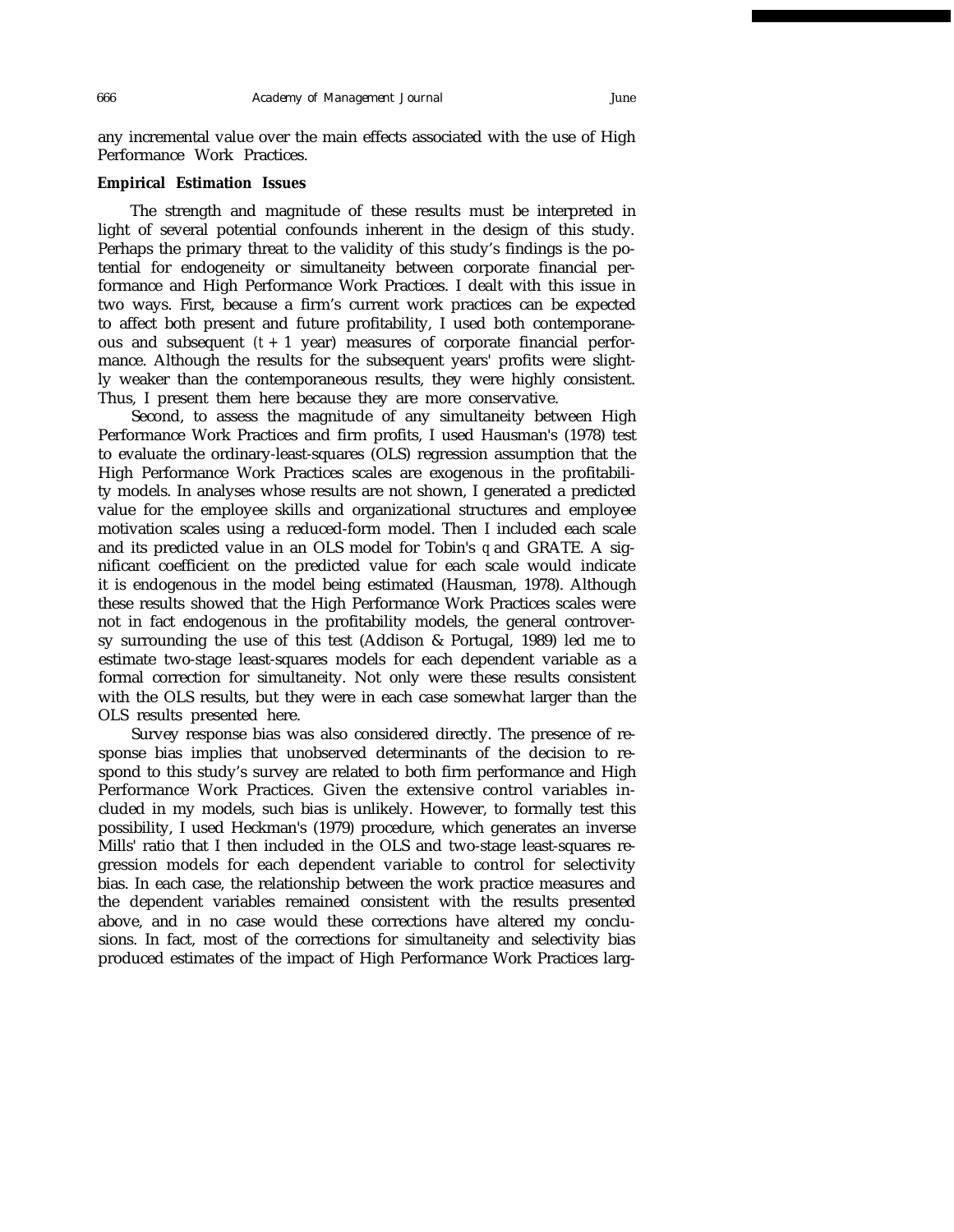er than my OLS regression results, which implies that the specifications relied on here are conservative.

# **DISCUSSION**

Prior work in both the academic and popular press has argued that the use of High Performance Work Practices will be reflected in better firm performance. This study provides broad evidence in support of these assertions. Across a wide range of industries and firm sizes, I found considerable support for the hypothesis that investments in such practices are associated with lower employee turnover and greater productivity and corporate financial performance. That my results were consistent across diverse measures of firm performance and corrections for selectivity and simultaneity biases lends considerable confidence to these conclusions.

The magnitude of the returns for investments in High Performance Work Practices is substantial. A one-standard-deviation increase in such practices is associated with a relative 7.05 percent decrease in turnover and, on a per employee basis, \$27,044 more in sales and \$18,641 and \$3,814 more in market value and profits, respectively. These internally consistent and economically and statistically significant values suggest that firms can indeed obtain substantial financial benefits from investing in the practices studied here. In addition, these estimates imply a constant level of investment in such practices each year. If an increase requires only a one-time expense (as perhaps could be the case with recruiting or selection costs), these values will be underestimates of the impact of High Performance Work Practices on firm performance. Moreover, these calculations only include a firm's portion of the gains from increasing use of these practices. Presumably, some of the value created by adopting more effective HRM practices will accrue to employees, in the form of higher wages and benefits (Becker & Olson, 1987). Since higher levels of High Performance Work Practices lead to lower turnover, and presumably greater employment security, there appears to be considerable justification for encouraging firms to make such investments from a public policy perspective.

The impact of High Performance Work Practices on corporate financial performance is in part due to their influence on employee turnover and productivity. The identification of some of the processes through which these practices affect firm profits helps to establish the plausibility of a link with corporate financial performance. However, some of their influence on firm profits remains unaccounted for, and the source of these remaining gains is an important topic for future research.

But despite the compelling theoretical argument that better internal and external fit will increase firm performance, I found only modest evidence of such an effect for internal fit and little evidence for external fit. These findings are in fact consistent with recent attempts to model fit in the organizational strategy literature (Venkatraman, 1989), and they are per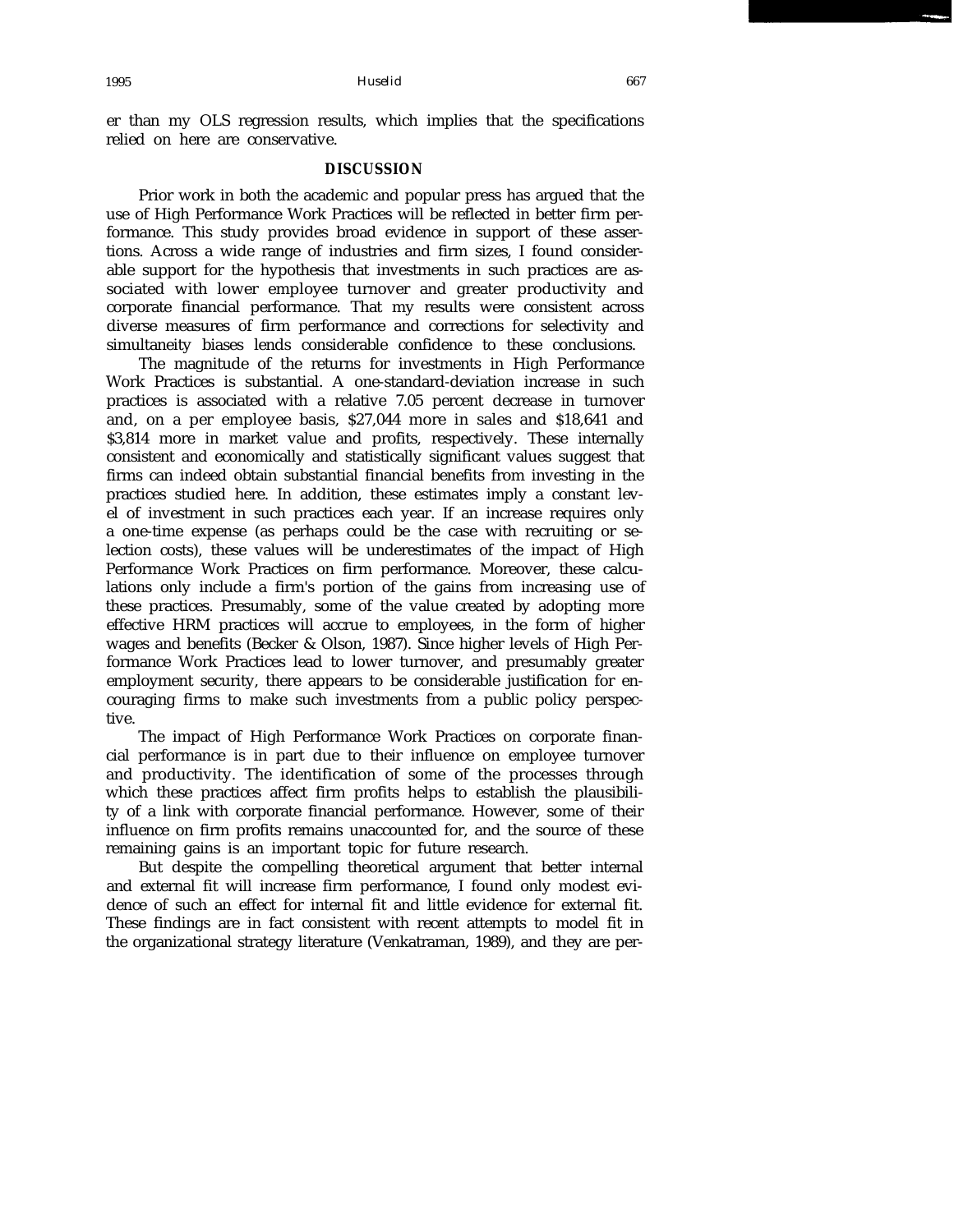haps unsurprising given the preliminary nature of the measures of fit I developed. And given the substantial main effects associated with systems of High Performance Work Practices, one might conclude that the simple adoption of such practices is more important than any efforts to ensure these policies are internally consistent or aligned with firm competitive strategy. However, the theoretical arguments for internal and external fit remain compelling, and research based on refined theoretical and psychometric development of these constructs is clearly required before such a conclusion can be accepted with any confidence. The very large theoretical literature in the fields of human resources management based on the premise that fit makes a difference cries out for more work in this area, and the primary import of the current findings may in fact be to call attention to this important line of research.

Finally, the reader is cautioned to recognize the limitations associated with the use of cross-sectional data when an attempt to draw conclusions about causality is made. Although the use in this work of simultaneous equations, corrections for response bias, measures of current and subsequent years' profits, extensive control variables, and a large and diverse sample mitigate many of the traditional methodological concerns, longitudinal data on both High Performance Work Practices and firm performance are needed to conclusively replicate the findings presented here. But such data are extremely costly to generate and are as yet unavailable.

This caveat is not intended to obviate the central conclusions of this study, however. Although traditional economic theory would suggest that the gains associated with the adoption of High Performance Work Practices cannot survive into perpetuity (because the returns from these investments will be driven toward equilibrium as more and more firms make them), the substantial variance in the HRM practices adopted by domestic firms and the expectation that investments in such practices help to create firm-specific human capital that is difficult to imitate suggest that, at least in the near term, such returns are available for the taking.

#### **REFERENCES**

- Abelson, M. A., & Baysinger, B. D. 1984. Optimal and dysfunctional turnover: Toward an organizational-level model. *Academy of Management Review,* 9: 331–341.
- Addison, J. T., & Portugal, P. 1989. The endogeneity of union status and the application of the Hausman test. *Journal of Labor Research,* 10: 437–441.
- Arnold, H. J., & Feldman, D. C. 1982. A multivariate analysis of the determinants of turnover. *Journal of Applied Psychology,* 67: 350–360.
- Arthur, J. B. 1992. The link between business strategy and industrial relations systems in American steel minimills. *Industrial and Labor Relations Review,* 45: 488–506.
- Arthur, J. B. 1994. Effects of human resource systems on manufacturing performance and turnover. *Academy of Management Journal,* 37: 670–687.
- Bailey, T. 1993. *Discretionary effort and the organization of work: Employee participation and work reform since Hawthorne.* Working paper, Columbia University, New York.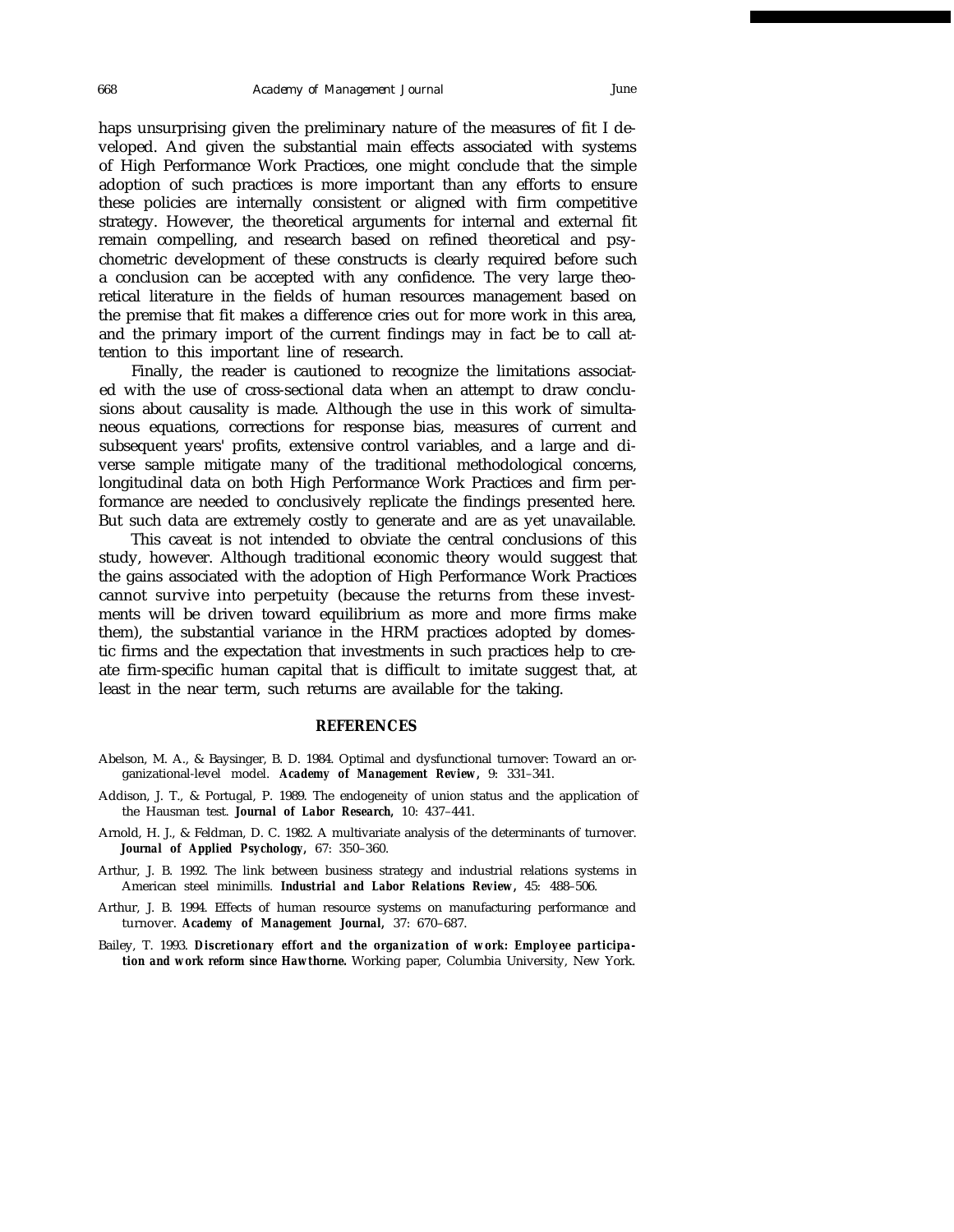- Baird, L., & Meshoulam, I. 1988. Managing two fits of strategic human resource management. *Academy of Management Review,* 13: 116–128.
- Barney, J. 1991. Firm resources and sustained competitive advantage. *Journal of Management,* 17: 99–120.
- Baron, R, M., & Kenny, D. A. 1986. The moderator-mediator variable distinction in social psychological research: Conceptual, strategic, and statistical considerations. *Journal of Personality and Social Psychology* 51: 1173–1182.
- Bartel, A. P. 1994. Productivity gains from the implementation of employee training programs. *Industrial Relations,* 33 411–425.
- Baysinger, B. D., & Mobley, W. H. 1983, Employee turnover: Individual and organizational analysis. In K. M. Rowland & G. R. Ferris (Eds. ), *Research in personnel and human resource management,* vol 1: 269–319. Greenwich, CT JAI Press.
- Becker, B. E., & Huselid, M. A. 1992. Direct estimates of SD and the implications for utility analysis. *Journal of Applied Psychology,* 77: 227–233.
- Becker, B. E., & Olson, C. A. 1987. Labor relations and firm performance. In M. M. Kleiner, R. N. Block, M. Roomkin, & S. W. Salsburg (Eds.), *Human resources and the performance of the firm:* 43–85. Washington, DC: BNA Press.
- Becker, B. E., & Olson, C. A. 1992. Unions and firm profits, *Industrial Relations,* 31: 395–415.
- Begin, J. P. 1991. *Strategic employment policy: An organizational systems perspective.* Englewood Cliffs, NJ: Prentice-Hall.
- Bluedorn, A. 1982. The theories of turnover: Causes, effects, meanings. In S. Bacharach (Ed.), *Research in the sociology of organizations:* 75–128. Greenwich, CT JAI Press.
- Borman, W. C. 1991. Job behavior, performance, and effectiveness. In M. D. Dunnette &L. M. Hough (Eds.), *Handbook of industrial and organizational psychology* (2d ed.), vol. 2: 271–326. Palo Alto, CA: Consulting Psychologists Press.
- Boudreau, J. W. 1991. Utility analysis in human resource management decisions. In M. D. Dunnette & L. M. Hough (Eds.), *Handbook of industrial and organizational psychology* (2d ed.), VOl. 2: 621–745. Palo Alto, CA: Consulting Psychologists Press.
- Brainard, W., Shoven, J., & Weiss, L. 1980. *The financial valuation of the return to capital.* Washington, DC: Brookings Institution.
- Brown, C., Medoff, J. 1978. Trade unions in the production process. *Journal of Political Economy,* 86: 355–378.
- Butler, J. E., Ferris, G. R., & Napier, N. K. 1991. *Strategy and human resources management.* Cincinnati: South-Western.
- Cappelli, P., & Singh, H. 1992. Integrating strategic human resources and strategic management. In D. Lewin, O. S, Mitchell, & P. Sherer (Eds.), *Research frontiers in industrial relations and human resources:* 165–192, Madison, WI: Industrial Relations Research Association.
- Cascio, W. F. 1991. *Costing human resources: The financial impact of behavior in organizations* (3d ed.). Boston: PWS-Kent.
- Cotton, J, L., & Tuttle, J. M, 1986. Employee turnover: A meta-analysis and review with implications for research, *Academy of Management Review,* 11: 55–70.
- Curme, M. A., Hirsch, B. T., & McPherson, D, A. 1990. Union membership and contract coverage in the United States. *Industrial and Labor Relations Review,* 44: 5–33.
- Cutcher-Gershenfeld, J. 1991. The impact on economic performance of a transformation in industrial relations. *Industrial and Labor Relations Review,* 44: 241–260.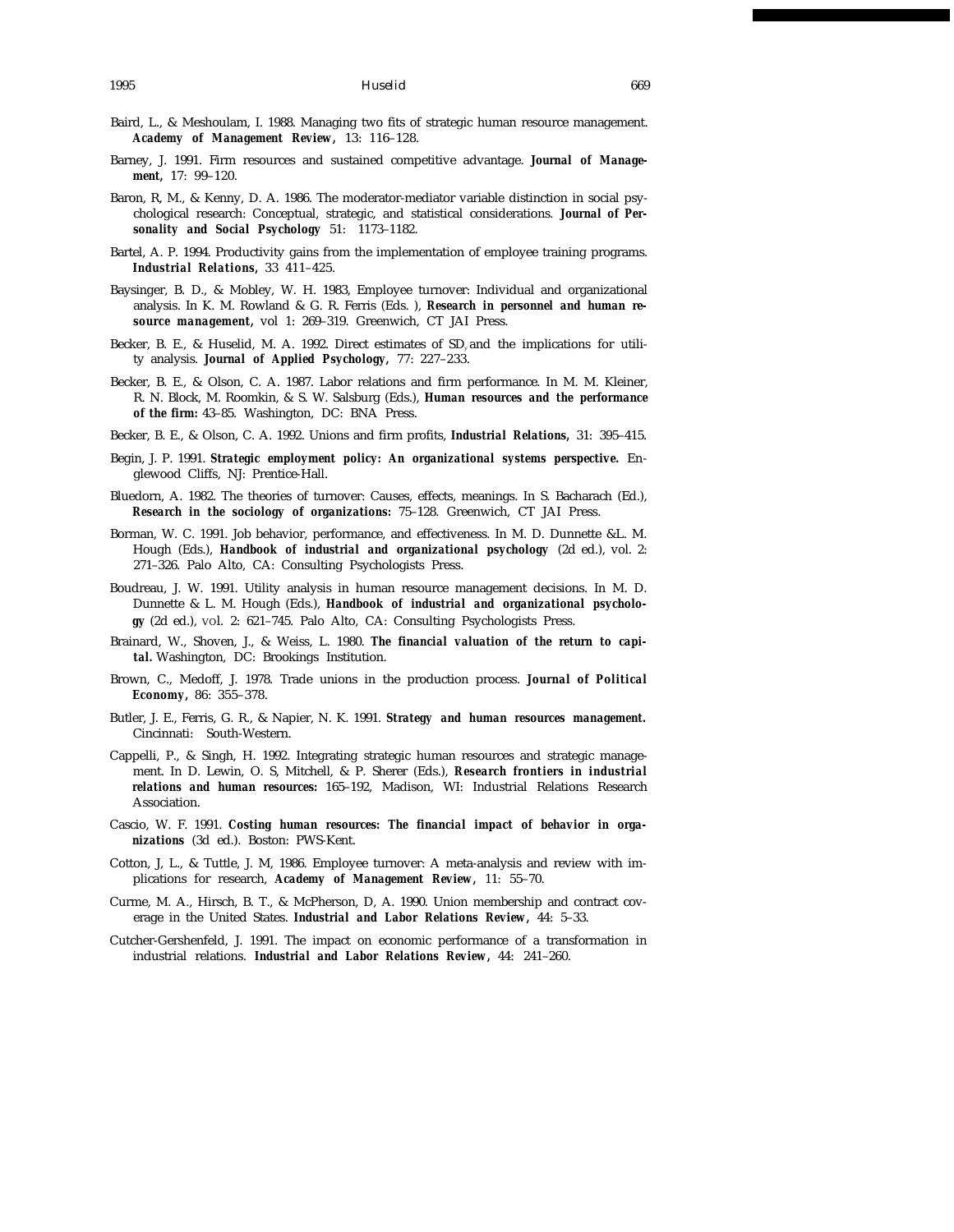- Delaney, J. T. In Press. Unions, human resource innovations, and organizational outcomes. *Advances in Industrial and Labor Relations.*
- Delaney, J. T., Lewin, D., & Ichniowski, C. 1989. *Human resource policies and practices in American firms.* Washington, DC: U.S. Government Printing Office.
- Devanna, M. A., Fombrun, C., Tichy, N., & Warren, L. 1982. Strategic planning and human resource management. *Human Resource Management,* 22: 11–1 7.
- Flamholtz, E. G. 1985. *Human resource accounting* (2d ed.). San Francisco: Jossey-Bass.
- Gerhart, B., & Milkovich, G. T. 1992. Employee compensation: Research and practice. In M. D. Dunnette & L. M. Hough (Eds.), *Handbook of industrial and organizational psychology,* vol. 3: 481–569. Palo Alto, CA: Consulting Psychologists Press.
- Guzzo, R. A., Jette, R. D., & Katzell, R. A. 1985. The effect of psychologically based intervention programs in worker productivity: A meta analysis. *Personnel Psychology,* 38: 275–291.
- Hall, B. H., Cummins, C., Laderman, E. S., & Mundy, J. 1988. *The R&D master file documentation.* Technical working paper no. 72, National Bureau of Economic Research, Boston.
- Hausman, J. A. 1978. Specification tests in econometrics. *Econometrics,* 46: 1251–1271.
- Heckman, J. J. 1979. Sample selection bias as a specification error. *Econometrics,* 47: 153–161.
- Hirsch, B. T. 1991. *Labor unions and the economic performance of firms.* Kalamazoo, MI: W. E. Upjohn Institute for Employment Research.
- Hirschey, M., & Wichern, D. W. 1984. Accounting and market-value measures of profitability: Consistency, determinants, and uses. *Journal of Business and Economic Statistics,* 2: 375–383.
- Holzer, H. J. 1987. Hiring procedures in the firm: Their economic determinants and outcomes. In M. M. Kleiner, R. N. Block, M. Roomkin, & S. W. Salsburg (Eds.), *Human resources and the performance of the firm:* Washington, DC: BNA Press.
- Huselid, M. A. 1993. *Essays on human resource management practices, turnover, productivity, and firm performance.* Unpublished Doctoral Dissertation, State University of New York at Buffalo.
- Ichniowski, C. 1990. *Manufacturing businesses.* NBER working paper series no. 3449, National Bureau of Economic Research. Cambridge, MA.
- Ichniowski, C., Shaw, K., & Prennushi, G. 1993. *The effects of human resource management practices on productivity.* Working paper, Columbia University.
- Jackson, S. E., & Schuler, R. S. 1995. Understanding human resource management in the context of organizations and their environments. In J. T. Spence, J. M. Darley, & D. J. Foss (Eds.), *Annual review of psychology,* vol. 46: 237–264. Palo Alto, CA: Annual Reviews, Inc.
- Jackson, S. E., Schuler, R. S., & Rivero, J. C. 1989. Organizational characteristics as predictors of personnel practices. *Personnel Psychology,* 42: 727–786.
- Jones, G. R., & Wright, P.M. 1992. An economic approach to conceptualizing the utility of human resource management practices. In K. Rowland & G. Ferris (Eds.), *Research in personnel and human resources management,* vol. 10: 271–299. Greenwich, CT JAI Press.
- Katz, H. C., Kochan, T. A., & Gobeille, K. R. 1983. Industrial relations performance, economic performance, and QWL programs: An interplant analysis. *Industrial and Labor Relations Review,* 37: 3–17.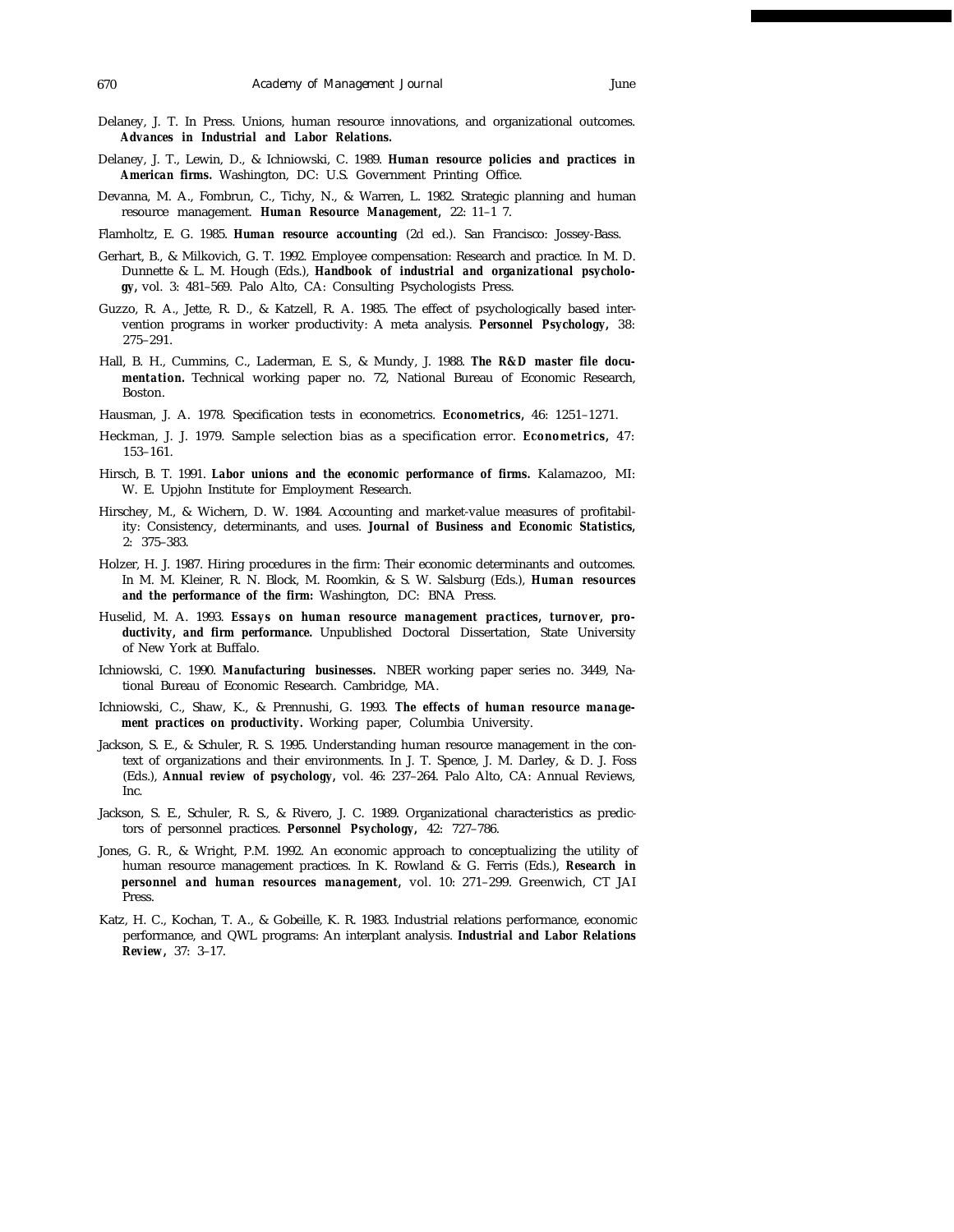- Katz, H. C., Kochan, T. A., & Keefe, J. H. 1987. *Industrial relations and productivity in the U.S. automobile industry.* Washington, DC: Brookings Institution.
- Katz, H. C., Kochan, T. A., & Weber, M. R. 1985. Assessing the effects of industrial relations systems and efforts to improve the quality of working life on organizational effectiveness. *Academy of Management Journal,* 28: 509–526.
- Keats, B. W., & Hitt, M. A. 1988. A causal model of linkages among environmental dimensions, macro organizational characteristics, and performance. *Academy of Management ]ournal,* 31: 570–598.
- Kleiner, M. M. 1990. The role of industrial relations in firm performance. In J. A. Fossum & J. Mattson (Eds.), *Employee and labor relations:* 4.23–4.43. Washington, DC: BNA Press.
- Kravetz, D. J. 1988. *The human resource revolution: Implementing progressive management practices for bottom-line success.* San Francisco: Jossey-Bass.
- Lewis, H. G. 1986. *Union relative wage effects.* Chicago: University of Chicago Press.
- MacDuffie, J. P. 1995. Human resource bundles and manufacturing performance: Organizational logic and flexible production systems in the world auto industry. *Industrial and Labor Relations Review,* 48: 197–221.
- McEvoy, G. M., & Cascio, W. F. 1985. Strategies for reducing employee turnover: A meta-analy sis. *Journal of Applied Psychology,* 70: 342–353.
- Milgrom, P., & Roberts, J. 1993. *Complementarities and fit: Strategy, structure, and organizational change.* Working paper, Stanford University, Stanford, CA.
- Osterman, P. 1987a. Choice of employment systems in internal labor markets. *Industrial Relations,* 26: 46–57.
- Osterman, P. 1987b. Turnover, employment security, and the performance of the firm. In M. M. Kleiner, R. N. Block, M, Roomkin, & S. W. Salsburg (Eds.), *Human resources and the performance of the firm:* 275-317, Washington, DC: BNA Press.
- Osterman, P. 1994. How common is workplace transformation and how can we explain who adopts it? Results from a national survey. *Industrial and Labor Relations Review,* 47: 173–188.
- Porter, M. E. 1985. *Competitive advantage: Creating and sustaining superior performance.* New York: Free Press.
- Pritchard, R. D. 1992. Organizational productivity. In M. D. Dunnette & L. M. Hough (Eds.), *Handbook of industrial and organizational psychology* (2d ed.), vol. 3: 443–471. Palo Alto, CA: Consulting Psychologists Press.
- Russell, J. S., Terborg, J. R., & Powers, M. L. 1985. Organizational performances and organizational level training and support. *Personnel* Psychology, 38: 849–863.
- Schmidt, F. L., Hunter, J. E., McKenzie, R. C., & Muldrow, T. W. 1979. Impact of valid selection procedures on work-force productivity. *JournaI of Applied Psychology,* 64: 609–626.
- Schuler, R. S. 1992. Strategic human resource management: Linking people with the needs of the business. *Organizational Dynamics,* 20: 19–32.
- Schuster, F. E. 1986. *The Schuster report: The proven connection between people and profits.* New York: Wiley.
- Schuster, M. 1983. The impact of union-management cooperation on productivity and employment. *Industrial and Labor Relations Review,* 36: 415–430.
- Sheridan, J. E. 1992. Organizational culture and employee retention, *Academy of Management Journal,* 35: 1036–1056.
- Snell, S. A., & Dean, J. W., Jr. 1992. Integrated manufacturing and human resource management: A human capital perspective. *Academy of Management Journal,* 35: 467–504.